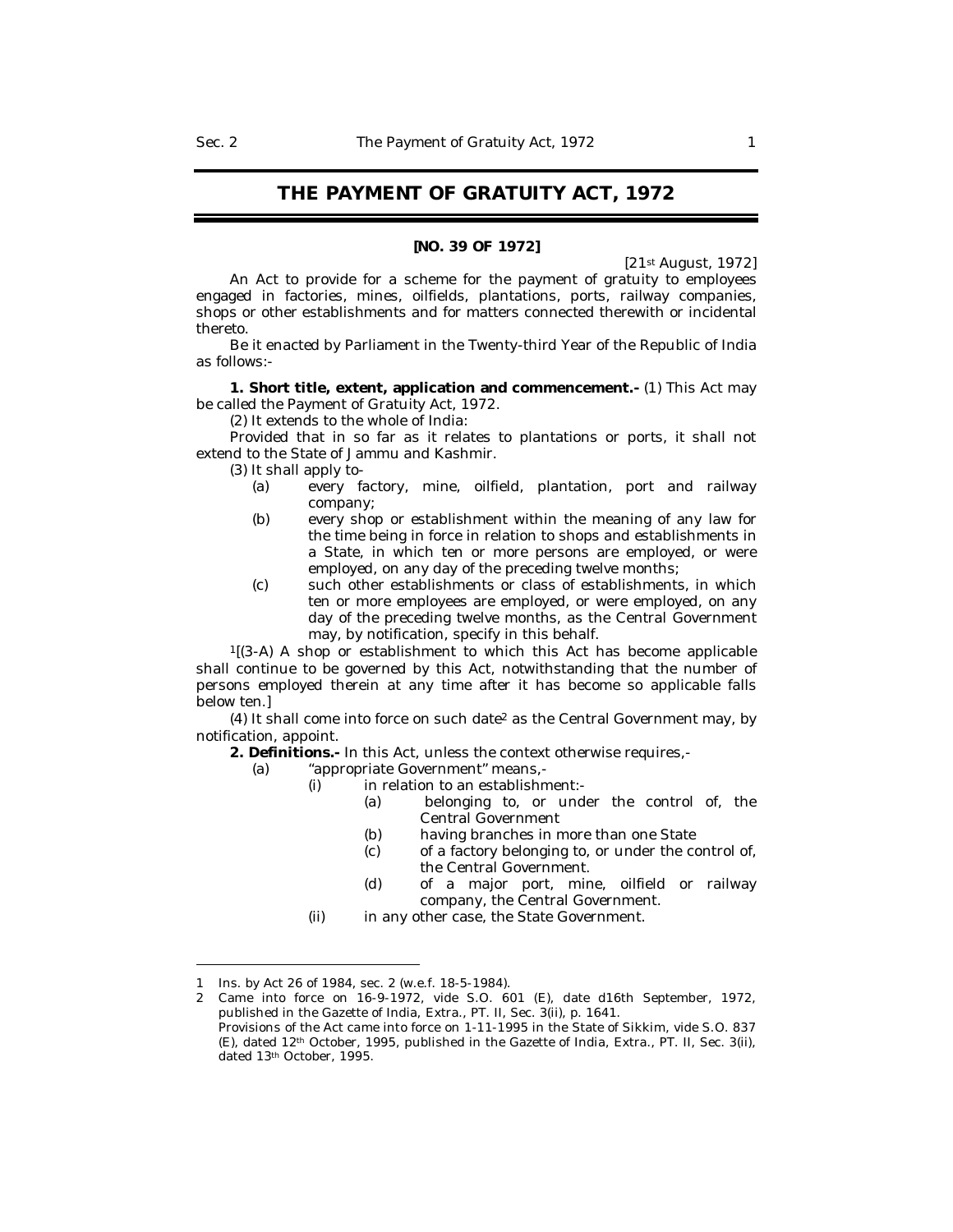- (b) "completed year of service" means continuous service for one year.
- <sup>1</sup>[(c) "continuous service" means continuous service as defined in Section 2-A;]
- (d) "controlling Authority" means an authority appointed by the appropriate Government under Section 3;
- $2[$ (e)  $\quad$  "employee" means any person (other than an apprentice) who is employed for wages, whether the terms of such employment are express or implied, in any kind of work, manual or otherwise, in or in connection with the work of a factory, mine, oilfield, plantation, port, railway company, shop or other establishment to which this Act applies, but does not include any such person who holds a post under the Central Government or a State Government and is governed by any other Act or by any rules providing for payment of gratuity;]

 $3[^{***}]$ 

- (f) "Employer" means, in relation to any establishment, factory, mine, oilfield, plantation, port, railway company or shop:-
	- (i) belonging to, or under the control of, the Central Government or a State Government, a person or authority appointed by the appropriate Government for the supervision and control of employees, or where no person or authority has been so appointed, the head of the Ministry or the Department concerned,
	- (ii) belonging to, or under the control of, any local authority, the person appointed by such authority for the supervision and control of employees or where no person has been so appointed, the chief executive officer of the local authority.
	- (iii) in any other case, the person, who, or the authority which, has the ultimate control over the affairs of the establishment, factory, mine, oilfield, plantation, port, railway company or shop, and where the said affairs are entrusted to any other person, whether called a manager, or managing director or by any other name, such person;
- (g) "Factory" has the meaning assigned to it in clause (m) of section 2 of the Factories Act, 1948 (63 of 1948);
- (h) "Family", in relation to an employee, shall be deemed to consist of:-
	- (i) in the case of a male employee, himself, his wife, his children, whether married or unmarried, his dependent parents <sup>4</sup>[and the dependent parents of his wife and the widow] and children of his predeceased son, if any.
	- (ii) in the case of a female employee, herself, her husband, her children, whether married or unmarried, her dependent parents and the dependent parents of her

<sup>1</sup> Sub. by Act No.26 of 1984, sec. 3 for clause (c) (w.e.f. 18-5-1984).

<sup>2</sup> Substituted by the Payment of Gratuity (Amendment) Act, 2009 (47 of 2009), dated 31- 12-2009 (w.r.e.f. 03-04-1997).

<sup>3</sup> Explanation omitted by Act 34 of 1994, sec. 2 (w.e.f. 24-5-1994).

<sup>4</sup> Subs. by Act 22 of 1987 sec. 2 (w.e.f.) 1.10.1987.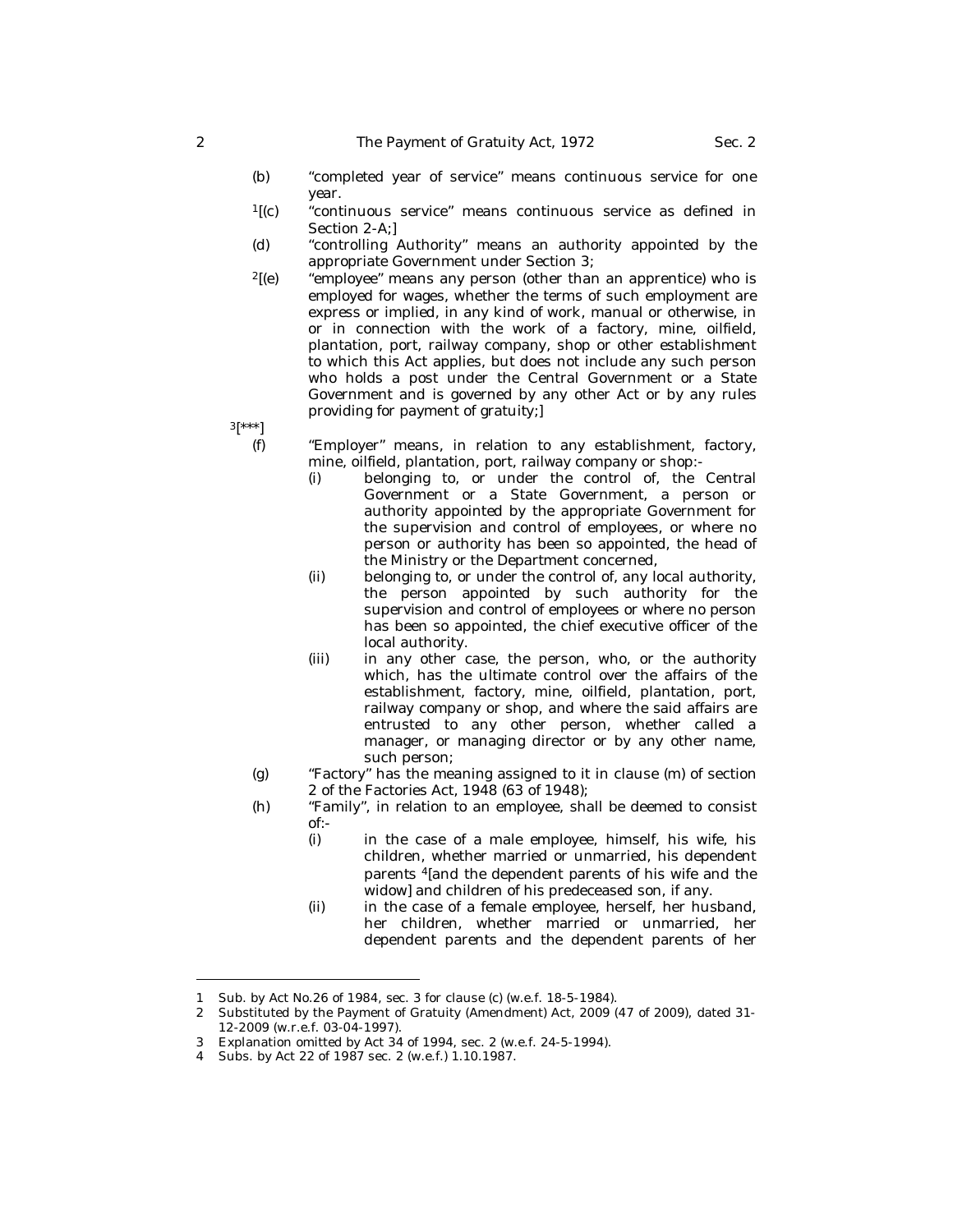husband and the widow and children of her predeceased son, if any:

 $1$ [\*\*\*]

*Explanation.-*Where the personal law of an employee permits the adoption by him of a child, any child lawfully adopted by him shall be deemed to be included in his family, and where a child of an employee has been adopted by another person and such adoption is, under the personal law of the person making such adoption, lawful, such child shall be deemed to be excluded from the family of the employee.

- (i) "major port" has the meaning assigned to it in clause (8) of section 3 of the Indian Ports Act, 1908 (15 of 1908);
- (j) "mine" has the meaning assigned to it in clause (j) of sub-section (1) of section 2 of the Mines Act, 1952 (35 of 1952);
- (k) "notification" means a notification published in the Official Gazette:
- (l) "oilfield" has the meaning assigned to it in clause (e) of Section 3 of the Oilfields (Regulation and Development) Act, 1948 (53 of 1948);
- (m) "plantation" has the meaning assigned to it in clause (f) of Section 2 of the Plantations Labour Act, 1951 (69 of 1951);
- (n) "port" has the meaning assigned to it in clause (4) of section 3 of the Indian Ports Act, 1908 (15 of 1908);
- (o) "prescribed" means prescribed by rules made under this Act;
- (p) "railway company" has the meaning assigned to it in clause (5) of section 3 of the Indian Railways Act, 1890 (9 of 1890);
- (q) "retirement" means termination of the service of an employee otherwise than on superannuation.
- $2[(r)$  "superannuation" in relation to an employee, means the attainment by the employee of such age as is fixed in the contract or conditions of service as the age on the attainment of which the employer shall vacate the employment;]
- (s) "wages" means all emoluments which are earned by an employee while on duty or on leave in accordance with the terms and conditions of his employment and which are paid or are payable to him in cash and includes dearness allowance but does not include any bonus, commission, house rent allowance, overtime wages and any other allowance.

## **<sup>3</sup>[2A. Continuous Service.-** (1) For the purpose of this Act-

(1) An employee shall be said to be in continuous service for a period if he has, for that period, been in uninterrupted service, including service which may be interrupted on account of sickness, accident, leave, absence from duty without leave (not being absence in respect of which an order <sup>4</sup>[\*\*\*] treating the absence as break in service has been passed in accordance with the standing orders, rules or regulations governing the employees of the establishment), lay-off, strike or a lock-out or

<sup>1</sup> The proviso omitted by Act 22 of 1987 sec. 2 (w.e.f. 1.10.1987).

<sup>2</sup> Subs. by Act No. 25 of 1984, sec. 2 for clause (r) (w.e.f. 1.7.1984).

<sup>3</sup> Ins. by Act 26 of 1984, sec. 4 (w.e.f. 18-5-1984).

<sup>4</sup> The words "imposing a punishment or penalty or" omitted by Act No.22 of 1987 sec. 3 (w.e.f. 1.10.1987).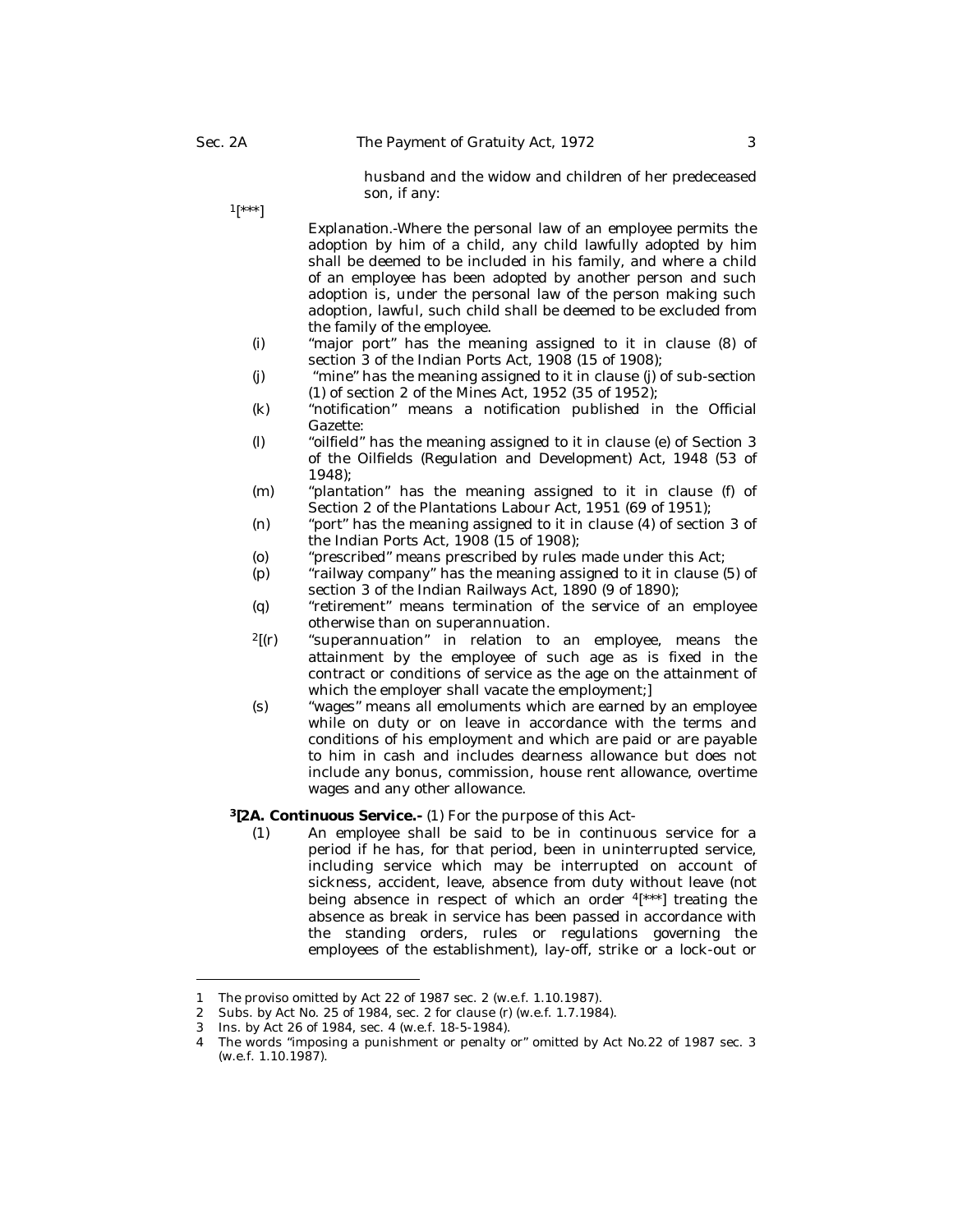cessation of work not due to any fault of the employee, whether such uninterrupted or interrupted service was rendered before or after the commencement of this Act;

- (2) Where an employee (not being an employee employed in a seasonal establishment) is not in continuous service within the meaning of clause (1), for any period of one year or six months, he shall be deemed to be in continuous service under the employer-
	- (a) for the said period of one year, if the employee during the period of twelve calendar months preceding the date with reference to which calculation is to be made, has actually worked under the employer for not less than-

(i) one hundred and ninety days, in the case of an employee employed below the ground in a mine or in an establishment which works for less than six days in a week; and

(ii) two hundred and forty days, in any other case:

- (b) for the said period of six months if the employee during the period of six calendar months preceding the date with reference to which the calculation is to be made, has actually worked under the employer for not less than-
	- (i) ninety-five days, in the case of an employee employed below the ground in a mine or in an establishment which works for less than six days in a week; and
	- (ii) one hundred and twenty days, in any other case;

*<sup>1</sup>[Explanation.-* For the purpose of clause (2), the number of days on which an employee has actually worked under an employer shall include the days on which-

- (i) he has been laid-off under an agreement or as permitted by standing orders made under the Industrial Employment (Standing Orders) Act, 1946 (20 of 1946), or under the Industrial Disputes Act, 1947 (14 of 1947), or under any other law applicable to the establishment;
- (ii) he has been on leave with full wages, earned in the previous year;
- (iii) he has been absent due to temporary disablement caused by accident arising out of and in the course of his employment; and
- (iv) in the case of a female, she has been on maternity leave; so, however, that the total period of such maternity leave does not exceed twelve weeks].

(3) Where an employee, employed in a seasonal establishment, is not in continuous service within the meaning of clause (1), for any period of one year or six months, he shall be deemed to be in continuous service under the employer for such period if he has actually worked for not less than seventy-five per cent of the number of days on which the establishment was in operation during such period.]

**3. Controlling Authority.-** The Appropriate Government, may, by notification, appoint any officer to be a controlling authority, who shall be responsible for the administration of this Act and different controlling authorities may be appointed for different areas.

<sup>1</sup> Add. by Act 22 of 1987 sec. 3 (w.e.f. 1.10.1987).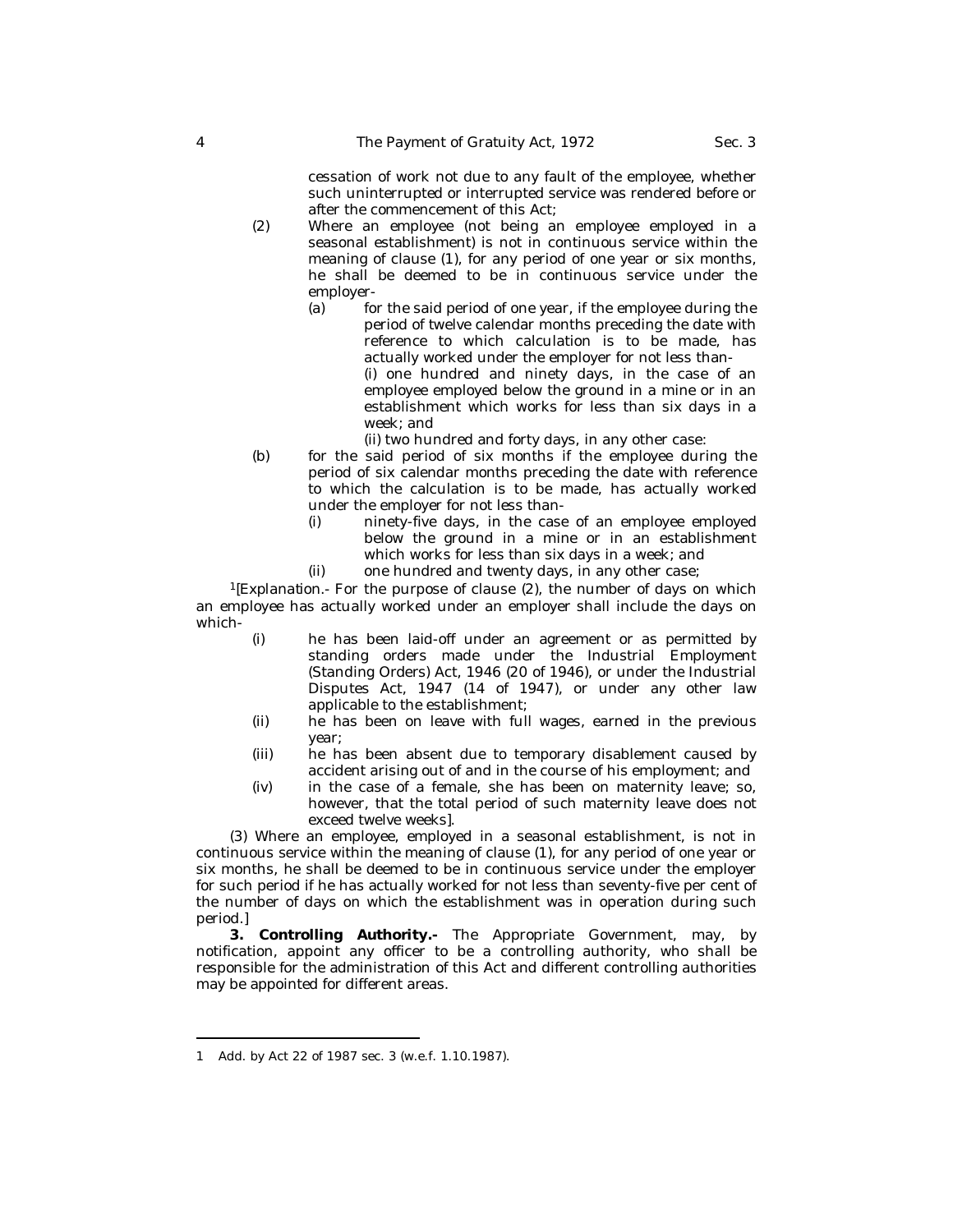**4. Payment of Gratuity.-** (1) Gratuity shall be payable to an employee on the termination of his employment after he has rendered continuous service for not less than five years,-

- (a) on his superannuation, or<br>(b) on his retirement or resign
- on his retirement or resignation,
- (c) on his death or disablement due to accident or disease:

Provided that the completion of continuous service of five years shall not be necessary where the termination of the employment of any employee is due to death or disablement:

<sup>1</sup>[Provided further that in case of death of the employee, gratuity payable to him shall be paid to his nominee or, if no nomination has been made, to his heirs, and where any such nominees or heirs is minor, the share of such minor, shall be deposited with the Controlling Authority who shall invest the same for the benefit of such minor in such bank or other financial institution, as may be prescribed, until such minor attains majority].

*Explanation.-* For the purposes of this section, disablement means such disablement as incapacitates an employee for the work which he was capable of performing before the accident or disease resulting in such disablement.

(2) For every completed year of service or part thereof in excess of six months, the employer shall pay gratuity to an employee at the rate of fifteen days' wages based on the rate of wages last drawn by the employee concerned:

Provided that in the case of a piece-rated employee, daily wages shall be computed on the average of the total wages received by him for a period of three months immediately preceding the termination of his employment, and, for this purpose, the wages paid for any overtime work shall not be taken into account:

Provided further that in the case of <sup>2</sup>[an employee who is employed in a seasonal establishment, and who is not so employed throughout the year], the employer shall pay the gratuity at the rate of seven days' wages for each season.

*<sup>3</sup>[Explanation.-*In the case of a monthly rated employee, the fifteen days' wages shall be calculated by dividing the monthly rate of wages last drawn by him by twenty-six and multiplying the quotient by fifteen.]

(3) The amount of gratuity payable to an employee shall not exceed <sup>4</sup>[ten lakh rupees].

(4) For the purpose of computing the gratuity payable to an employee who is employed, after his disablement, on reduced wages, his wages for the period preceding his disablement shall be taken to be the wages received by him during that period, and his wages for the period subsequent to his disablement shall be taken to be the wages as so reduced.

(5) Nothing in this section shall affect the right of an employee to receive better terms of gratuity under any award or agreement or contract with the employer.

(6) Notwithstanding anything contained in sub-section (i),-

(a) the gratuity of an employee, whose services have been terminated for any act, wilful omission or negligence causing any damage or loss to, or destruction of, property belonging to the

<sup>1</sup> Subs by Act 22 of 1987, sec. 4, for the second proviso (w.e.f. 1.2.1991).

<sup>2</sup> Subs by Act 25 of 1984, sec. 3, for "an employee employed n a seasonal establishment" (w.e.f. 1.7.1984).

<sup>3</sup> Ins by Act 22 of 1987, sec. 4 (w.e.f. 24-9-1997).

**<sup>4</sup> Substituted by the Payment of Gratuity (Amendment) Act, 2010 (Act No.15 of 2010) dated 17th May, 2010 (w.e.f. 24-05-2010).**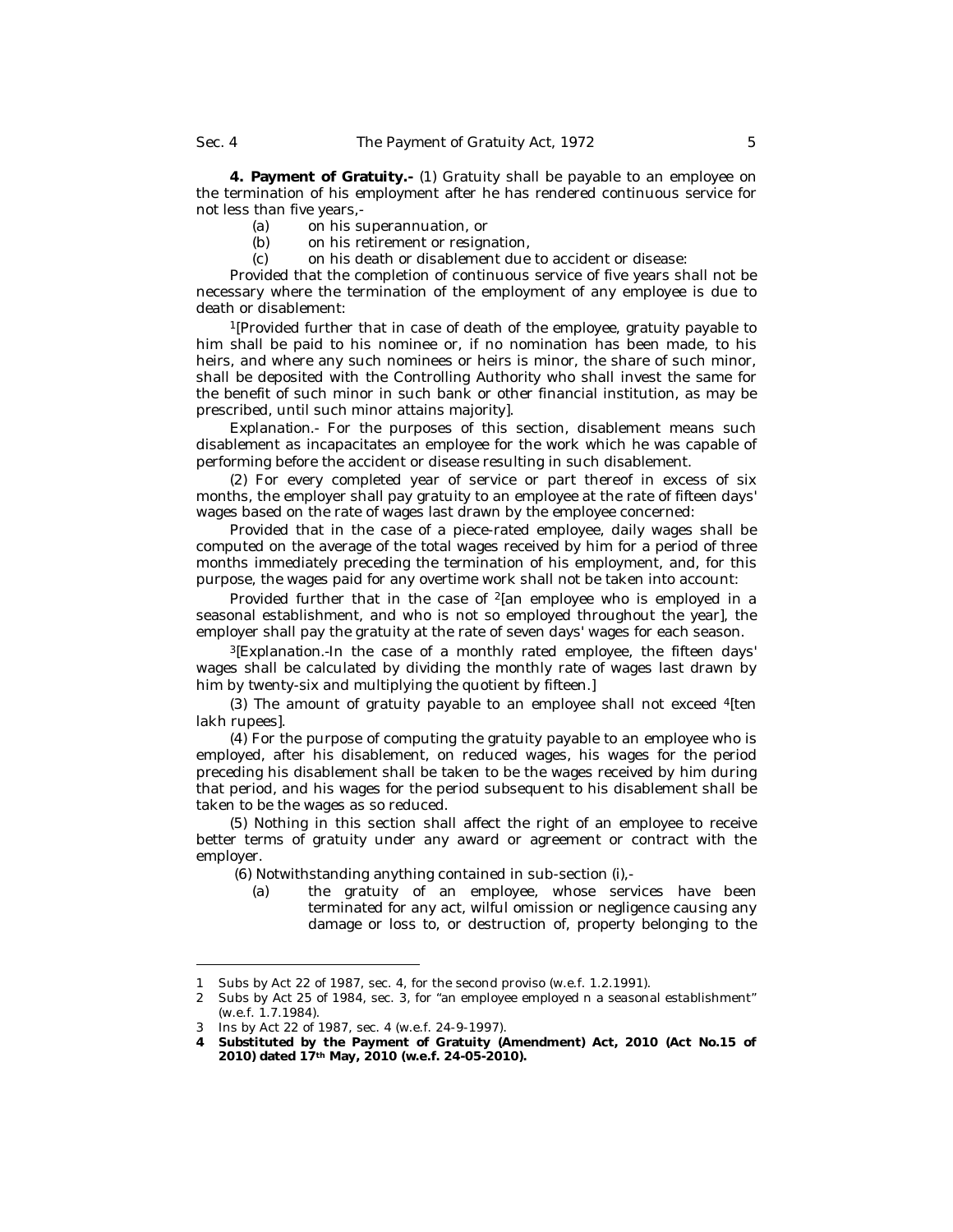employer, shall be forfeited to the extent of the damage or loss so caused.

- (b) the gratuity payable to an employee <sup>1</sup>[may be wholly or partially forfeited].
	- (i) if the services of such employee have been terminated for his riotous or disorderly conduct or any other act of violence on his part; or
	- (ii) if the services of such employee have been terminated for any act which constitutes an offence involving moral turpitude, provided that such offence is committed by him in the course of his employment.

 $2[***!]$ 

**<sup>3</sup>[4A. Compulsory Insurance.-** (1) With effect from such date as may be notified by the appropriate Government in this behalf, every employer, other than an employer or an establishment belonging to, or under the control of, the Central Government or a State Government, shall, subject to the provisions of sub- section (2), obtain an insurance in the manner prescribed, for his liability for payment towards the gratuity under this Act, from the Life Insurance Corporation of India established under the Life Insurance Corporation of India Act, 1956 (31 of 1956) or any other prescribed insurer:

Provided that different dates may be appointed for different establishments or class of establishments or for different areas.

(2) The appropriate Government may, subject to such conditions as may be prescribed, exempt every employer who had already established an approved gratuity fund in respect of his employees and who desires to continue such arrangement, and every employer employing five hundred or more persons who establishes an approved gratuity fund in the manner prescribed from the provisions of sub-section (1).

(3) For the purpose of effectively implementing the provisions of this section, every employer shall within such time as may be prescribed get his establishment registered with the controlling authority in the prescribed manner and no employer shall be registered under the provisions of this section unless he has taken an insurance referred to in sub-section (1) or has established an approved gratuity fund referred to in sub-section (2).

(4) The appropriate Government may, by notification, make rules to give effect to the provisions of this section and such rules may provide for the composition of the Board of Trustees of the approved gratuity fund and for the recovery by the controlling authority of the amount of the gratuity payable to an employee from the Life Insurance Corporation of India or any other insurer with whom an insurance has been taken under sub-section (1), or as the case may be, the Board of Trustees of the approved gratuity fund.

(5) Where an employer fails to make any payment by way of premium to the insurance referred to in sub-section (1) or by way of contribution to an approved gratuity fund referred to in sub- section (2) he shall be liable to pay the amount of gratuity due under this Act (including interest, if any, for delayed payments) forthwith to the controlling authority.

(6) Whoever contravenes the provisions of sub-section (5) shall be punishable with fine which may extend to ten thousand rupees and in the case of

<sup>1</sup> Subs. by Act No. 25 of 1984, sec. 3, for "shall be wholly forfeited" (w.e.f.1-7-1984).

<sup>2</sup> Sub-section (7) ins. by Act 25 of 1984, Sec. 3 (w.e.f. 1-7-1984) and omitted by Act 34 of 1994 (w.e.f. 24.5.1994).

<sup>3</sup> Ins. by Act No. 22 of 1987, sec. 5 (w.e.f. 1.10.1987).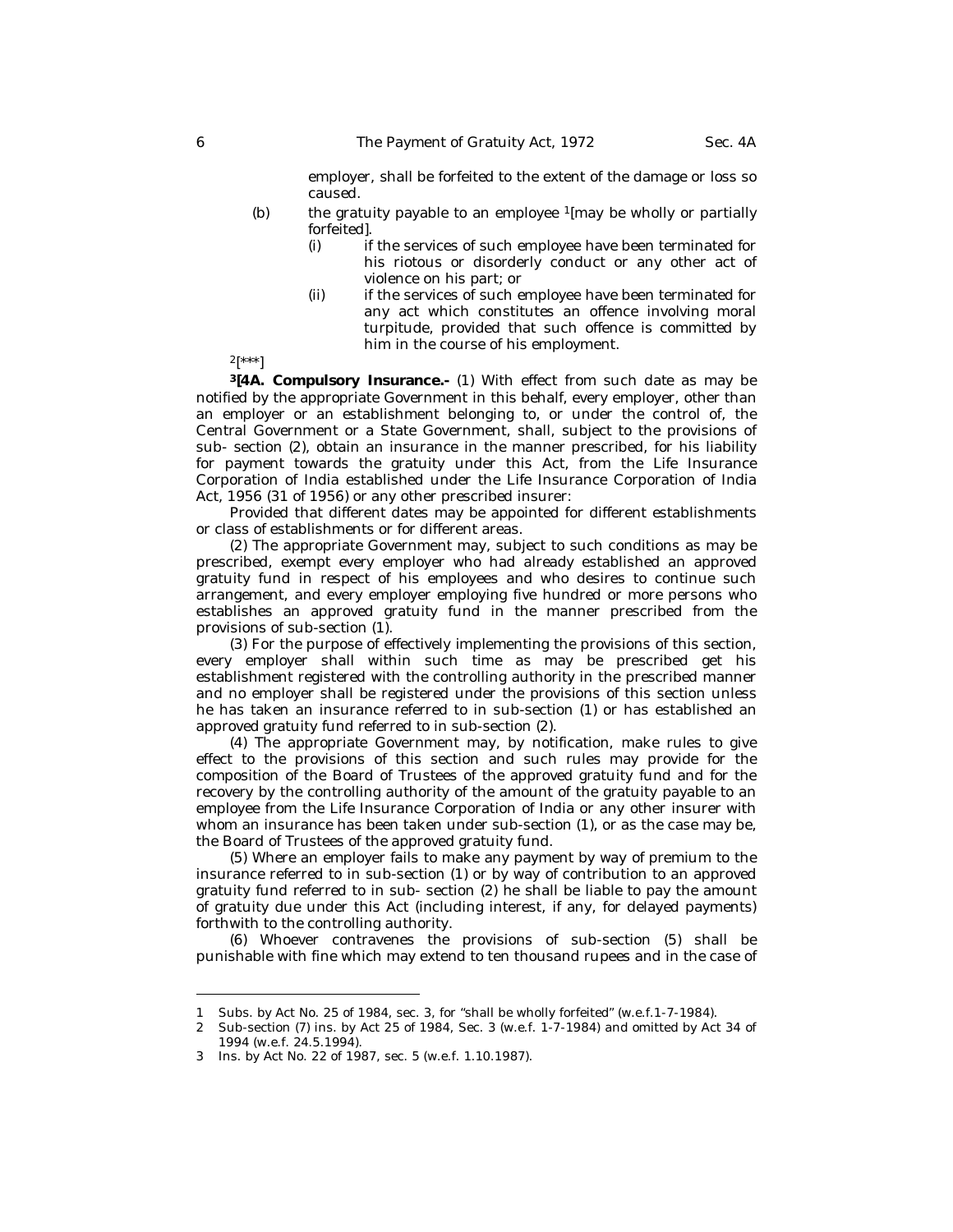a continuing offence with a further fine which may extend to one thousand rupees for each day during which the offence continues.

*Explanation.-*In this section "approved gratuity fund" shall have the same meaning as in clause (v) of Section 2 of the Income Tax Act, 1961 (43 of 1961)].

**5. Power to exempt.-** <sup>1</sup>[(1) The appropriate Government may, by notification, and subject to such conditions as may be specified in the notification, exempt any establishment, factory, mine, oilfield, plantation, port, railway company or shop to which this Act applies from the operation of the provisions of this Act if, in the opinion of the appropriate Government, the employees in such establishment, factory, mine, oilfield, plantation, port, railway company or shop are in receipt of gratuity or pensionary benefits not less favourable than the benefits conferred under this Act.

 $<sup>2</sup>$ [(2) The appropriate Government may, by notification and subject to such</sup> conditions as may be specified in the notification, exempt any employee or class of employees employed in any establishment, factory, mine, oilfield, plantation, port, railway company or shop to which this Act applies from the operation of the provisions of this Act, if, in the opinion of the appropriate Government, such employee or class of employees are in receipt of gratuity or pensionary benefits not less favourable than the benefits conferred under this Act.]

 $3$ [(3) A notification issued under sub-section (1) or sub-section (2) may be issued retrospectively a date not earlier than the date of commencement of this Act, but no such notification shall be issued so as to prejudicially affect the interest of any person].

**6. Nomination.-** (1) Each employee, who has completed one year of service, shall make, within such time, in such form and in such manner, as may be prescribed, nomination for the purpose of the second proviso to sub-section (1) of Section 4.

(2) An employee may, in his nomination, distribute the amount of gratuity payable to him under this Act amongst more than one nominee.

(3) If an employee has a family at the time of making a nomination, the nomination shall be made in favour of one or more members of his family, and any nomination made by such employee in favour of a person who is not a member of his family, shall be void.

(4) If at the time of making a nomination the employee has no family, the nomination may be made in favour of any person or persons but if the employee subsequently acquires a family, such nomination shall forthwith become invalid and the employee shall make, within such time as may be prescribed, a fresh nomination in favour of one or more members of his family.

(5) A nomination may, subject to the provisions of sub-sections (3) and (4), be modified by an employee at any time, after giving to his employer a written notice in such form and in such manner as may be prescribed, of his intention to do so.

(6) If a nominee predeceases the employee, the interest of the nominee shall revert to the employee who shall make a fresh nomination in the prescribed form, in respect of such interest.

(7) Every nomination, fresh nomination or alteration of nomination, as the case may be, shall be sent by the employee to his employer, who shall keep the same in his safe custody.

<sup>1</sup> Section 5 renumbered as sub-section (1) thereof by Act No.26 of 1984, sec. 5 (w.e.f. 18- 5-1984).

<sup>2</sup> Ins. by Act No.26, sec. 5 (w.e.f. 1984).

<sup>3</sup> Ins. by Act No.22 of 1987, sec 6, (w.e.f. 1.10.1987).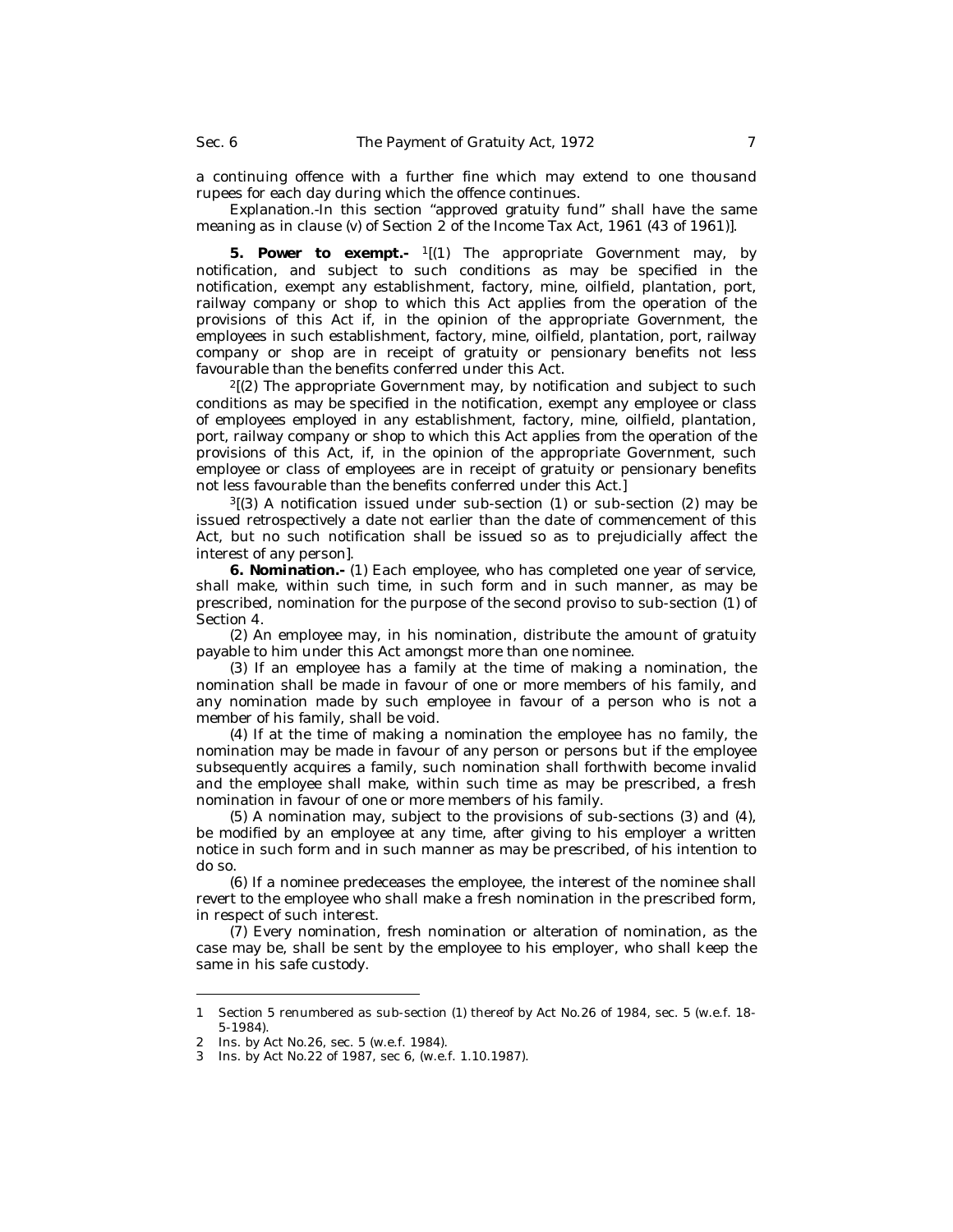**7. Determination of the amount of Gratuity.-** (1) A person who is eligible for payment of gratuity under this Act or any person authorised, in writing, to act on his behalf shall send a written application to the employer, within such time and in such form, as may be prescribed, for payment of such gratuity.

(2) As soon as gratuity becomes payable, the employer shall, whether an application referred to in sub-section (i) has been made or not, determine the amount of gratuity and give notice in writing to the person to whom the gratuity is payable and also to the controlling authority specifying the amount of gratuity so determined.

<sup>1</sup>[(3) The employer shall arrange to pay the amount of gratuity within thirty days from the date it becomes payable to the person to whom the gratuity is payable.

(3-A) If the amount of gratuity payable under sub-section (3) is not paid by the employer within the period specified in sub-section (3) the employer shall pay, from the date on which the gratuity becomes payable to the date on which it is paid, simple interest at such rate, not exceeding the rate notified by the Central Government from time to time for repayment of long term deposits, as that Government may, by notification specify:

Provided that no such interest shall be payable if the delay in the payment is due to the fault of the employee and the employer has obtained permission in writing from the Controlling Authority for the delayed payment on this ground].

(4)(a) If there is any dispute as to the amount of gratuity payable to an employee under this Act or as to the admissibility of any claim of, or in relation to, an employee for payment of gratuity, or as to the person entitled to receive the gratuity, the employer shall deposit with the Controlling Authority such amount as he admits to be payable by him as gratuity.

 $2[^{***}]$ 

 $3[$ (b) Where there is a dispute with regard to any matter or matters specified in Clause (a), the employer or employee or any other person raising the dispute may make an application to the Controlling Authority for deciding the dispute.]

<sup>4[5</sup>[(c)] The Controlling Authority shall, after due inquiry and after giving the parties to the dispute a reasonable opportunity of being heard, determine the matter or matters in dispute and, if, as a result of such inquiry any amount is found to be payable to the employee, the Controlling Authority shall direct the employer to pay such amount or, as the case may be, such amount as reduced by the amount already deposited by the employer.]

<sup>6</sup>[(d)] The Controlling Authority shall pay the amount deposited, including the excess amount, if any, deposited by the employer, to the person entitled thereto.

 $7$ [(e)] As soon as may be after a deposit is made under Clause (a), the Controlling Authority shall pay the amount of the deposit-

<sup>(</sup>i) to the applicant where he is the employee; or

<sup>1</sup> Subs. by Act No. 22 of 1987, sec. 7 for sub-section (3), (w.e.f. 1.10.1987).

<sup>2</sup> The Explanation omitted by Act 25 of 1984, sec. 4 (w.e.f. 1.7.1984).

<sup>3</sup> Ins. by Act 25 of 1984, sec. 4, (w.e.f 1-7-1984).

<sup>4</sup> Clause (b) re-lettered as clauses (c) by Act No.25 of 1984 sec. 4, \*(w.e.f. 1.7.1984).

<sup>5</sup> Clause ((c) subs. by Act No.25 of 1984, sec. 4, and clause (c) (w.e.f. 1.7.1984).

<sup>6</sup> Clause (c) and (d) re-lettered as clauses (d) and (e) by Act No.25 of 1984 sec. 4 (w.e.f. 1.7.1984.

<sup>7</sup> Clause (c) and (d) re-lettered as clauses (d) and (e) by Act No.25 of 1984 sec. 4 (w.e.f. 1.7.1984.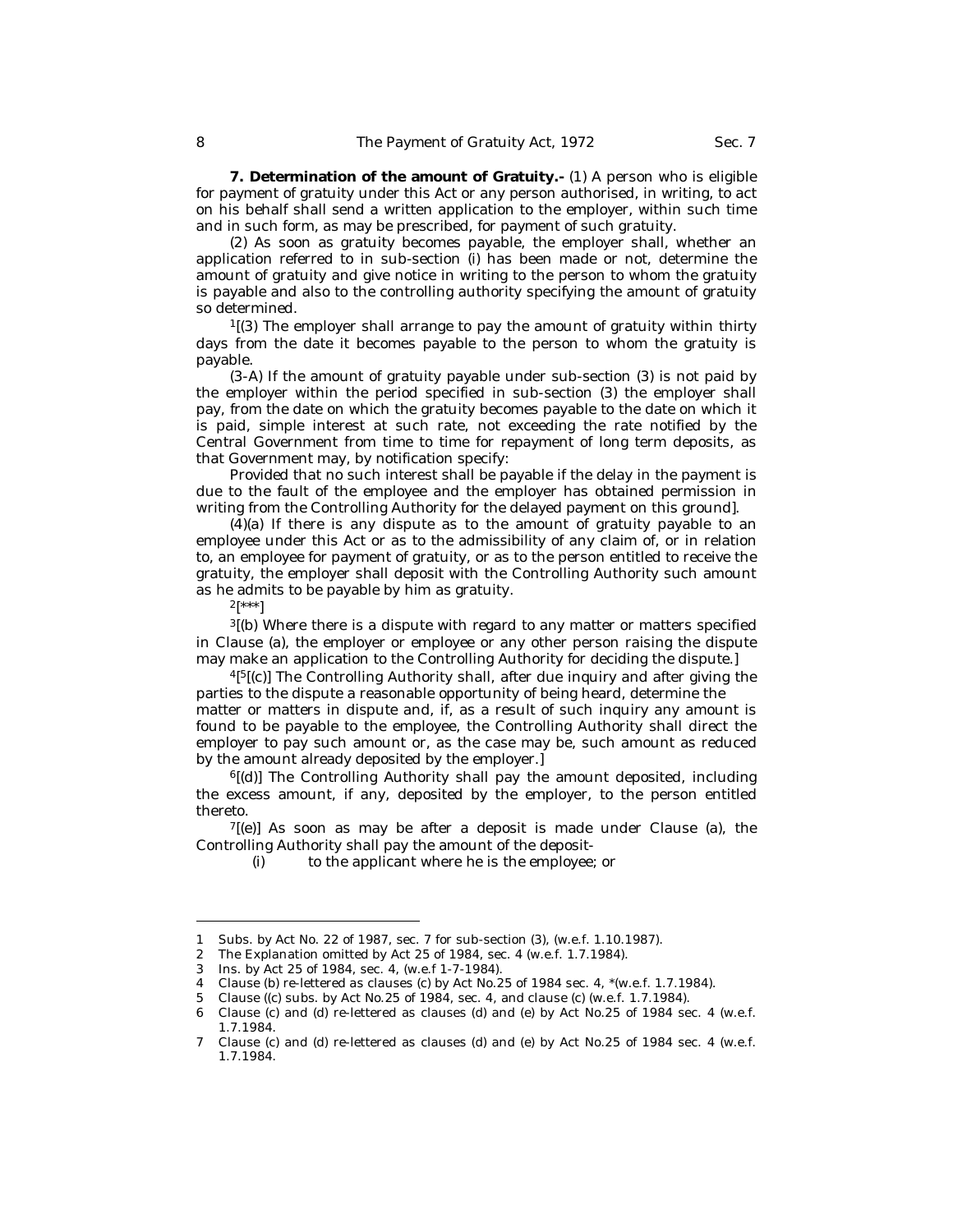(ii) where the applicant is the employee, to the <sup>1</sup>[nominee or, as the case may be, the guardian of such nominee or] heir of the employee if the Controlling Authority is satisfied that there is no dispute as to the right of the applicant to receive the amount of gratuity.

(5) For the purpose of conducting an inquiry under Sub-Section (4), the controlling authority shall have the same powers as are vested in a Court, while trying a suit, under the Code of Civil Procedure,1908 (5 of 1908), in respect of the following matters namely:-

- (a) enforcing the attendance of any person or examining him on oath;
- (b) requiring the discovery and production of documents;<br>(c) receiving evidence on affidavits;
- receiving evidence on affidavits;
- (d) issuing commissions for the examination of witnesses.

(6) Any inquiry under this Section shall be a judicial proceeding within the meaning of Sections 193 and 228, and for the purpose of Section 196, of the Indian Penal Code, 1860 (45 of 1860).

(7) Any person aggrieved by an order under sub-section (4), may, within sixty days from the date of the receipt of the order, prefer an appeal to the appropriate Government or such other authority as may be specified by the appropriate Government in this behalf:

Provided that the appropriate Government or the appellate authority, as the case may be, may, if it is satisfied that the appellant was prevented by sufficient cause from preferring the appeal within the said period of sixty days, extend the said period by a further period of sixty days.

<sup>2</sup>[Provided further that no appeal by an employer shall be admitted unless at the time of preferring the appeal, the appellant either produces a certificate of the controlling authority to the effect that the appellant has deposited with him an amount equal to the amount of gratuity required to be deposited under subsection (4), or deposits with the appellate authority such amount.]

(8) The appropriate Government or the appellate authority, as the case may be, may, after giving the parties to the appeal a reasonable opportunity of being heard, confirm, modify or reverse the decision of the controlling authority.

**<sup>3</sup>[7A. Inspectors.-**(1) The appropriate Government may, by notification, appoint as many Inspectors, as it deems fit, for the purposes of this Act.

(2) The appropriate Government may, by general or special order, define the area to which the authority of an Inspector so appointed shall extend and where two or more Inspectors are appointed for the same area, also provide, by such order, for the distribution or allocation of work to be performed by them under the Act.

(3) Every Inspector shall be deemed to be a public servant within the meaning of Sec. 21 of the Indian Penal Code, 1860 (Act 45 of 1860).

**<sup>4</sup>[7B. Powers of Inspectors.-** (1) Subject to any rules made by the appropriate Government in this behalf, an Inspector may, for the purpose of ascertaining whether any of the provisions of this Act or the conditions, if any, of any exemption granted thereunder, have been complied with, exercise all or any of the following powers, namely:-

<sup>1</sup> Subs. by Act No. 25 of 1984, sec. 4 for "nominee or" (w.e.f. 1.7.1984).

<sup>2</sup> Ins. by Act No. 25 of 1984, sec. 4 (w.e.f. 1.7.1984).

<sup>3</sup> Ins. by Act No. 25 of 1984, sec. 4 (w.e.f. 1.7.1984).

<sup>4</sup> Ins. by Act No. 25 of 1984, sec. 4 (w.e.f.) 1.7.1984.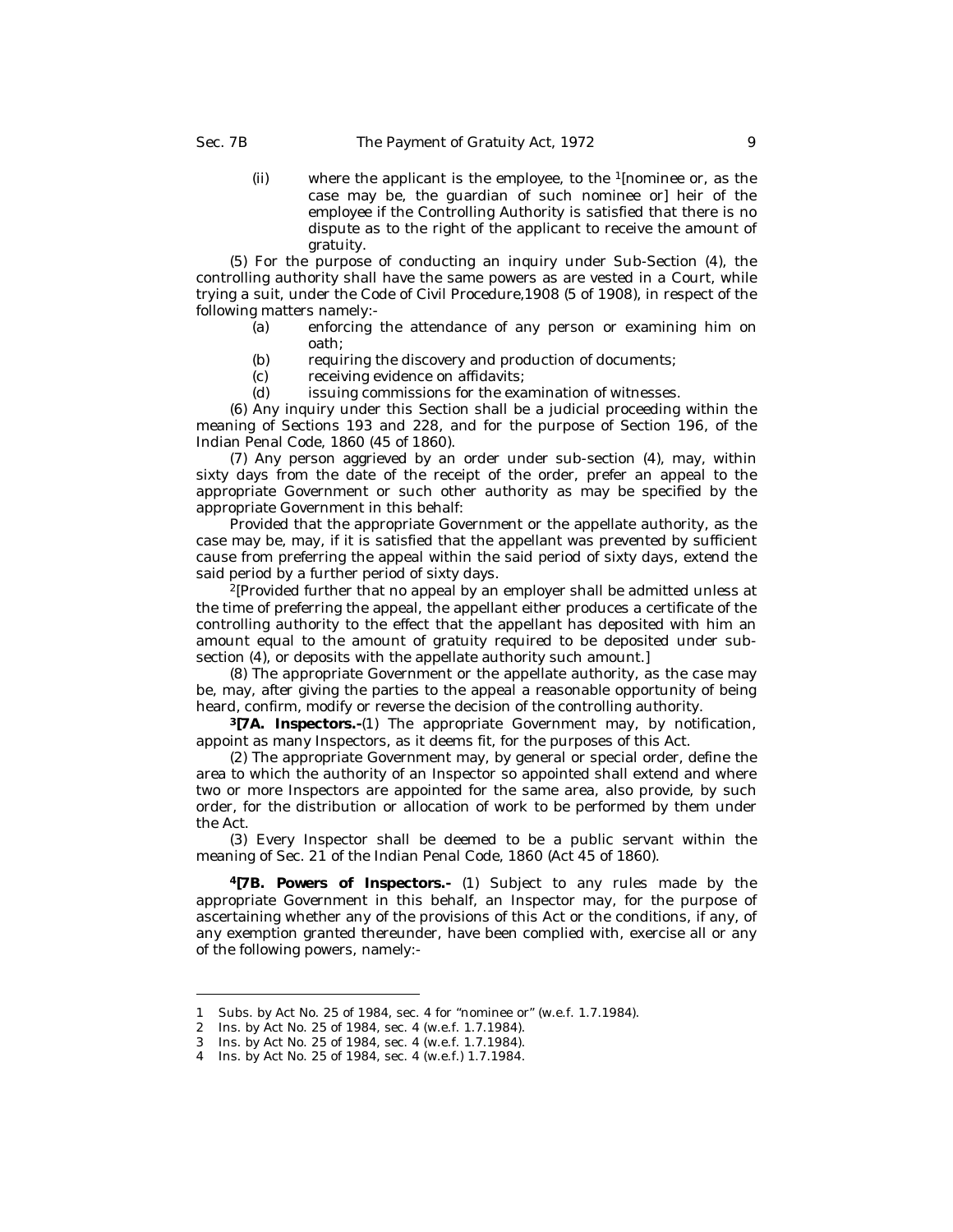- 
- (a) require an employer to furnish such information as he may consider necessary;
- (b) enter and inspect, at all reasonable hours, with such assistants (if any), being persons in the service of the Government or local or any public authority, as he thinks fit, any premises of or place in any factory, mine, oil-field, plantation, port, railway company, shop or other establishment to which this Act applies, for the purpose of examining any register, record or notice or other document required to be kept or exhibited under this Act or the rules made thereunder, or otherwise kept or exhibited in relation to the employment of any person or the payment of gratuity to the employees, and require the production thereof for inspection;
- (c) examine with respect to any matter relevant to any of the purposes aforesaid, the employer or any person whom he finds in such premises or place and who, he has reasonable cause to believe, is an employee employed therein;
- (d) make copies of, or take extracts from any register, record, notice or other document, as he may consider relevant, and where he has reason to believe that any offence under this Act has been committed by an employer, search and seize with such assistance as he may think fit, such register, record, notice or other document as he may consider relevant in respect of that offence;
- (e) exercise such other powers as may be prescribed.

(2) Any person required to produce any register, record, notice or other document or to give any information, by an Inspector under sub-section (1) shall be deemed to be legally bound to do so within the meaning of Sections 175 and 176 of the Indian Penal Code (45 of 1860).

(3) The provisions of the Code of Criminal Procedure, 1973 (2 of 1974), shall so far as may be, apply to any search or seizure under this section as they apply to any search or seizure made under the authority of a warrant issued under Section 94 of that Code.]

**8. Recovery of Gratuity.-** If the amount of gratuity payable under this Act is not paid by the employer, within the prescribed time, to the person entitled thereto, the controlling authority shall, on an application made to it in this behalf by the aggrieved person, issue a certificate for that amount to the Collector, who shall recover the same, together with compound interest thereon <sup>1</sup>[at such rate as the Central Government may, by notification, specify] from the date of expiry of the prescribed time, as arrears of land revenue and pay the same to the person entitled thereto:

<sup>2</sup>[Provided that the Controlling Authority shall, before issuing a certificate under this section, give the employer a reasonable opportunity of showing cause against the issue of such certificate:

Provided further that the amount of interest payable under this section shall, in no case, exceed the amount of gratuity payable under this Act].

**9. Penalties.-** (1) Whoever, for the purpose of avoiding any payment to be made by himself under this Act or of enabling any other person to avoid such payment, knowingly makes or causes to be made any false statement or false representation shall be punishable with imprisonment for a term which may

<sup>1</sup> Subs. by Act 22 of 1987, sec.8, for "at the rate of nine per cent. per annum" (w.e.f. 1- 10-1987).

<sup>2</sup> Added by Act 22 of 1987 sec. 8 (w.e.f. 1-10-1987).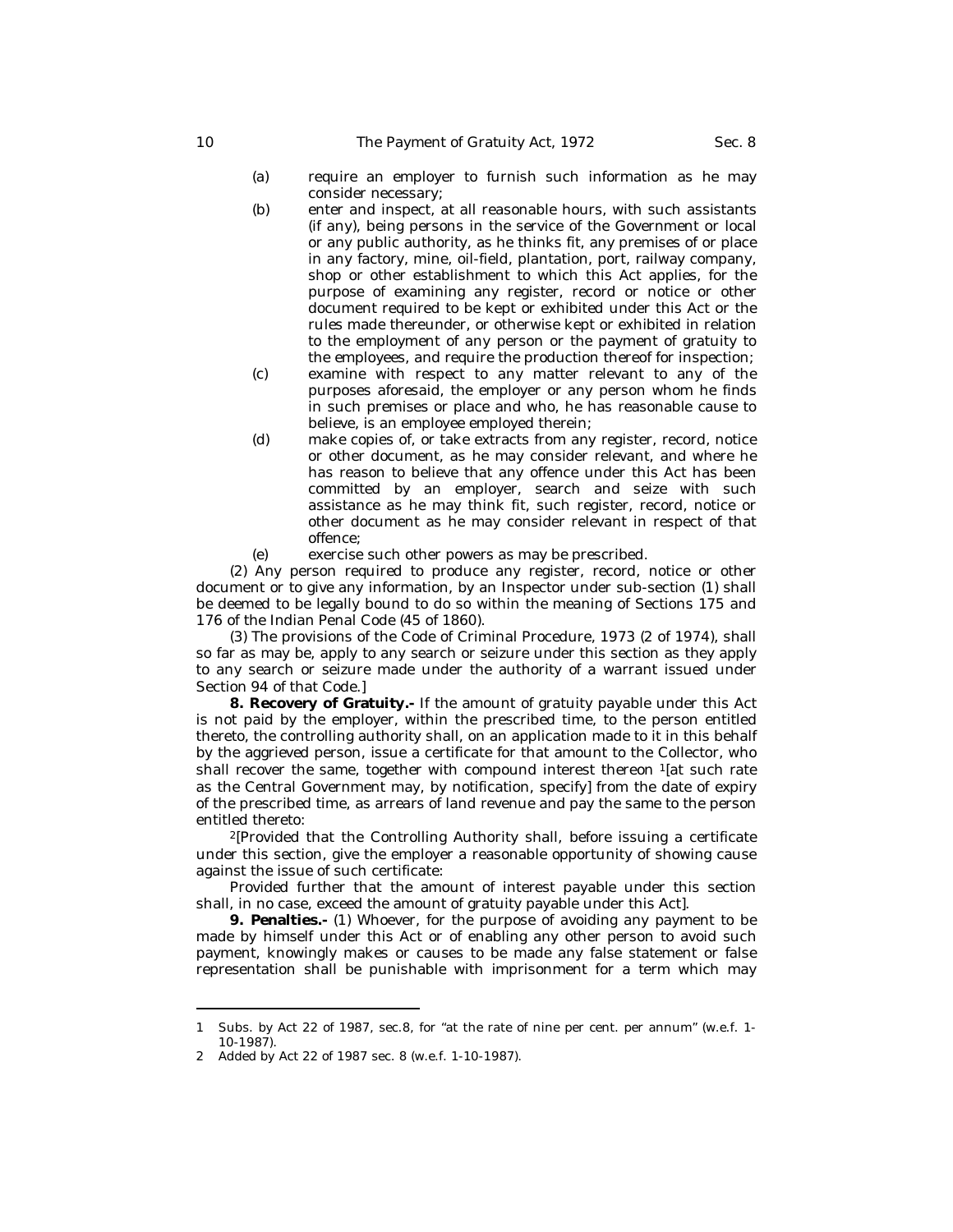extend to six months, or with fine which may extend to <sup>1</sup>[ten thousand rupees] or with both.

(2) An employer who contravenes, or makes default in complying with, any of the provisions of this Act or any rule or order made thereunder shall be punishable with imprisonment for a term <sup>2</sup>[which shall not be less than three months but which may extend to one year, or with fine which shall not be less than ten thousand rupees but which may extend to twenty thousand rupees, or with both]:

Provided that where the offence relates to non-payment of any gratuity payable under this Act, the employer shall be punishable with imprisonment, for a term which shall not be less than <sup>3</sup>[six months but which may extend to two years] unless the Court trying the offence, for reasons to be recorded by it in writing, is of opinion that a lesser term of imprisonment or the imposition of a fine would meet the ends of justice.

**10. Exemption of employer from liability in certain cases.-** Where an employer is charged with an offence punishable under this Act, he shall be entitled, upon complaint duly made by him and on giving to the complainant not less than three clear days' notice in writing of his intention to do so, to have any other person whom he charges as the actual offender brought before the Court at the time appointed for hearing the charge; and if, after the commission of the offence has been proved, the employer proves to the satisfaction of the Court-

- (a) that he has used due diligence to enforce the execution of this Act; and
- (b) that the said other person committed the offence in question without his knowledge, consent or connivance.

that other person shall be convicted of the offence and shall be liable to the like other punishment as if he were the employer and the employer shall be discharged from any liability under this Act in respect of such offence:

Provided that in seeking to prove as aforesaid, the employer may be examined on oath and his evidence and that of any witness whom he calls in his support shall be subject to cross-examination on behalf of the person he charges as the actual offender and by the prosecutor:

Provided further that, if the person charged as the actual offender by the employer cannot be brought before the Court at the time appointed for hearing the charge, the Court shall adjourn the hearing from time to time for a period not exceeding three months and if by the end of the said period the person charged as the actual offender cannot still be brought before the Court, the Court shall proceed to hear the charge against the employer and shall, if the offence be proved, convict the employer.

**11. Cognizance of Offence.-** (1) No Court shall take cognizance of any offence punishable under this Act save on a complaint made by or under the authority of the appropriate Government:

Provided that where the amount of gratuity has not been paid, or recovered, within six months from the expiry of the prescribed time, the appropriate Government shall authorise the controlling authority to make a complaint against the employer, whereupon the controlling authority shall, within fifteen days from the date of such authorisation, make such complaint to a Magistrate having jurisdiction to try the offence.

<sup>1</sup> Subs. by Act No. 22 of sec. 9, for "one thousand rupees" (w.e.f. 1.10.1987).

<sup>2</sup> Subs. by Act No. 22 of 1987 sec. 9, for certain words (w.e.f. 1.10.1987).

<sup>3</sup> Subs. by Act No. 22 of 1987 (sec. 9, for "three months" (w.e.f. 1.10.1987).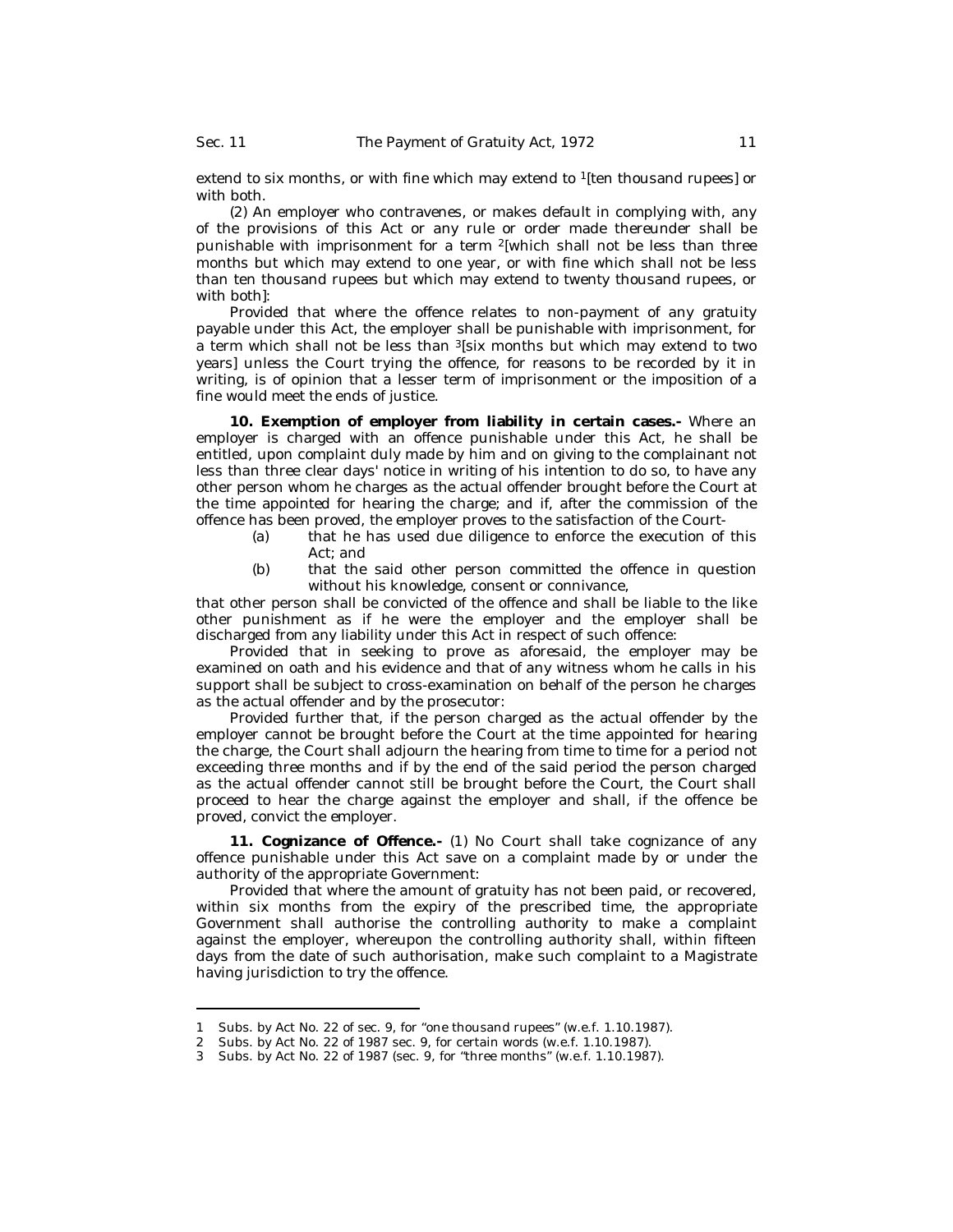(2) No Court inferior to that of a <sup>1</sup>[Metropolitan Magistrate or a Judicial Magistrate of the first class] shall try any offence punishable under this Act.

**12. Protection of action taken in good faith.-** No suit or other legal proceeding shall lie against the Controlling Authority or any other person in respect of anything which is in good faith done or intended to be done under this Act or any rule or order made thereunder.

**13. Protection of gratuity.-** No gratuity payable under this Act <sup>2</sup>[and no gratuity payable to an employee employed in any establishment, factory, mine, oilfield, plantation, port, railway company or shop exempted under Section 5] shall be liable to attachment in execution of any decree or order of any civil, revenue or criminal court.

<sup>3</sup>[**13A. Validation of payment of gratuity.-** Notwithstanding anything contained in any judgement, decree or order of any court, for the period commencing on and from the 3rd day of April, 1997 and ending on the day on which the Payment of Gratuity (Amendment) Act, 2009, receives the assent of the President, the gratuity shall be payable to an employee in pursuance of the notification of the Government of India in the Ministry of Labour and Employment *vide* number S.O. 1080, dated the 3rd day of April, 1997 and the said notification shall be valid and shall be deemed always to have been valid as if the Payment of Gratuity (Amendment) Act, 2009 had been in force at all material times and the gratuity shall be payable accordingly:

Provided that nothing contained in this section shall extend, or be construed to extend, to affect any person with any punishment or penalty whatsoever by reason of the non-payment by him of the gratuity during the period specified in this section which shall become due in pursuance of the said notification.]

**14. Act to override other enactments, etc.-** The provisions of this Act or any rule made thereunder shall have effect notwithstanding anything inconsistent therewith contained in any enactment other than this Act or in any instrument or contract having effect by virtue of any enactment other than this Act.

**15. Power to make rules.-** (1) The appropriate Government may, by notification, make rules for the purpose of carrying out the provisions of this Act.

(2) Every rule made by the Central Government under this Act shall be laid, as soon as may be after it is made, before each House of Parliament while it is in session, for a total period of thirty days which may be comprised in one session or in two or more successive sessions, and if, before the expiry of the session immediately following the session or the successive sessions aforesaid, both Houses agree in making any modification in the rule or both Houses agree that the rule should not be made, the rule shall, thereafter, have effect only in such modified form or be of no effect, as the case may be; so, however, that any such modification or annulment shall be without prejudice to the validity of anything previously done under that rule.

<sup>1</sup> Subs. by Act No.34 of 1994, sec. 4, for "Presidency Magistrate or a Magistrate of the first class" (w.e.f. 24.5.1994).

<sup>2</sup> Ins. by Act No.25 of 1984, sec. 6 (w.e.f. 1.7.1984).

<sup>3</sup> Inserted by The Payment of Gratuity (Amendment) Act, 2009 (47 of 2009), dated 31-12- 2009 (w.r.e.f. 03-04-1997).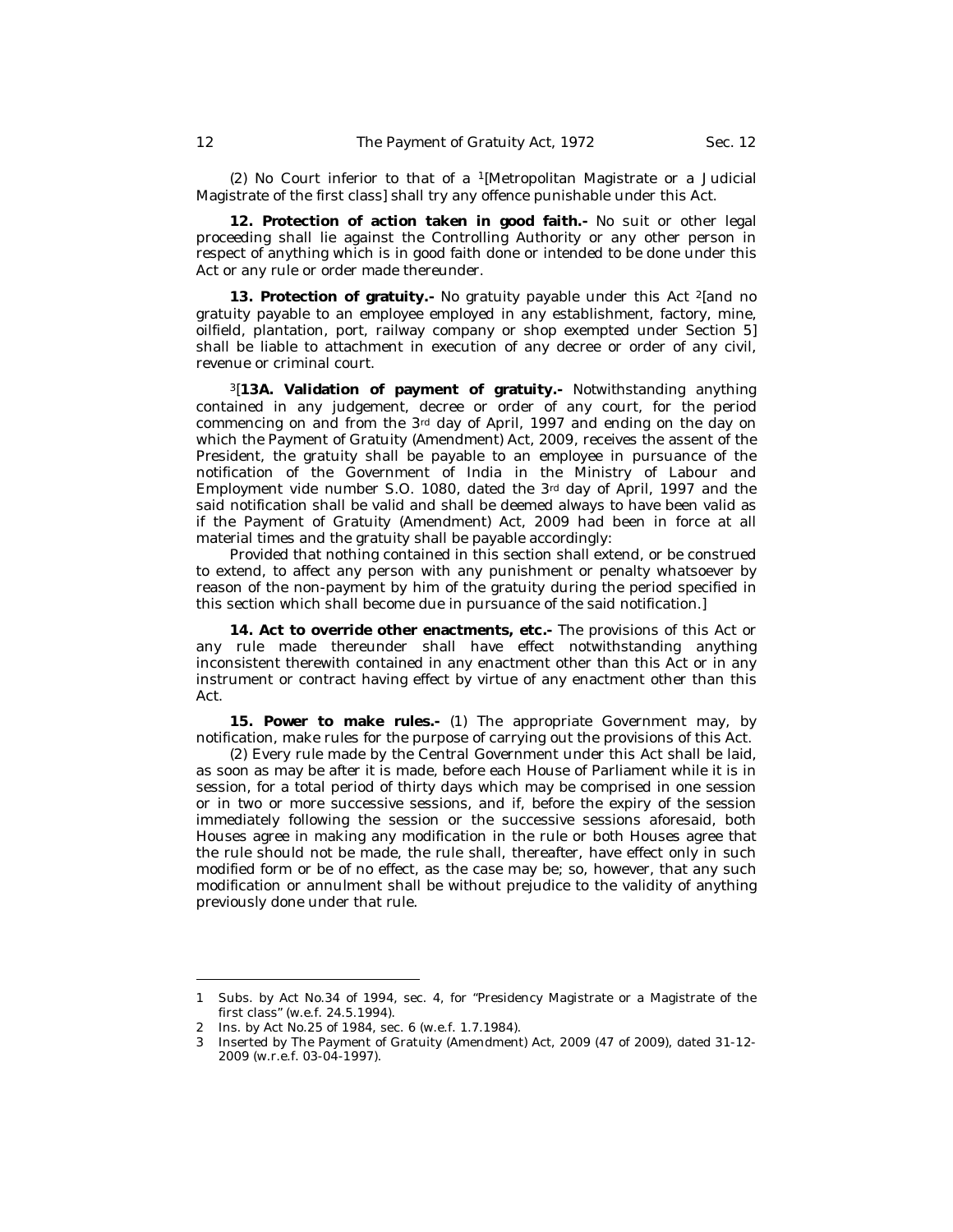# **THE PAYMENT OF GRATUITY (CENTRAL) RULES, 1972<sup>1</sup>**

In exercise of the powers conferred by sub-section (1) of section 15 of the Payment of Gratuity Act, 1972 (39 of 1972), the Central Government hereby makes the following rules, namely:-

**1. Short title and commencement:-**(1) These rules may be called The Payment of Gratuity (Central) Rules, 1972.

(2) These rules shall come into force on the 16th September, 1972.

**2. Definitions:-**In these rules, unless there is anything repugnant in the subject or context,-

- (a) "Act" means the Payment of Gratuity Act, 1972 (39 of 1972);
- (b) "Appellate Authority" means the Central Government or the authority specified by the Central Government under sub-section (7) of section 7;
- (c) "Form" means a form appended to these rules;
- (d) "nomination" means nomination made under section 6;
- (e) "Section" means a section of the Act.

**3. Notice of opening, change or closure of the establishment:-**(1) Within thirty days of the rules becoming applicable to an establishment, a notice in Form 'A' shall be submitted by the employer to the Controlling Authority of the area.

(2) A notice in Form 'B' shall be submitted by the employer to the controlling authority of the area within thirty days of any change in the name, address, employer or nature of business.

(3) Where an employer intends to close down the business he shall submit a notice in Form 'C' to the controlling authority of the area at least sixty days before the intended closure.

**4. Display of notice:-**(1) The employer shall display conspicuously a notice at or near the main entrance of the establishment in bold letters in English and in a language understood by the majority of the employees specifying the name of officer with designation authorised by the employer to receive on his behalf notices under the Act or the rules.

(2) A fresh notice shall be displayed immediately after the notice referred to in sub-rule (1) becomes illegible or requires a change.

**<sup>2</sup>5. Form of notice under proviso to section (2) (h) (ii):-**(1) A notice under the proviso to sub-clause (ii) of clause (h) of section 2, shall be in Form 'D' and sent in triplicate by the employee to the employer, who shall, after recording its receipt on one copy thereof, return the copy to the employee and send the second copy to the controlling authority of the area.

(2) An employee may withdraw the notice referred to in sub-rule (1) by giving another notice in triplicate in Form 'E' to the employer, who shall follow the same procedure as in sub-rule (1).

<sup>1</sup> Vide G.S.R. 412 (E), dated 16th September, 1972, published in the Gazette of India, Extra., Pt. II, Sec. 3(i), dated 16th September, 1972.

<sup>2</sup> By section 2 of the Payment of Gratuity (Amendment) Act, 1987 (22 of 1987) proviso to sub-clause (ii) of clause (h) of section 2 of the Payment of Gratuity Act, 1972 (39 of 1972) has been omitted (w.e.f. 1-10-1987) and accordingly rule 5 along with Forms D and E have became redundant, Ed.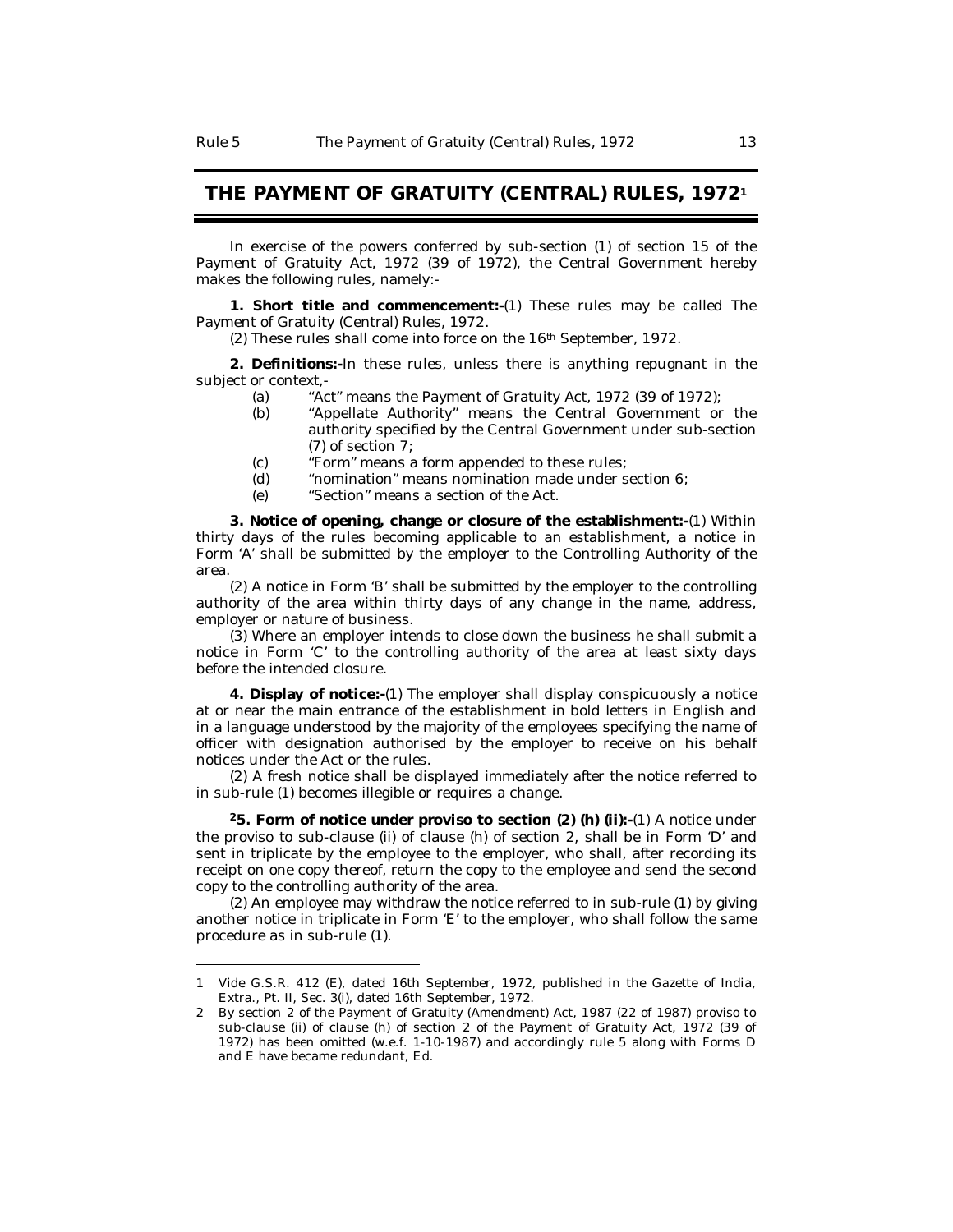**6. Nominations:-**(1) A nomination shall be in Form 'F' and submitted in duplicate by personal service by the employee, after taking proper receipt or by sending through registered post acknowledgement due to the employer,

- (i) in the case of an employee who is already in employment for a year or more on the date of commencement of these rules, ordinarily, within ninety days from such date, and
- (ii) in the case of an employee who completes one year of service after the date of commencement of these rules, ordinarily, within thirty days of the completion of one year of service:

Provided that nomination in Form 'F' shall be accepted by the employer after the specified period, if filed with reasonable grounds for delay, and no nomination so accepted shall be invalid merely because it was filed after the specified period.

(2) Within thirty days of the receipt of nomination in Form 'F' under sub-rule (1), the employer shall get the service particulars of the employee, as mentioned in the form of nomination, verified with reference to the records of the establishment and return to the employee, after obtaining a receipt thereof, the duplicate copy of the nomination in Form 'F' duly attested either by the employer or an officer authorised in this behalf by him, as a token of recording of the nomination by the employer and the other copy of the nomination shall be recorded.

(3) An employee who has no family at the time of making a nomination shall, within ninety days of acquiring a family submit in the manner specified in subrule (1), a fresh nomination, as required under sub-section (4) of section 6, duplicate in Form 'G' to the employer and thereafter the provisions of sub-rule (2) shall apply *mutatis mutandis* as if it was made under sub-rule (1).

(4) A notice of modification of a nomination, including cases where a nominee predeceases an employee, shall be submitted in duplicate in Form 'H' to the employer in the manner specified in sub-rule (1), and thereafter the provisions of sub-rule (2) shall apply *mutatis mutandis*.

(5) A nomination or a fresh nomination or a notice of modification of nomination shall be signed by the employee or, if illiterate, shall bear his thumb impression, in the presence of two witnesses, who shall also sign a declaration to that effect in the nomination, fresh nomination or notice of modification of nomination as the case may be.

(6) A nomination, fresh nomination or notice of modification of nomination shall take effect from the date of receipt thereof by the employer.

**7. Application for gratuity:-**(1) An employee who is eligible for payment of gratuity under the Act, or any person authorised in writing, to act on his behalf, shall apply, ordinarily within thirty days from the date the gratuity became payable, in Form 'I' to the employer:

Provided that where the date of superannuation or retirement of an employee is known, the employee may apply, to the employer before thirty days of the date of superannuation or retirement.

(2) A nominee of an employee who is eligible for payment of gratuity under the second proviso to sub-section (1) of section 4 shall apply, ordinarily, within thirty days from the date of gratuity become payable to him, in Form 'J' to the employer.

Provided that an application in plain paper with relevant particulars shall also be accepted. The employer may obtain such other particulars as may be deemed necessary by him.

(3) A legal heir of an employee who is eligible for payment of gratuity under the second proviso to sub-section (1) of section 4 shall apply, ordinarily within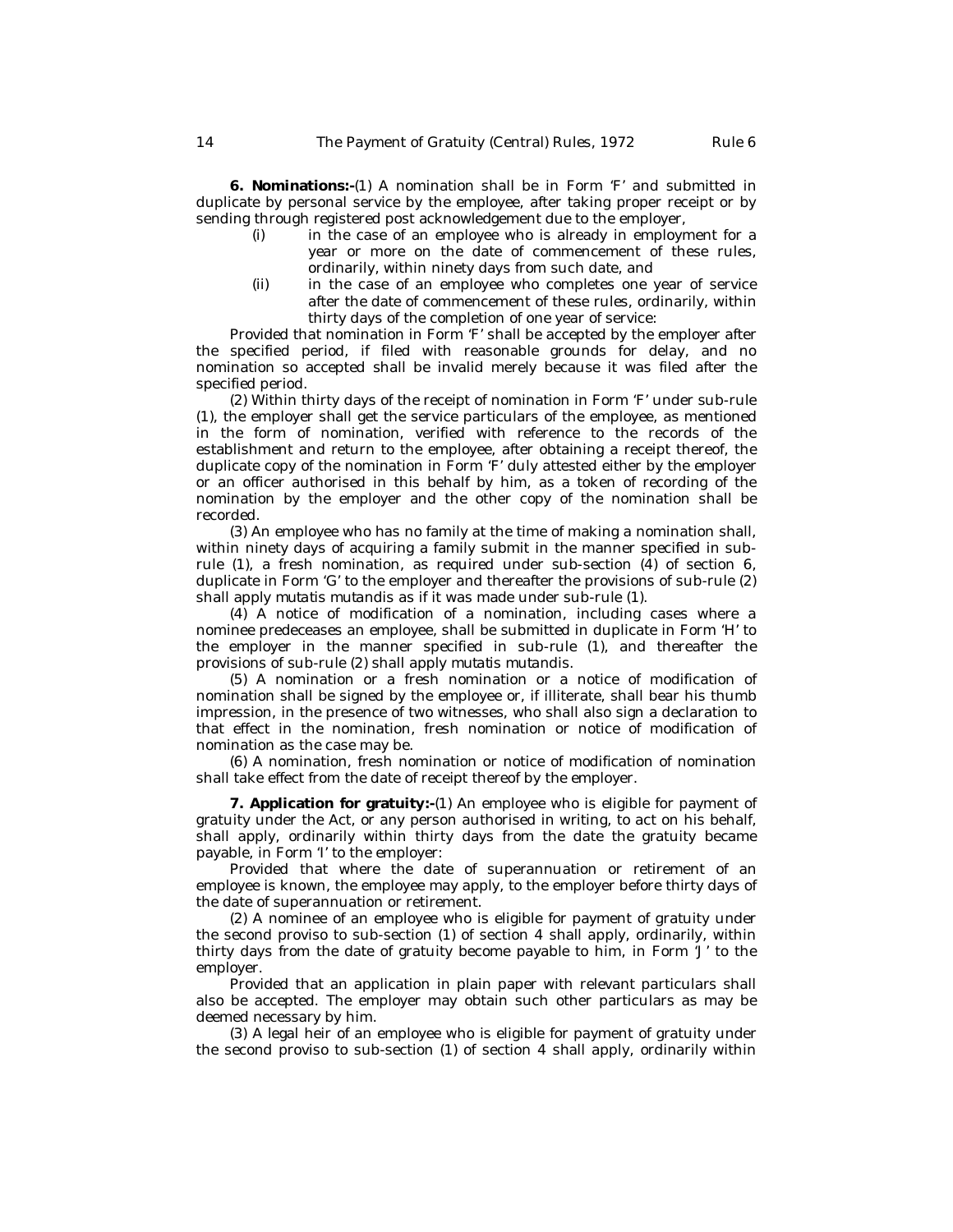one year from the date of gratuity became payable to him, in Form 'K' to the employer.

(4) Where gratuity becomes payable under the Act before the commencement of these rules, the periods of limitation specified in sub-rules (1), (2) and (3) shall be deemed to be operative from the date of such commencement.

(5) An application for payment of gratuity filed after the expiry of the periods specified in this rule shall also be entertained by the employer, if the applicant adduces sufficient cause for the delay in preferring his claim, and no claim for gratuity under the Act shall be invalid merely because the claimant failed to present his application within the specified period. Any dispute in this regard shall be referred to the controlling authority for his decision.

(6) An application under this rule shall be presented to the employer either by personal service or by registered post acknowledgement due.

**8. Notice for payment of gratuity:-**(1) Within fifteen days of the receipt of an application under rule 7 for payment of gratuity, the employer shall,-

- (i) if the claim is found admissible on verification, issue a notice in Form 'L' to the applicant employee, nominee or legal heir, as the case may be, specifying the amount of gratuity payable and fixing a date, not being later than the thirtieth day after the date of receipt of the application, for payment thereof, or
- (ii) if the claim for gratuity is not found admissible, issue a notice in Form 'M' to the applicant employee, nominee or legal heir, as the case may be, specifying the reasons why the claim for gratuity is not considered admissible.

In either case a copy of the notice shall be endorsed to the controlling authority.

(2) In case payment of gratuity is due to be made in the employer's office, the date fixed for the purpose in the notice in Form 'L' under clause (i) of sub-rule (1) shall be re-fixed by the employer, if a written application in this behalf is made by the payee explaining why it is not possible for him to be present in person on the date specified.

(3) If the claimant for gratuity is a nominee or a legal heir, the employer may ask for such witness or evidence as may be deemed relevant for establishing his identity or maintainability of his claim, as the case may be. In that case, the time limit specified for issuance of notices under sub-rule (1) shall be operative with effect from the date such witness or evidence, as the case may be, called for by the employer is furnished to the employer.

(4) A notice in Form 'L' or Form 'M' shall be served on the applicant either by personal service after taking receipt or by registered post with acknowledgement due.

(5) A notice under sub-section (2) of section 7 shall be in Form 'L'.

**9. Mode of payment of gratuity:-**The gratuity payable under the Act shall be paid in cash or, if so desired by the payee, in Demand Draft or bank cheque to the eligible employee, nominee or legal heir, as the case may be:

Provided that in case the eligible employee, nominee or legal heir, as the case may be, so desires and the amount of gratuity payable is less than one thousand rupees, payment may be made by postal money order after deducting the postal money order commission thereof from the amount payable:

Provided further that intimation about the details of payment shall also be given by the employer to the controlling authority of the area: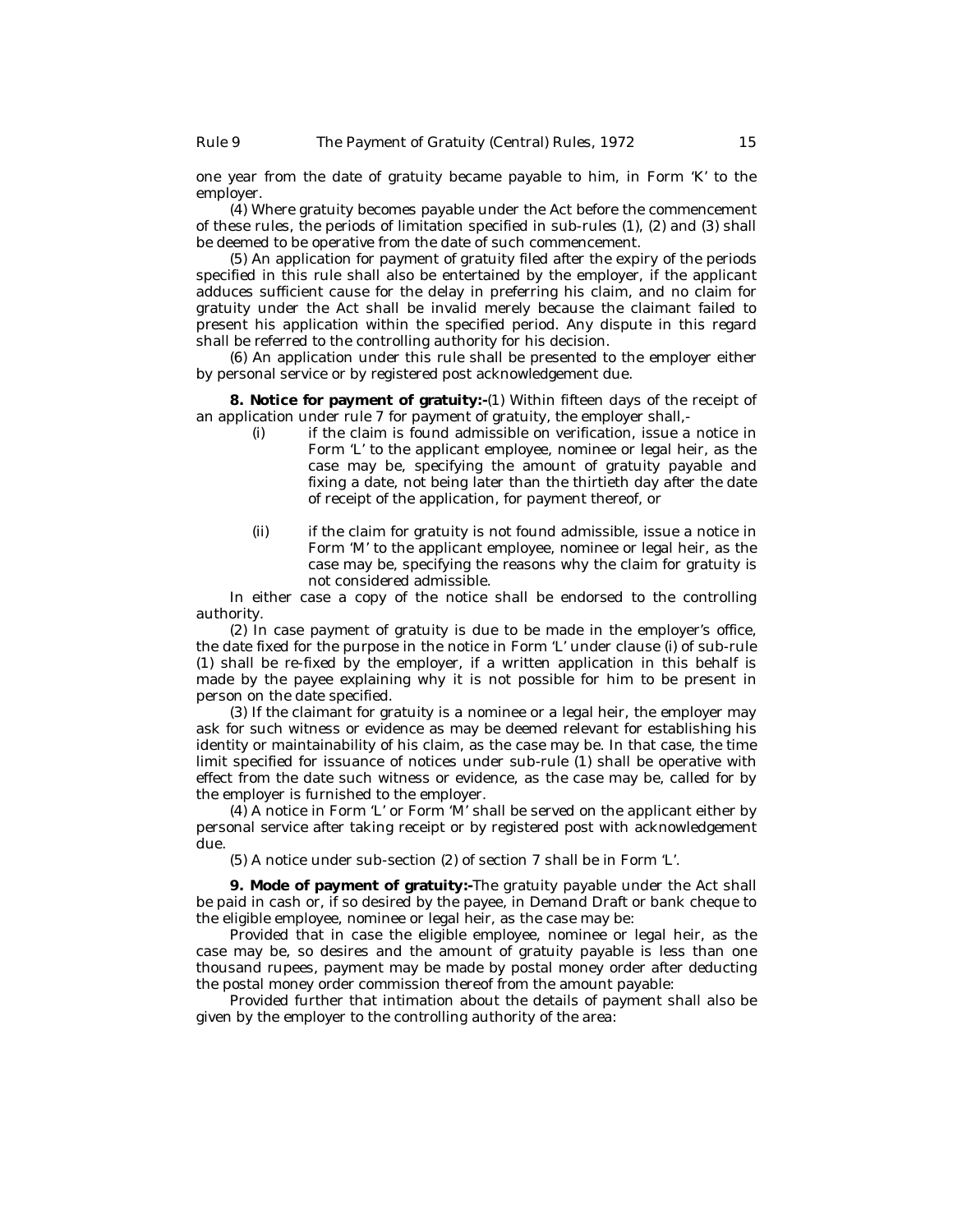<sup>1</sup>[Provided further that in the case of nominee, or an heir, who is minor, the Controlling Authority shall invest the gratuity amount deposited with him for the benefit of such minor in term deposit with the State Bank of India or any of its subsidiaries or any Nationalised Bank.

*Explanation*:-"Nationalised Bank" means a corresponding new bank specified in the First Schedule to the Banking Companies (Acquisition and Transfer of Undertakings) Act, 1970 (5 of 1970) or a corresponding new bank specified in the First Schedule of the Banking Companies (Acquisition and Transfer of Undertakings) Act, 1980 (40 of 1980).]

**10. Application to controlling authority for direction:-** (1) If an employer-

- (i) refuses to accept a nomination or to entertain an application sought to be filed under rule 7, or
- (ii) issues a notice under sub-rule (1) of rule 8 either specifying an amount of gratuity which is considered by the applicant less than what is payable or rejecting eligibility to payment of gratuity, or
- (iii) having received an application under rule 7 fails to issue any notice as required under rule 8 within the time specified therein,

the claimant employee, nominee or legal heir, as the case may be, may within ninety days of the occurrence of the cause for the application, apply in Form 'N' to the controlling authority for issuing a direction under sub-section (4) of section 7 with as many extra copies as are the opposite party:

Provided that the controlling authority may accept any application under this sub-rule, on sufficient cause being shown by the applicant, after the expiry of the specified period.

(2) Application under sub-rule (1) and other documents relevant to such an application shall be presented in person to the controlling authority or shall be sent by registered post acknowledgement due.

**11. Procedure for dealing with application for direction:-**(1) On receipt of an application under rule 10, the Controlling Authority shall, by issuing a notice in Form 'O', call upon the applicant as well as the employer to appear before him on a specified date, time and place, either by himself or through his authorised representative together with all relevant documents and witnesses, if any,

(2) Any person desiring to act on behalf of an employer or employee, nominee or legal heir, as the case may be, shall present to the controlling authority a letter of authority from the employer or the person concerned, as the case may be, on whose behalf he seeks to act together with a written statement explaining his interest in the matter and praying for permission so to act. The Controlling Authority shall record thereon an order either according to his approval or specifying, in the case of refusal to grant the permission prayed for, the reasons for the refusal.

(3) A party appearing by an authorised representative shall be bound by the acts of the representative.

(4) After completion of hearing on the date fixed under sub-rule (1), or after such further evidence, examination of documents, witnesses, hearing and enquiry, as may be deemed necessary, the Controlling Authority shall record his finding as to whether any amount is payable to the applicant under the Act. A copy of the finding shall be given to each of the parties.

(5) If the employer concerned fails to appear on the specified date of hearing after due service of notice without sufficient cause, the controlling authority may

<sup>1</sup> Ins. by G.S.R. 77, dated 2nd February, 1991 (w.e.f. 1-2-1991).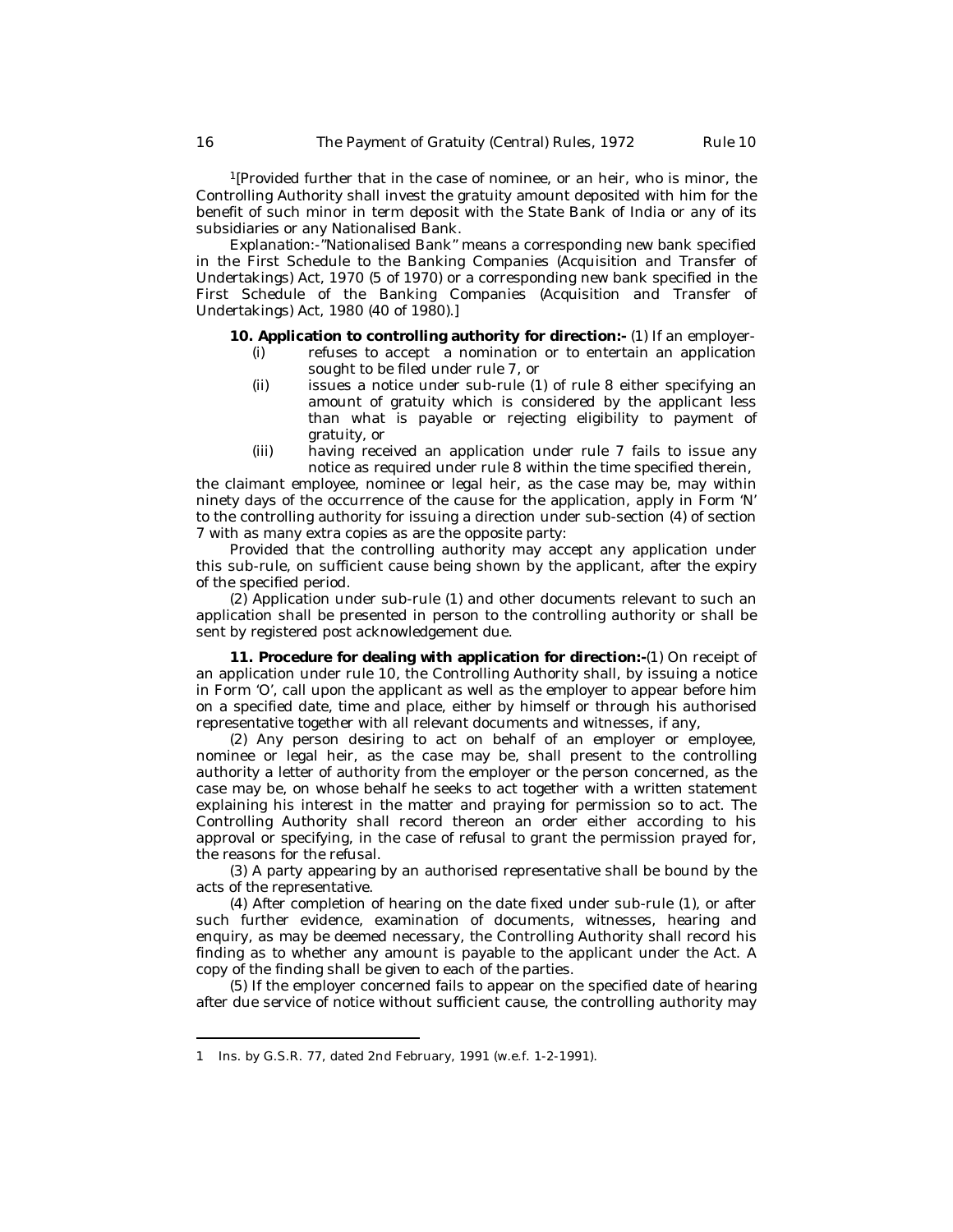proceed to hear and determine the application *ex parte*. If the applicant fails to appear on the specified date of hearing without sufficient cause, the controlling authority may dismiss the application:

Provided that an order under this sub-rule may, on good cause being shown within thirty days of the said order, be reviewed and the application re-heard after giving not less than fourteen days' notice to the opposite party of the date fixed for re-hearing of the application.

**12. Place and time of hearing:-**The sitting of the controlling authority shall be held at such times and at such places as he may fix and he shall inform the parties of the same in such manner as he thinks fit.

**13. Administration of oath:-**The controlling authority may authorise a clerk of his office to administer oaths for the purpose of making affidavits.

**14. Summoning and attendance of witnesses:-**The controlling authority may, at any stage of the proceedings before him, either upon or without an application by any of the parties involved in the proceedings before him, and on such terms as may appear to the controlling authority just, issue summons to any person in Form 'P' either to give evidence or to produce documents or for both purposes on a specified date, time and place.

**15. Service of summons or notice:-**(1) Subject to the provisions of sub-rule (2) any notice, summons, process or order issued by the controlling authority may be served either personally or by registered post acknowledgement due or in any other manner as prescribed under the Code of Civil Procedure, 1908 (At 5 of 1908).

(2) Where there are numerous persons as parties to any proceeding before the controlling authority and such persons are members of any trade union or association or are represented by an authorised person, the service of notice on the Secretary, or where there is no Secretary, on the principal officer of the trade union or association, or on the authorised person shall be deemed to be service on such persons.

**16. Maintenance of records of cases by the controlling authority:-**(1) The controlling authority shall record the particulars of each case under section 7, in Form 'Q' and at the time of passing orders shall sign and date the particulars so recorded.

(2) The controlling authority shall, while passing orders in each case, also record the findings on the merits of the case and file it together with the memoranda of evidence with the order sheet.

(3) Any record, other than a record of any order or direction, which is required by these rules to be signed by the controlling authority, may be signed on behalf of and under the direction of the controlling authority by any subordinate officer appointed in writing for this purpose by the controlling authority.

**17. Direction for payment of gratuity:-**If a finding, is recorded under subrule (4) of rule 11 that the applicant is entitled to payment of gratuity under the Act, the controlling authority shall issue a notice to the employer concerned in Form 'R' specifying the amount payable and directing payment thereof to the applicant under intimation to the controlling authority within thirty days from the date of the receipt of the notice by the employer. A copy of the notice shall be endorsed to the applicant employee, nominee or legal heir, as the case may be.

**18. Appeal:-**(1) The Memorandum of appeal under sub-section (7) of section 7 of the Act shall be submitted to the appellate authority with a copy thereof to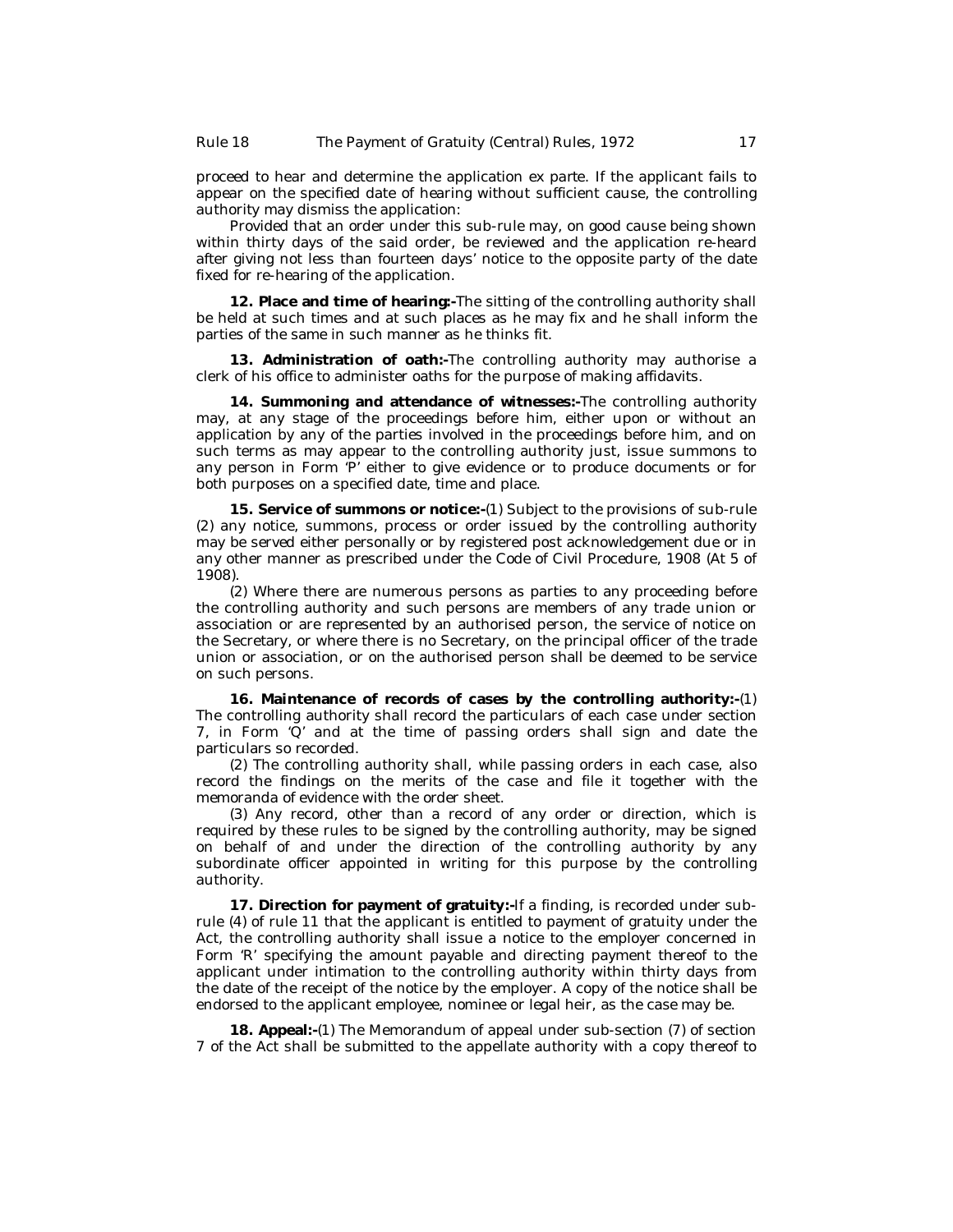the opposite party and the controlling authority either through delivery in person or under registered post acknowledgement due.

(2) The Memorandum of appeal shall contain the facts of the case, the decision of the controlling authority, the grounds of appeal and the relief sought.

(3) There shall be appended to the Memorandum of appeal a certified copy of the finding of the controlling authority and direction for payment of gratuity.

(4) On receipt of the copy of Memorandum of appeal, the controlling authority shall forward records of the case to the appellate authority.

(5) Within 14 days of the receipt of the copy of the Memorandum of appeal, the opposite party shall submit his comments of each paragraph of the Memorandum with additional pleas, if any, to the appellate authority with a copy to the appellant.

(6) The appellate authority shall record its decision after giving the parties to the appeal a reasonable opportunity of being heard. A copy of the decision shall be given to the parties to the appeal and a copy thereof shall be sent to the controlling authority returning his records of the case.

(7) The controlling authority shall, on receipt of the decision of the appellate authority, make necessary entry in the records of the case maintained in Form 'Q', under sub-rule (1) of rule 16.

(8) On receipt of the decision of the appellate authority, the controlling authority shall, if required under that decision, modify his direction for payment of gratuity and issue a notice to the employer concerned in Form 'S' specifying the modified amount payable and directing payment thereof to the applicant, under intimation to the controlling authority within fifteen days of the receipt of the notice by the employer. A copy of the notice shall be endorsed to the appellant employee, nominee or legal heir, as the case may be and to the appellate authority.

**19. Application for recovery of gratuity:-**Where an employer fails to pay the gratuity due under the Act in accordance with the notice by the controlling authority under rule 17 or rule 18, as the case may be, the employee concerned, his nominee or legal heir, as the case may be, to whom the gratuity is payable may apply to the controlling authority in duplicate in Form 'T' for recovery thereof under section 8 of the Act.

**20. Display of abstract of the Act and Rules:-**The employer shall display an abstract of the Act and the Rules made thereunder <sup>1</sup>[as given in Form 'U'] in English and in the language understood by the majority of the employees at conspicuous place at or near the main entrance of the establishment.

<sup>1</sup> Ins. by G.S.R. 2868, dated 22nd November, 1975.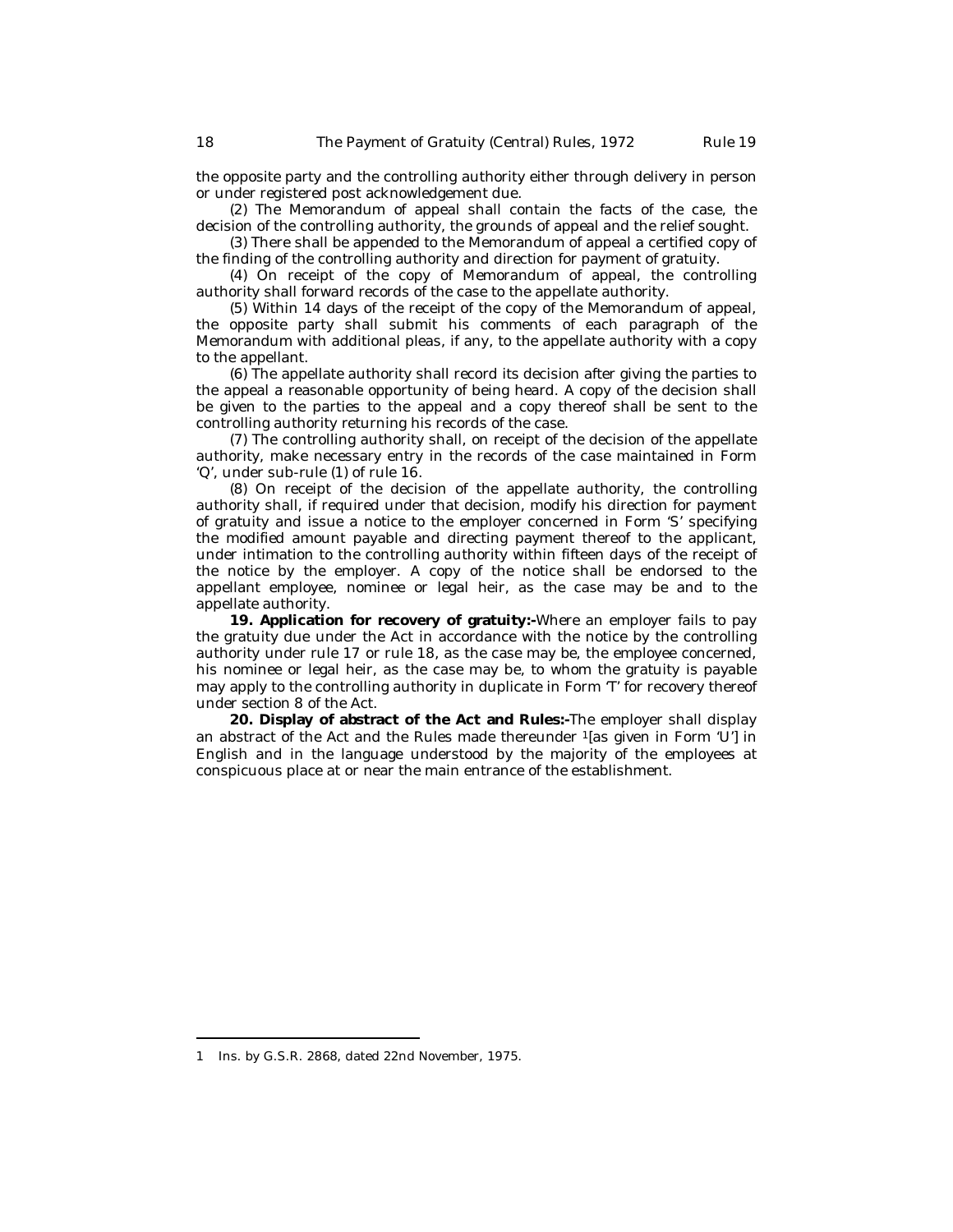#### **FORM 'A' [SEE SUB-RULE (1) OF RULE 3] NOTICE OF OPENING**

- 1. Name and address of the Establishment.<br>2 Name and designation of the Employer
- 2. Name and designation of the Employer.<br>3. Number of persons employed.
- Number of persons employed.
- 4. Maximum number of persons employed on any day during the preceding twelve months with date.
- 5. Number of employees covered by the Act.<br>6. Nature of industry.
- 6. Nature of industry.<br>7. Whether seasonal.
- 7. Whether seasonal.<br>8. Date of opening.
- 8. Date of opening.<br>9. Details of Head (
- Details of Head Office/Branches.
	- (a) Name and address of the head office. Number of employees.<br>(b) Names and addresses of other
	- Names and addresses of other branches in India.
	- 1.
	- 2.
	- 3.

I verify that the information furnished above is true to the best of my knowledge and belief.

Place<br>Date

Signature of the employer with name and designation

To

The Controlling Authority

………………………………. ……………………………….

## **FORM 'B' [SEE SUB-RULE (2) OF RULE 3] NOTICE OF CHANGE**

Name and address of the Establishment,

Take notice that following changes have taken place with effect from…….in the particulars furnished by me in notice dated……………..on Form 'A'.

Name Address Name of the employer. Nature of business

Place **Date** 

To

Signature of the employer with name and designation

The Controlling Authority

………………………………. ……………………………….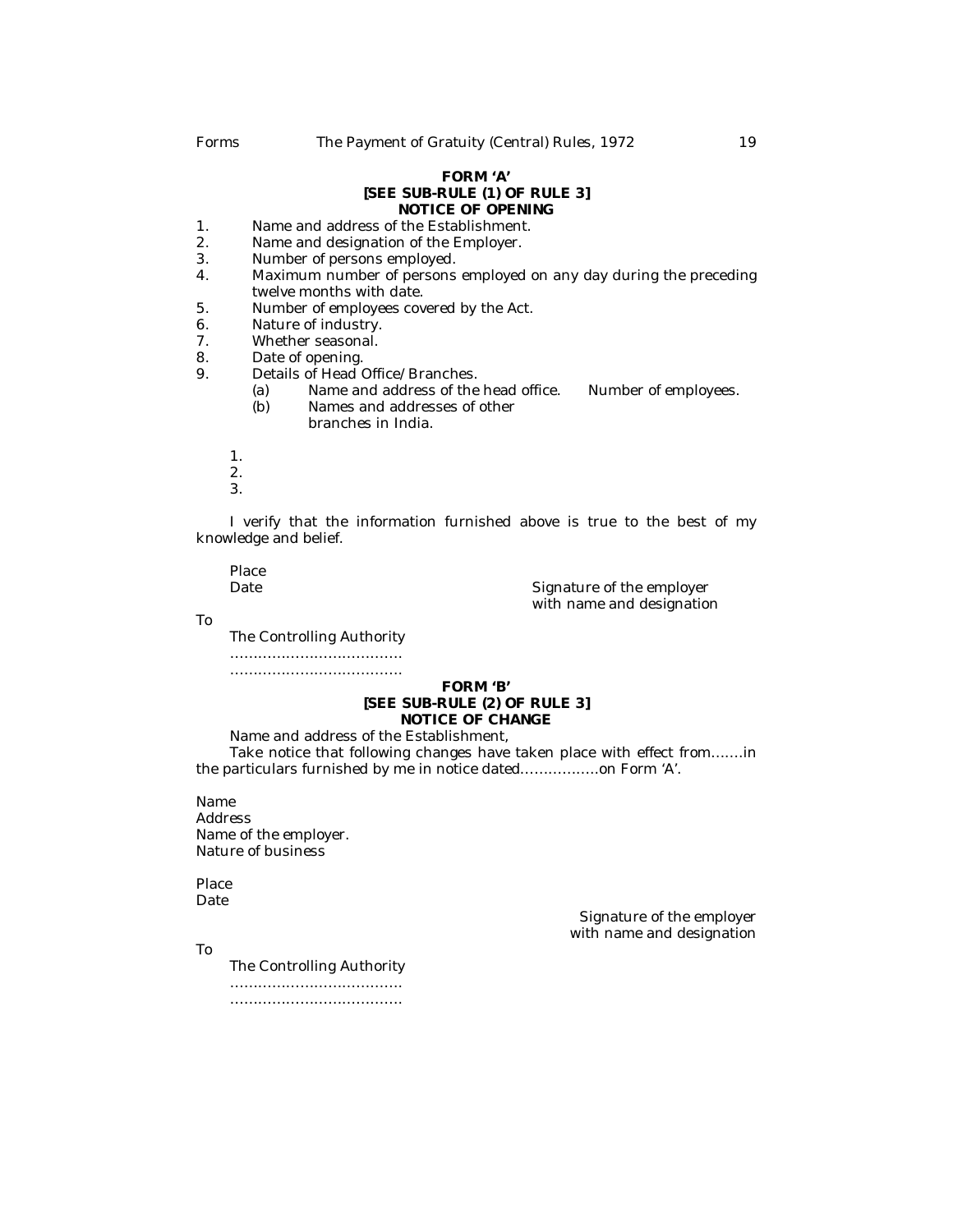#### **FORM 'C' [SEE SUB-RULE (3) OF RULE 3] NOTICE OF CLOSURE**

Take notice that it is intended to close down the establishment with effect from…………….The other details are furnished below.

- 1. Name and address of the establishment.<br>2. Name and designation of the Head Office
- 2. Name and designation of the Head Office, if any.<br>3. Name and designation of the employer.
- 3. Name and designation of the employer.<br>4 Number of persons in employment
- 4. Number of persons in employment.<br>5. Number of employees entitled to Gr
- 5. Number of employees entitled to Gratuity.<br>6. Amount of Gratuity involved.
- Amount of Gratuity involved.

Place

Date

Signature of the employer with name and designation

To

The Controlling Authority

………………………………. ……………………………….

## **FORM 'D' [SEE SUB-RULE (1) OF RULE 5] NOTICE FOR EXCLUDING HUSBAND FROM FAMILY**

From……………………………………

1. Name of the female employee.<br>2. Name or description of establi

- 2. Name or description of establishment where employed.<br>3 Post held with Ticket or Serial No. if any
- 3. Post held with Ticket or Serial No., if any.<br>4 Department/Branch/Section where emplo
- Department/Branch/Section where employed.
- 5. Permanent address.

Take notice that I, Shrimati………………..desire to exclude my husband Shri…………….from my family for the purposes of the Payment of Gratuity Act, 1972.

Place **Date** 

Signature/Thumb impression of the employer

Signature of witnesses

## **DECLARATION BY WITNESSES**

The above notice was signed/thumb impressed before me. Name in full and full address of witnesses.

 $1.$ 

 $2.$ 

Place **Date** 

To

The Controlling Authority (Through the employer) [Name and address of the employer here]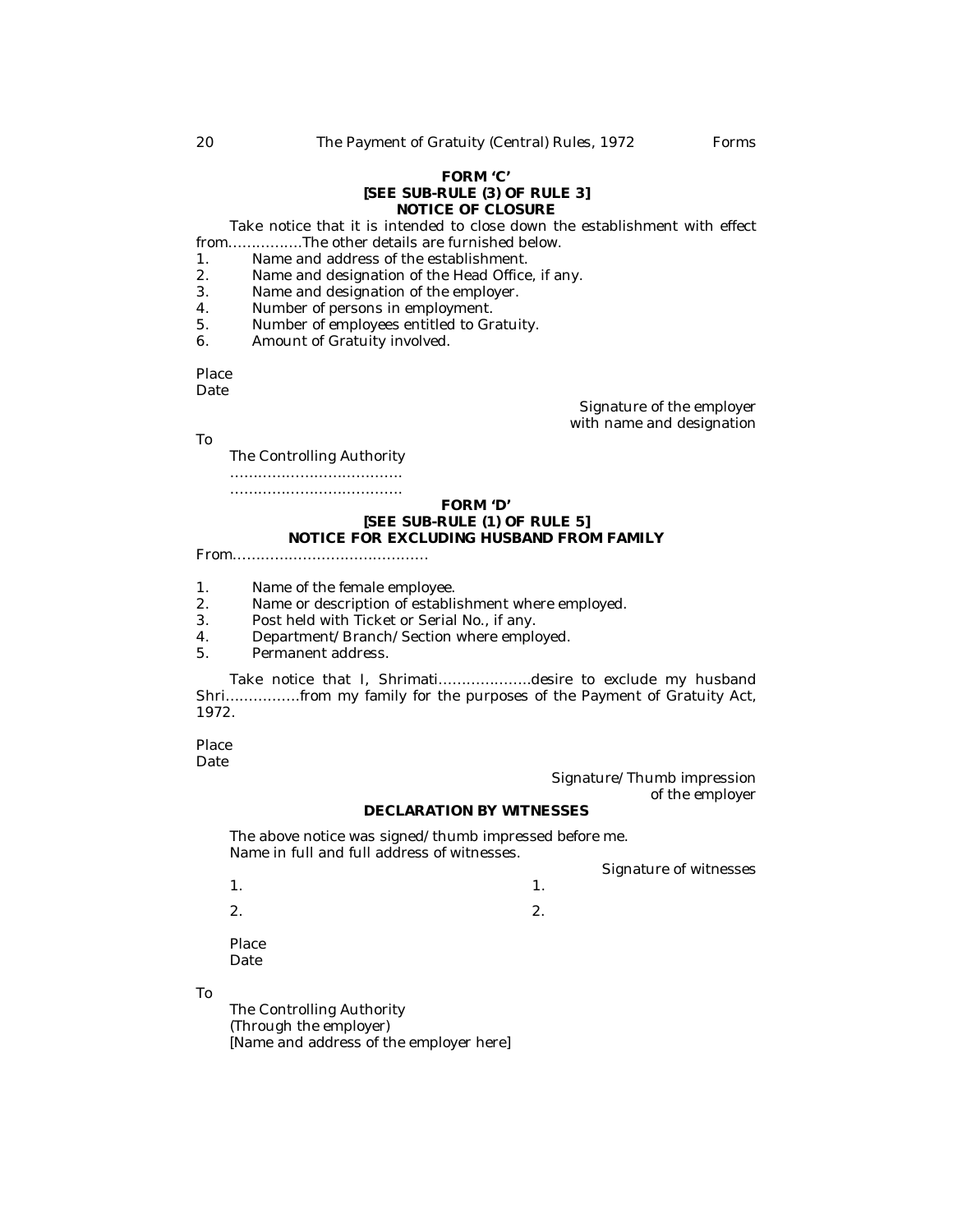#### **FOR USE BY THE EMPLOYER**

Received and recorded in this establishment

Reference No.

………………………………………………………… Signature of the employer or an Officer authorised in this behalf Date: ………….. by the employer

To

1. (Employee)

2. The Controlling Authority.

#### **FORM 'E' [SEE SUB-RULE (2) OF RULE 5] NOTICE OF WITHDRAWAL OF NOTICE FOR EXCLUDING HUSBAND FROM FAMILY**

- 1. Name of the female employee.
- 2. Name or description of establishment where employed.
- 3. Post held with Ticket or Serial No., if any.
- 4. Department/Branch/Section where employed.<br>5. Permanent address.
- 5. Permanent address.

Take notice that I, Shrimati………………..hereby withdraw the notice dated …………….. whereby I exclude my husband Shri…………….from my family for the purposes of the Payment of Gratuity Act, 1972. The earlier notice was recorded under your reference No………….dated………..

Place Date

…………………………………………

Signature/Thumb impression of the employer

## **DECLARATION BY WITNESSES**

The above notice of withdrawal was signed/thumb impressed before me. Name in full and full address of witnesses.

Signature of witnesses

 $1.$ 

 $2.$ Place

Date

To

The Controlling Authority (Through the employer) [Name and address of the employer here]

## **FOR USE BY THE EMPLOYER**

Received and recorded in this establishment

Reference No.  $\begin{array}{ccc}\n\text{Reference No.} \\
\text{Date} \\
\end{array}$ officer authorised Seal or rubber stamp of the Establishment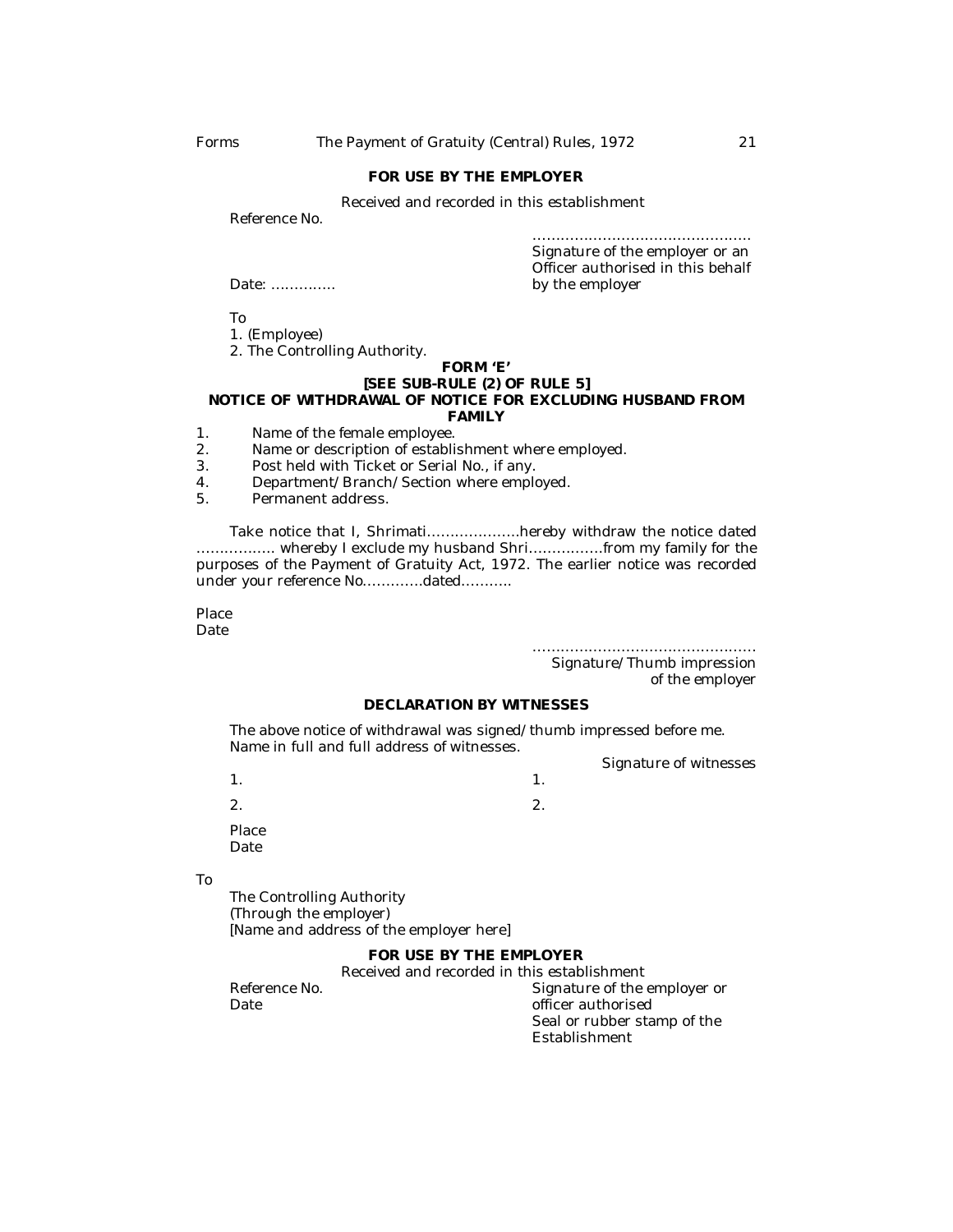To

1. (Employee)

2. The Controlling Authority.

## **FORM 'F' [SEE SUB-RULE (1) OF RULE 6] NOMINATION**

To …………………………………………………………………………………….

[Give here name or description of the establishment with full address]

I, Shri/ Shrimati/ Kumari ……………….…………..… [Name in full here] whose particulars are given in the statement below, hereby nominate the person(s) mentioned below to receive the gratuity payable after my death as also the gratuity standing to my credit in the event of my death before the amount has become payable, or having become payable has not been paid and direct that the said amount of gratuity shall be paid in proportion indicated against the name(s) of the nominee(s).<br>2.  $\blacksquare$  hereby on

- 1 hereby certify that the person(s) mentioned is a/are member(s) of my family within the meaning of clause (h) of section (2) of the Payment of Gratuity Act, 1972.
- 3. I hereby declare that I have no family within the meaning of clause (h) of section (2) of the said Act.
- 4. (a) My father/mother/parents is/are not dependant on me.
- (b) My husband's father/mother/parents is/are not dependant on my husband.
- 5. I have excluded my husband from my family by a notice dated the……………to the Controlling Authority in terms of the proviso to clause (h) of section 2 of the said Act.
- 6. Nomination made herein invalidates my previous nomination.

**NOMINEE(S)**

| Name in full with<br>full address of<br>nominee(s) | Relationship<br>with the<br>employee | Age of nominee | Proportion by<br>which the<br>gratuity will be<br>shared |
|----------------------------------------------------|--------------------------------------|----------------|----------------------------------------------------------|
|                                                    |                                      |                |                                                          |
|                                                    |                                      |                |                                                          |
|                                                    |                                      |                |                                                          |
| so on.                                             |                                      |                |                                                          |

#### **STATEMENT**

- 1. Name of employee in full.
- 2. Sex.
- 3. Religion.
- 4. Whether unmarried/married/widow/widower.<br>5. Department /Branch/Section where employed
- 5. Department /Branch/Section where employed.
- 6. Post held with Ticket or Serial No. if any.<br>7. Date of appointment.
- Date of appointment.
- 8. Permanent address.

Village …………….. Thana …………. Sub-division………….Post Office …….. District ……………. State………….

Place

Date

Signature/Thumb impression of the employer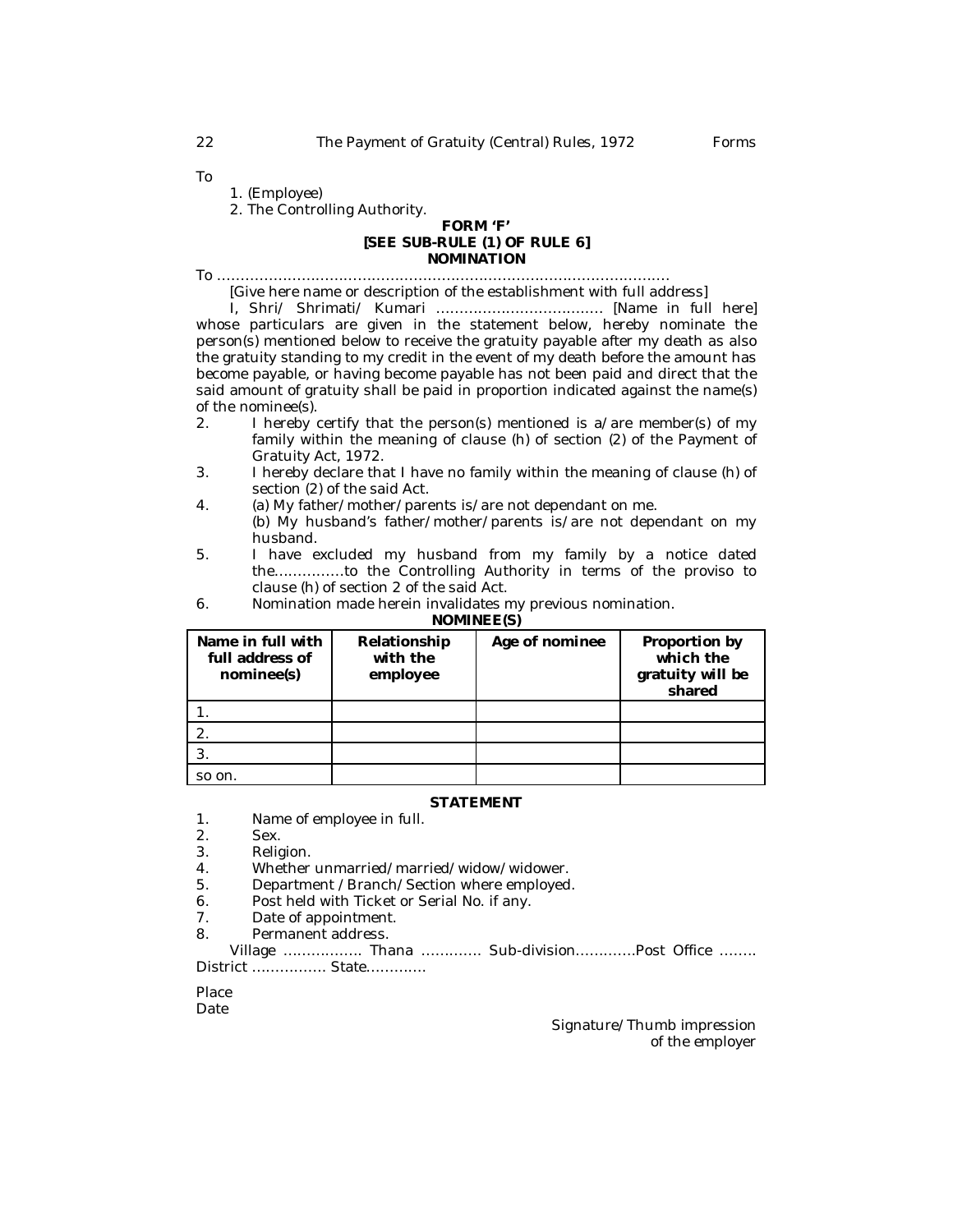#### **DECLARATION BY WITNESSES**

Nomination signed/thumb impressed before me. Name in full and full address of witnesses.

Signature of witnesses

1.  $\blacksquare$ 

2.  $2.$ 

Place Date

## **CERTIFICATE BY THE EMPLOYER**

Certified that the particulars of the above nomination have been verified and recorded in this establishment.

Employer's Reference No., if any

Signature of the employer/ officer authorised Date **Date** Designation Name and address of the Establishment or rubber stamp thereof.

## **ACKNOWLEDGMENT BY THE EMPLOYEE**

Received the duplicate copy of nomination in From 'F' filed by me and duly certified by the employer.

Date **Signature of the employee** 

*Note:* Strike out the words not applicable.

#### **FORM 'G' [SEE SUB-RULE (3) OF RULE 6] FRESH NOMINATION**

To ……………………………………………………………………………………. [Give here name or description of the establishment with full address]

I, Shri/Shrimati……...……….…………[Name in full here] whose particulars are given in the statement below, have acquired a family within the meaning of clause (h) of section (2) of the Payment of Gratuity Act, 1972 with effect from the……………….[date here] in the manner indicated below and therefore nominate afresh the person(s) mentioned below to receive the gratuity payable after my death as also the gratuity standing to my credit in the event of my death before that amount has become payable, or having become payable has not been paid and direct that the said amount of gratuity shall be paid in proportion indicated against the name(s) of the nominee(s).

2. I hereby certify that the person(s) nominated is a/are member(s) of my family within the meaning of clause (h) of section (2) of the said Act.<br>3. (a) My father/mother/parents is/are not dependant on

- My father/mother/parents is/are not dependant on me.
	- (b) My husband's father/mother/parents is/are not dependant on my husband.

4. I have excluded my husband from my family by a notice dated the……………to the controlling authority in terms of the proviso to clause (h) of section 2 of the said Act.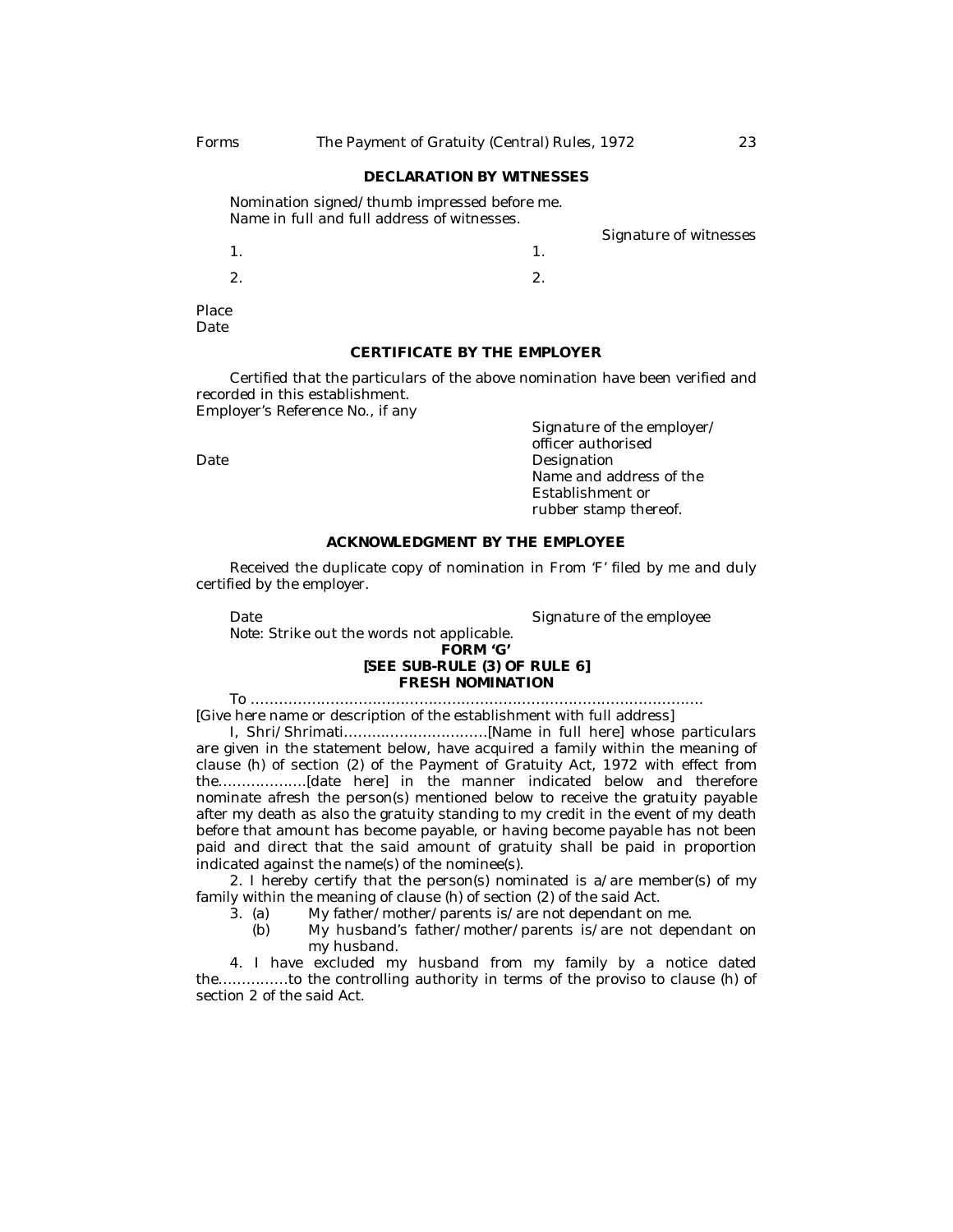| $\cdots$                                           |                                      |                |                                                          |
|----------------------------------------------------|--------------------------------------|----------------|----------------------------------------------------------|
| Name in full with<br>full address of<br>nominee(s) | Relationship<br>with the<br>employee | Age of nominee | Proportion by<br>which the<br>gratuity will be<br>shared |
|                                                    |                                      |                |                                                          |
|                                                    |                                      |                |                                                          |
|                                                    |                                      |                |                                                          |
| so on.                                             |                                      |                |                                                          |

## **NOMINEE(S)**

#### **MANNER OF ACQUIRING A "FAMILY"**

…………………………………………………………………………………………………. [Here give details as to how a family was acquired, i.e., whether by marriage or parents being rendered dependent or through other process like adoption]. **STATEMENT**

## 1. Name of employee in full.

- 2. Sex.
- 3. Religion.
- 4. Whether unmarried/married/widow/widower.
- 5. Department /Branch/Section where employed.
- 6. Post held with Ticket or Serial No. if any.
- 7. Date of appointment.
- 8. Permanent address.

Village …………….. Thana…………. Sub-division ………. Post Office ……….. District…………….State………….

Place

Date

## Signature/Thumb impression of the employee

## **DECLARATION BY WITNESSES**

Fresh nomination signed/thumb impressed before me. Name in full and full address of witnesses.

Signature of witnesses

 $1.$  $2.$ 

Place **Date** 

#### **CERTIFICATE BY THE EMPLOYER**

Certified that the particulars of the above nomination have been verified and recorded in this establishment. Employer's Reference No., if any

> ………………………………….. Signature of the employer/ officer authorised **Designation**

Name and address of the Establishment or rubber stamp thereof.

Date: ……………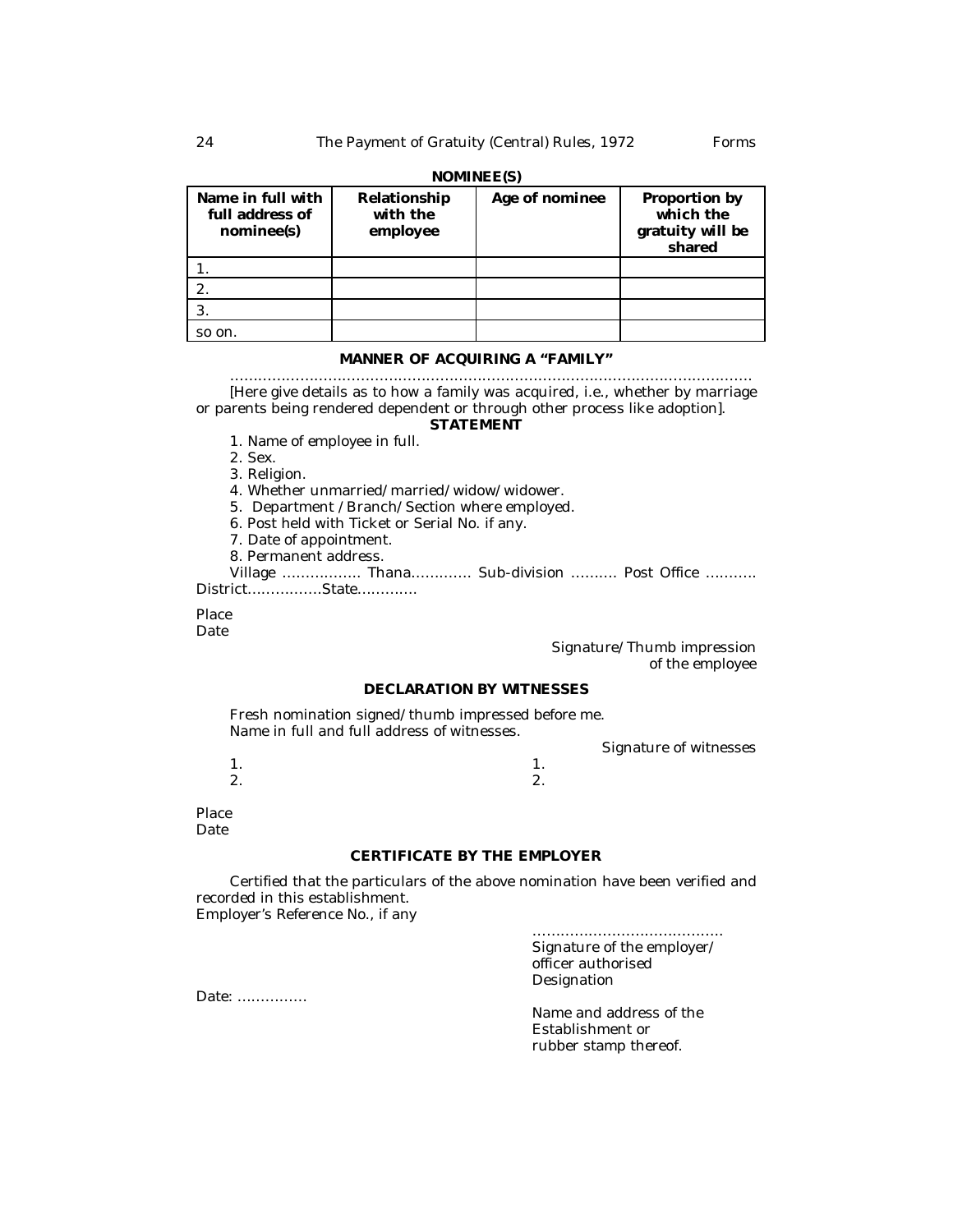#### **ACKNOWLEDGMENT BY THE EMPLOYEE**

Received the duplicate copy of nomination in Form ……….filed by me on………….duly certified by the employer.

……………………………………………

Date **Signature of the employee** Signature of the employee

Note: Strike out the words not applicable.

#### **FORM 'H' [SEE SUB-RULE (4) OF RULE 6] MODIFICATION OF NOMINATION**

To …………………………………………………………………………………….

[Give here name or description of the establishment with full address]

I, Shri/Shrimati/Kumari……….…………[Name in full here] whose particulars are given in the statement below, hereby give notice that the nomination filed by me on ……………….… [date] and recorded under your reference No. …………….dated………………shall stand modified in the following manner.

[Here give details of modifications intended]

## **STATEMENT**

- 1. Name of employee in full.
- 2. Sex.
- 3. Religion.
- 4. Whether unmarried/married/widow/widower.
- 5. Department /Branch/Section where employed.
- 6. Post held with Ticket or Serial No. if any.
- 7. Date of appointment.
- 8. Address in full.

Place **Date** 

> ……………………………………….. Signature/Thumb impression

of the employer

#### **DECLARATION BY WITNESSES**

Modification of nomination signed/thumb impressed before me. Name in full and full address of witnesses.

Signature of witnesses

 $1.$  1.

 $2.$ 

Place Date

#### **CERTIFICATE BY THE EMPLOYER**

Certified that the above modification have been recorded. Employer's Reference No., if any

> …………………………………… Signature of the employer/ officer authorised Designation Name and address of the Establishment or rubber stamp thereof.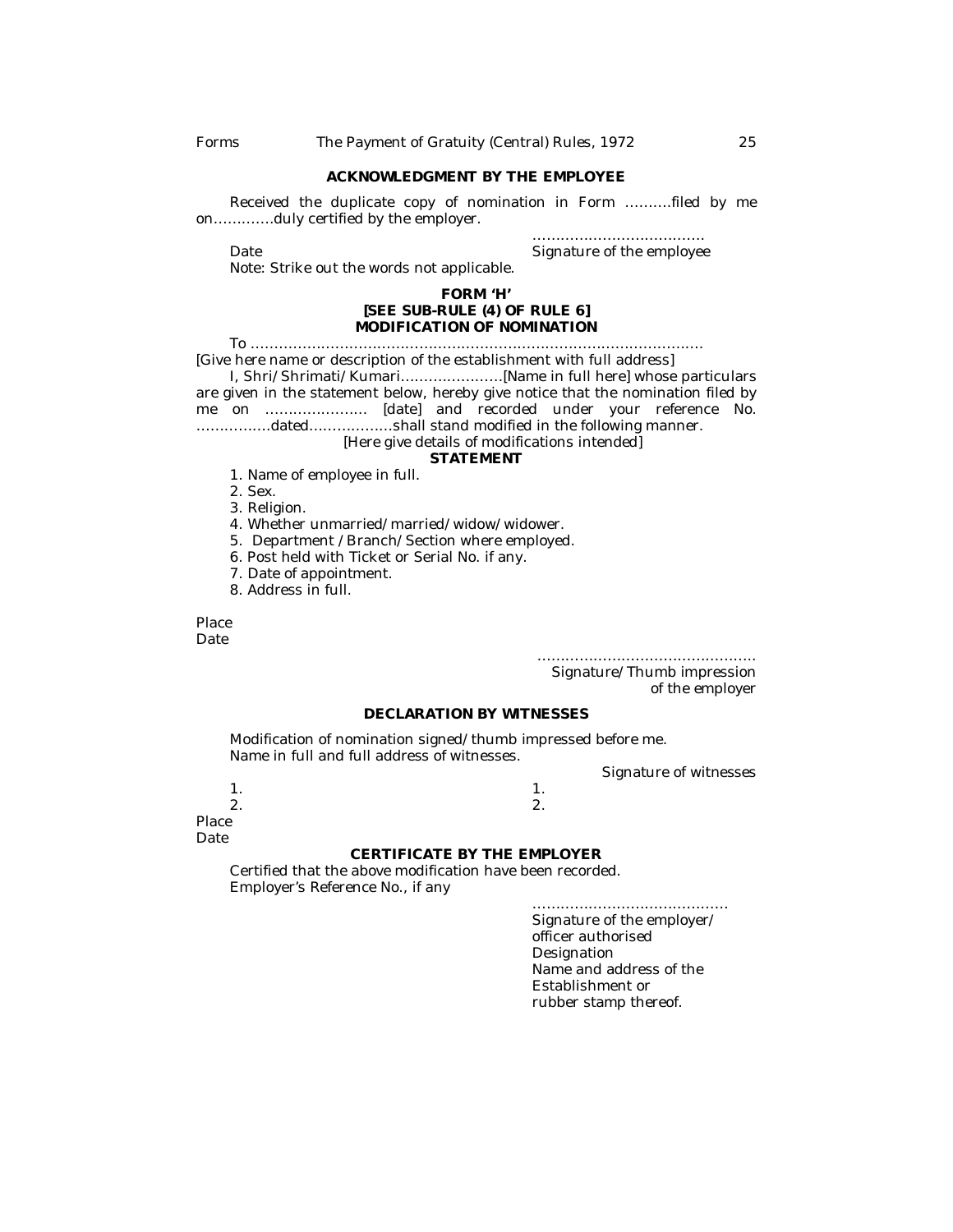## **ACKNOWLEDGMENT BY THE EMPLOYEE**

Received the duplicate copy of the notice for modification in Form 'H' filed by me on………….duly certified by the employer.

………………………………… Date **Signature of the employee** 

Note:-Strike out the words not applicable.

#### **FORM 'I'**

## **[SEE SUB-RULE (1) OF RULE 7] APPLICATION OF GRATUITY BY AN EMPLOYEE**

To ……………………………………………………. [Give here name or description of the establishment with full address]

Sir/Gentlemen,

I beg to apply for payment of gratuity to which I an entitled under subsection (1) of section 4 of the Payment of Gratuity Act, 1972 on account of my superannuation/retirement/resignation after completion of not less than five years of continuous service/total disablement due to diseases with effect from the………………..Necessary particulars relating to my appointment in the establishment are given in the statement below:

## **STATEMENT**

- 1. Name in full.
- 2. Address in full.
- 3. Department /Branch/Section where last employed.
- 4. Post held with Ticket No. or Serial No. if any.
- 5. Date of appointment.
- 6. Date and cause of termination of service.
- 7. Total period of service.
- 8. Amount of wages last drawn.
- 9. Amount of gratuity claimed.
- I was rendered totally disabled as a result of

[Here give the details of the nature of disease or accident]

The evidence/witnesses in support of my total disablement are as follows:

…………………………………………………………………………………………………

## [Here give details]

3. Payment may please be made in cash/open or crossed bank cheque.

4. As the amount of gratuity payable is less than rupees one thousand, I shall request you to arrange for payment of the sum due to me by Postal Money Order at the address mentioned above after deducting postal money order commission therefrom.

Yours faithfully,

…………………………………………….. Place Signature/Thumb impression of

Date: ………………………. the applicant employee.

Note: 1. Strike out the words not applicable.

2. Strike out paragraph or paragraphs not applicable.

## **FORM 'J' [SEE SUB-RULE (2) OF RULE 7] APPLICATION FOR GRATUITY BY A NOMINEE**

To …………………………………………………………………… [Give here name or description of the establishment with full address]

Sir/Gentlemen,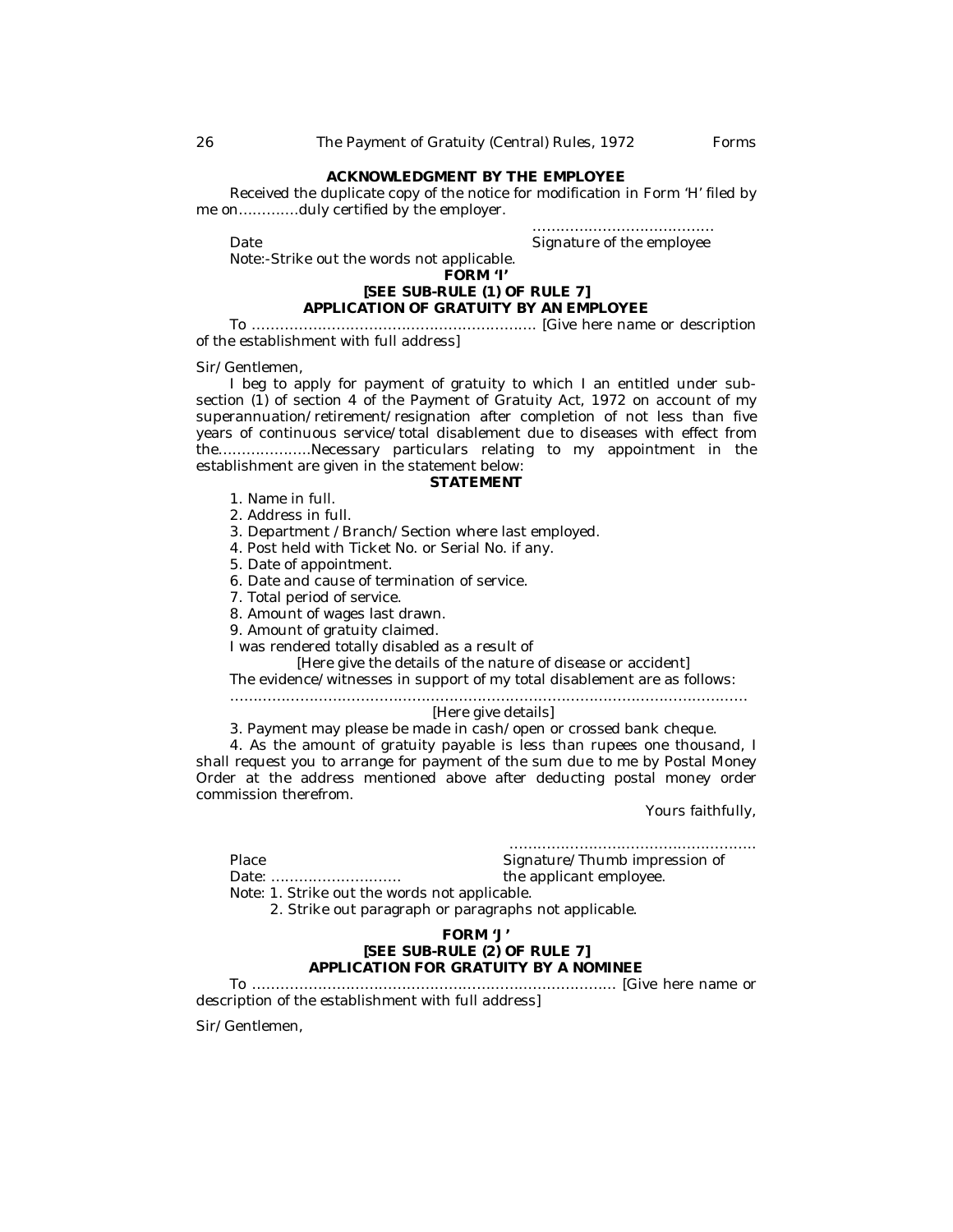I beg to apply for payment of gratuity to which I am entitled under subsection (1) of section 4 of the Payment of Gratuity Act, 1972 as a nominee of late……………………………………………………………[Name of the employee] who was an employee of your ……………………………. establishment and died on the……………………………………The gratuity is payable on account of the death of the aforesaid employee while in service/superannuation of the aforesaid employee on………………………………retirement or/resignation of the aforesaid employee on…………………after completion of ……………….years of service/total disablement of the aforesaid employee due to accident or disease while in service with effect from……………..Necessary particulars relating to my claim given in the statement below:

#### **STATEMENT**

- 1. Name of applicant nominee.<br>2. Address in full of the applica
- 2. Address in full of the applicant nominee.<br>3. Marital status of the applicant nominee.
- Marital status of the applicant nominee (unmarried/married/widow/widower)
- 4. Name in full of the employee.
- 5. Marital status of employee.
- 6. Relationship of the nominee with employee.<br>7. Total period of service of the employee.
- 7. Total period of service of the employee.<br>8. Date of appointment of the employee.
- 8. Date of appointment of the employee.<br>9. Date and cause of termination of servi
- 9. Date and cause of termination of service of the employee.<br>10. Department / Branch/Section where the employee last wo
- 10. Department /Branch/Section where the employee last worked.<br>11. Post last held by the employee with Ticket or Serial No. if any.
- 11. Post last held by the employee with Ticket or Serial No. if any.<br>12. Total wages last drawn by the employee.
- 12. Total wages last drawn by the employee.<br>13. Date of death and evidence/witness as p
- 13. Date of death and evidence/witness as proof of death of the employee.<br>14. Reference No. of recorded nomination, if available
- 14. Reference No. of recorded nomination, if available.<br>15. Total gratuity claimed
- 15. Total gratuity claimed.<br>16. Share of gratuity claim
- Share of gratuity claimed.

2. I declare that the particulars mentioned in the above statement are true and correct to the best of my knowledge and belief.

3. Payment may please be made in cash/crossed or open bank cheque.

4. As the amount payable is less than rupees one thousand, I shall request you to arrange for payment of the sum due to me by Postal Money Order at the address mentioned above after deducting Postal Money Order commission therefrom.

Yours faithfully,

……………………………………………….. Place Signature/Thumb impression of Date Signature<br>
Date the applicant employee. the applicant employee.

Note: 1. Strike out the words not applicable.

2. Strike out paragraph or paragraphs not applicable.

#### **FORM 'K' [SEE SUB-RULE (3) OF RULE 7] APPLICATION FOR GRATUITY BY A LEGAL HEIR**

To …………………………………………………………………………………….

[Give here name or description of the establishment with full address]

Sir/Gentlemen,

|                                                                                  | I beg to apply for payment of gratuity to which I am entitled under sub- |  |  |  |  |
|----------------------------------------------------------------------------------|--------------------------------------------------------------------------|--|--|--|--|
| section (1) of section 4 of the Payment of Gratuity Act, 1972 as a legal heir of |                                                                          |  |  |  |  |
|                                                                                  |                                                                          |  |  |  |  |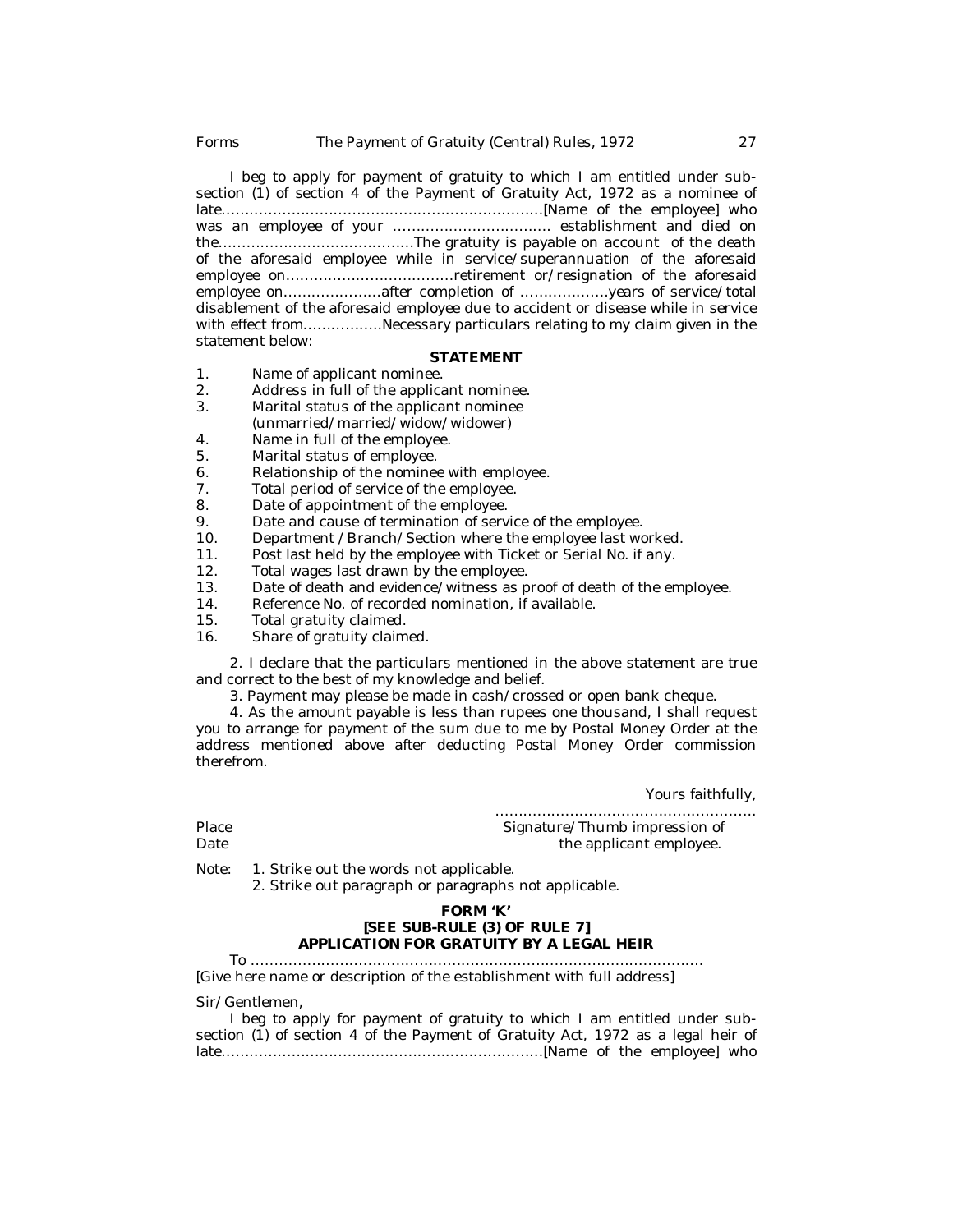was an employee of your ……………………………………. establishment and died on the……………………………………without making any nomination. The gratuity is payable on account of the death of the aforesaid employee while in service/superannuation of the aforesaid employee on the………………………………………………………………… retirement or resignation of the aforesaid employee on the………………… after completion of ……………….years of service/total disablement of the aforesaid employee due to accident or disease while in service with effect from the……………..Necessary particulars relating to my claim given in the statement below:

#### **STATEMENT**

- 1. Name of applicant legal heir.<br>2. Address in full of the applica
- 2. Address in full of the applicant legal heir.<br>3. Marital status of the applicant legal heir
- Marital status of the applicant legal heir
- (unmarried/married/widow/widower)
- 4. Name in full of the employee.<br>5 Relationship of the applicant
- Relationship of the applicant with employee.
- 6. Religion of both the applicant and the employee.
- 7. Date of appointment and total period of service of the employee.<br>8. Department / Branch/Section where the employee worked last.
- 8. Department / Branch/Section where the employee worked last.<br>9. Post last held by the employee with Ticket or Serial No. if any.
- 9. Post last held by the employee with Ticket or Serial No. if any.<br>10. Total wages last drawn by the employee.
- 10. Total wages last drawn by the employee.<br>11. Date and cause of termination of ser-
- Date and cause of termination of service of the employee (death or otherwise).
- 12. Date of death of the employee and evidence/witness in support thereof.<br>13. Total gratuity payable to employee.
- 13. Total gratuity payable to employee.<br>14. Percentage of the gratuity claimed
- 14. Percentage of the gratuity claimed.<br>15. Basis of the claim and evidence/wi
- Basis of the claim and evidence/witness in support thereof.

2. I declare that the particulars mentioned in the above statement are true and correct to the best of my knowledge and belief.

3. Payment may please be made in cash/crossed or open bank cheque.

4. As the amount payable is less than rupees one thousand, I shall request you to arrange for payment of the sum due to me by Postal Money Order at the address mentioned above, after deducting Postal Money Order commission therefrom.

Yours faithfully,

…………………………………………. Place Signature/Thumb impression of Date the applicant employee.

Note: 1. Strike out the words not applicable.

#### **FORM 'L'**

## **[SEE CLAUSE (I) OF SUB-RULE (1) OF RULE 8] NOTICE FOR PAYMENT OF GRATUITY**

To…………………………………………………………… [Name and address of the applicant employee/nominee/legal heir]

You are hereby informed as required under clause (i) of sub-rule (1) of rule 8 of the Payment of Gratuity (Central) Rules, 1972 that a sum of Rs……….. (Rupees………………….) is payable to you as gratuity/as your share of gratuity in terms of nomination made by …………………on…… and…………………….recorded in this…………………as a legal heir of ………an employee of this ………………… establishment.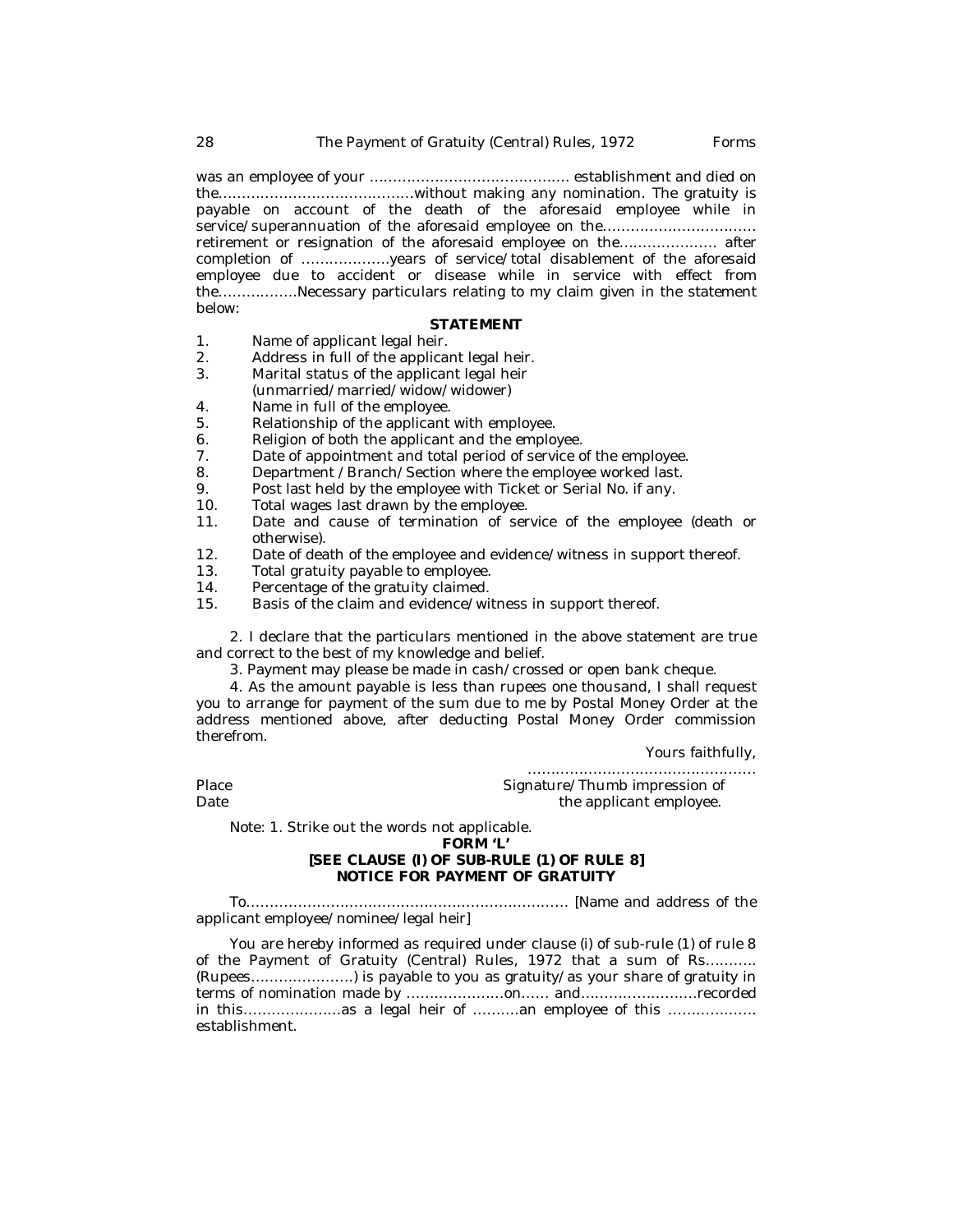2. Please call at….….……………….. [Here specify place] on………………[dated] at........... [time] for collecting your payment in cash/open or crossed cheque.

3. Amount payable shall be sent to you by Postal Money Order at the address given in your application after deducting the Postal Money Order Commission, as desired by you.

#### **BRIEF STATEMENT OF CALCULATION**

- 1. Total period of service of the employee concerned :………….. years …….. months.
- 2. Wages Last drawn.<br>3. Proportion of the a
- 3. Proportion of the admissible gratuity payable in terms of nomination/as a legal heir.
- 4. Amount payable.

………………………………………..

Place Place Signature of the employer<br>
Date Place Signature of the employer<br>
Date Place Authorised Officer Authorised Officer Name or description of establishment or rubber stamp thereof.

Copy to: The Controlling Authority:

……………………………………………………. Note: Strike out the words not applicable.

#### **FORM 'M' [SEE CLAUSE (II) OF SUB-RULE (1) OF RULE 8] NOTICE REJECTING CLAIM FOR PAYMENT OF GRATUITY**

To……………………………………………………… [Name and address of the applicant employee/nominee/legal heir]

You are hereby informed as required under clause (ii) of sub-rule (i) of rule 8 of the Payment of Gratuity (Central) Rules, 1972 that your claim for payment of gratuity as indicated on your application in Form …………….under the said rules is not admissible for the reasons stated below:

**REASON**

## **[HERE SPECIFY THE REASONS]**

……………………………………... Place Signature of the employer Date **Date Authorised Officer** Name or description of establishment or rubber stamp thereof.

Copy to: The Controlling Authority:

…………………………………………………….. Note: Strike out the words not applicable.

## **FORM 'N' [SEE SUB-RULE (I) OF RULE 10] APPLICATION FOR DIRECTION**

Before the controlling authority under the Payment of Gratuity Act, 1972. Application No. **Date** 

Between

…………………………………………………………………………………………………

[Name in full of the applicant with full address] and

…………………………………………………………………………………………………

[Name in full of the employer concerned with full address]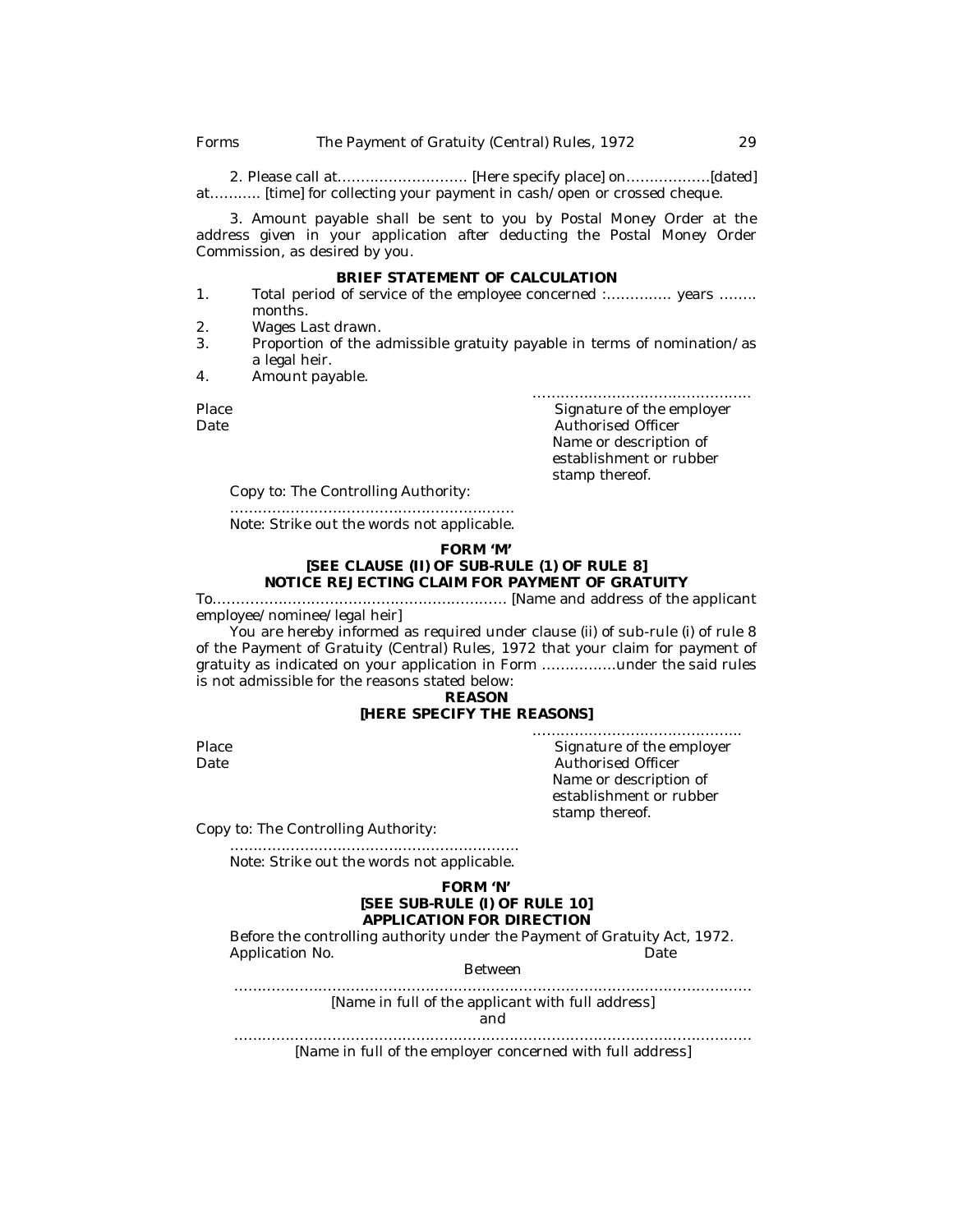The applicant is an employee of the above-mentioned employer  $\ell$  a nominee of late ………………..an employee of the above mentioned employer /a legal heir of late …………….and employee of the above-mentioned employer, and is entitled to payment of gratuity under section 4 of the Payment of Gratuity Act, 1972, on account of his own/aforesaid employee's superannuation on................. (date)/his own retirement/aforesaid employee's resignation on…………….. [date] after completion of…………years of continuous service/his own/aforesaid employee's total disablement with effect from ………………..[date] due to accident/disease/death of the aforesaid employee on…………….

2. The applicant submitted an application under rule …………of the Payment of Gratuity Act, 1972 on the………….but the above-mentioned employer refused to entertain it/issued a notice dated the ……………under clause…………….of sub-rule of rule …………offering an amount of gratuity which is less than my due/issued a notice dated the ……………………under clause………………….of sub-rule………..………….of rule…………rejecting my eligibility to payment of gratuity. The duplicate copy of the said notice is enclosed.

3. The applicant submits that there is a dispute on the matter. [Specify the dispute]

4. The applicant furnishes the necessary particulars in the annexure hereto and prays that the Controlling Authority may be pleased to determine the amount of gratuity payable to the petitioner and direct the above mentioned employer to pay the same to the petitioner.

5. The applicant declares that the particulars furnished in the annexure hereto are true and correct to the best of his knowledge and belief.

Date ………………………………………………

Signature of the applicant/Thumb impression of the applicant

#### **ANNEXURE**

- 1. Name in full of applicant with full address.<br>2. Basis of claim: [Death / Superannuation]
- 2. Basis of claim: [Death / Superannuation / Retirement / Resignation / Disablement of employee].
- 3. Name and address in full of the employee.<br>4. Marital status of the employee
- Marital status of the employee
- (unmarried/married/widow/widower)
- 5. Name and address in full of the employer.<br>6. Department / Branch/Section where the
- Department /Branch/Section where the employee was employed [if known].
- 7. Post held by the employee with Ticket or Serial No. if any [if known]
- 8. Date of appointment of the employee [if known]
- 9. Date and cause of termination of service of the employee. [Superannuation / retirement / resignation / disablement/death.]
- 10. Total period of service by the employee.<br>11. Wages last drawn by the employee.
- 11. Wages last drawn by the employee.<br>12. If the employee is dead, date and ca
- If the employee is dead, date and cause thereof.
- 13. Evidence/witness in support of death of the employee.
- 14. If a nominee, No. and date of recording of nomination with the employer.
- 15. Evidence/witness in support of being a legal heir, if a legal heir.
- 16. Total gratuity payable to the employee [if known].
- 17. Percentage of gratuity payable to the applicant as a nominee/legal heir.
- 18. Amount of gratuity claimed by the applicant.

……………………………………………..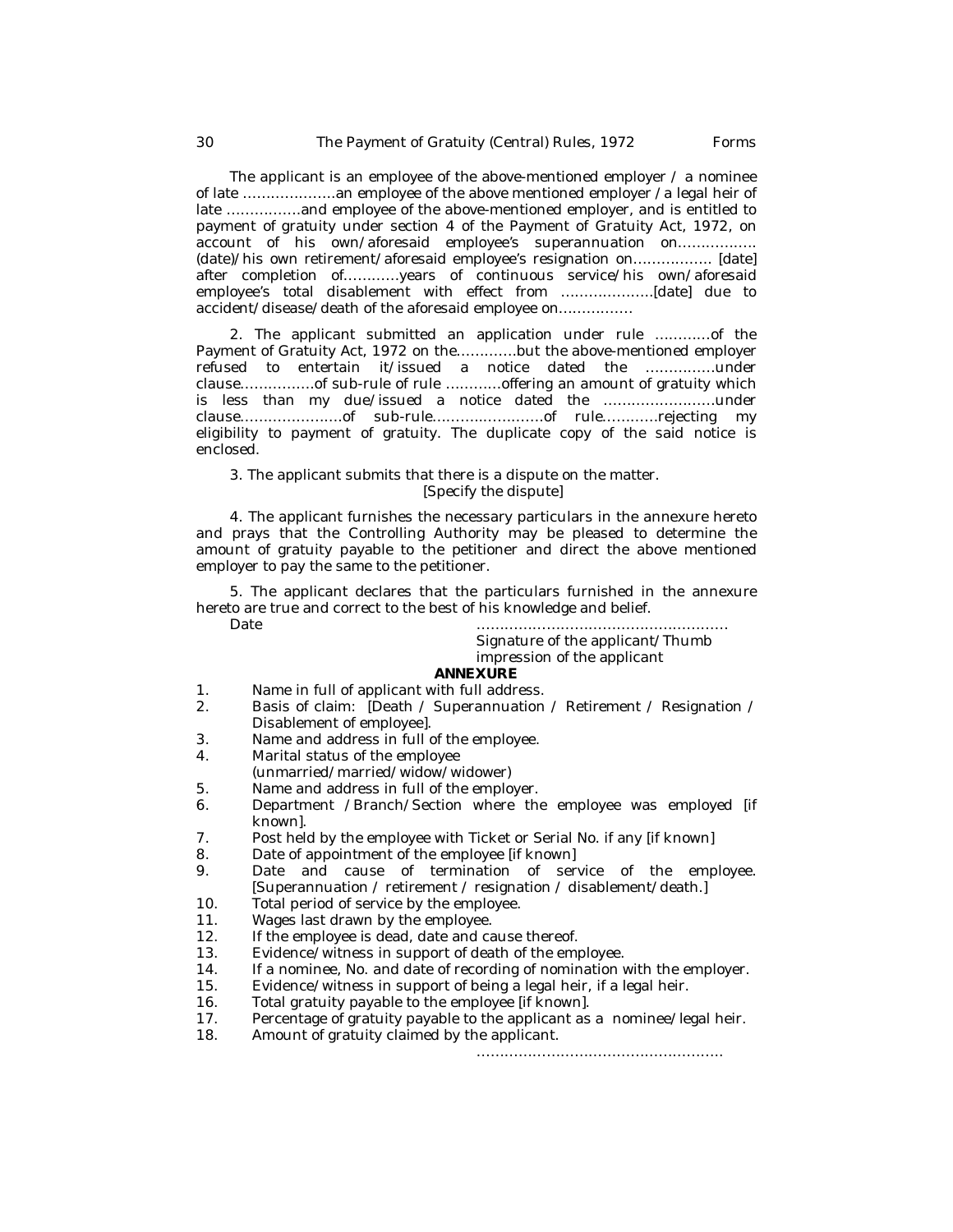| Place                                      | Signature of the applicant/Thumb |
|--------------------------------------------|----------------------------------|
| Date                                       | impression of the applicant      |
| Note: Strike out the words not applicable. |                                  |

#### **FORM 'O'**

# **[SEE SUB-RULE (1) OF RULE 11] NOTICE FOR APPEARANCE BEFORE THE CONTROLLING AUTHORITY**

From:

The Controlling Authority under the Payment of Gratuity Act, 1972. To

> …………………………………………………………………………………… [Name and address of the employee/applicant]

Whereas Shri.............., employee under you/a nominee(s) legal heir(s) of Shri……………….an employee under the above-mentioned employer, has/have filed an application under sub-rule (1) of rule 10 of the Payment of Gratuity (Central) Rules, 1972 alleging that…………………………….………………….

#### **[A copy of the said application is enclosed]**

Now, therefore, you are hereby called upon to appear before me at………… [place] either personally or through a person duly authorised in this behalf for the purpose of answering all material questions relating to the application on the…………………….day of ………….. 20 ………..…. At ……………. o'clock in the forenoon/afternoon is support of/to answer the allegation; and as the day fixed for your appearance is appointed for final disposal of the application, you must be prepared to produce on that day all the witnesses upon whose evidence, and the documents upon which you intend to rely in support of your allegation/defence.

Take notice that the default of your appearance on the day before-mentioned the application will be dismissed/heard and determined in your absence.

Given under my hand and seal, this ……………day of………….20……

Controlling Authority

Note: Strike out the words and paragraphs not applicable.

## **FORM 'P' (SEE RULE 14) SUMMONS**

Before the Controlling Authority under the Payment of Gratuity Act, 1972.

To

………………………………….………………………………[Name and address]

Whereas your attendance is required to give evidence/you are required to produce the documents mentioned in this list below, on behalf of ………..in the case arising out of the claim for gratuity by……………from……….and referred to this Authority by an application under section 7 of the Payment of Gratuity Act, 1972, you are hereby summoned to appear personally before this Authority on the ………..…….day of……….…………..20…….…………at………………o'clock in the forenoon/afternoon and to bring with you (or to send to this Authority) the said documents.

## **LIST OF DOCUMENTS**

1. 2. 3. so on Controlling Authority Dated this…………….day of……………20…………..

**Notes** 1:-The portion not applicable to be deleted.

**Notes** 2:-The summons shall be issued in duplicate. The duplicate is to be signed and returned by the person served before the date fixed.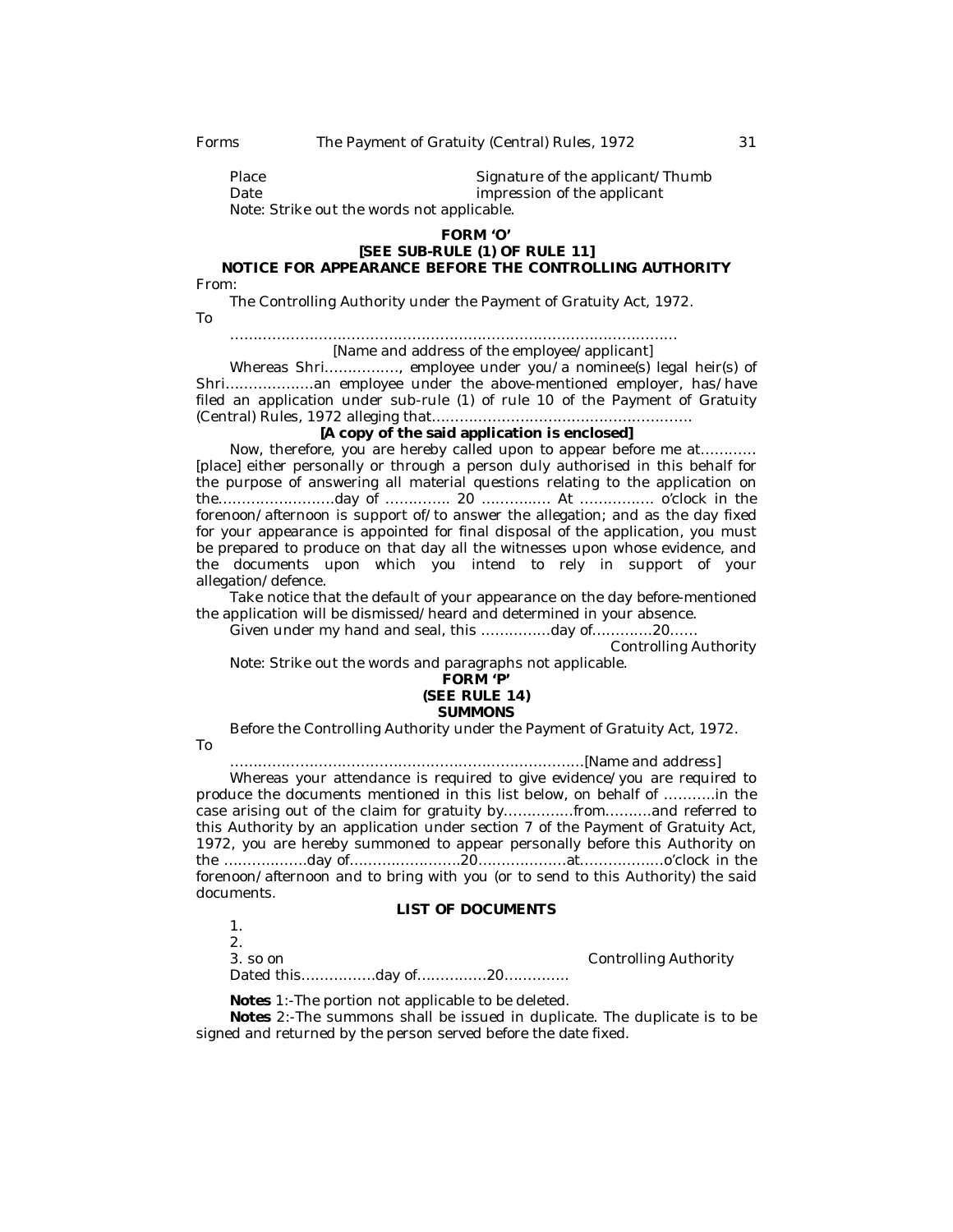**Notes** 3:-In case summons is issued only for producing a document and not to give evidence, it will be sufficient compliance to the summons if the documents are caused to be produced before the controlling authority on the day and hour fixed for the purpose.

## **FORM 'Q' [SEE SUB-RULE (1) OF RULE 19] PARTICULARS OF APPLICATION UNDER SECTION 7**

- 1. Serial No.<br>2 Date of the
- 2. Date of the Application<br>3. Name and address of the
- 3. Name and address of the applicant.<br>4. Name and address of the employer.
- 4. Name and address of the employer.<br>5. Amount of gratuity claimed.
- Amount of gratuity claimed.
- 6. Dates of hearing.<br>7. Findings with dat
- 7. Findings with date.<br>8. Amount awarded
- 8. Amount awarded.<br> **a** Cost. if any, award
- 9. Cost, if any, awarded.<br>10 Date of notice issued f
- Date of notice issued for payment of gratuity.
- 11. Date of appeal, if any,<br>12. Decision of the appella
- 12. Decision of the appellate authority.<br>13. Date of Issue of Final Notice for pay
- 13. Date of Issue of Final Notice for payment of gratuity.<br>14. Date of payment of gratuity by Employer with mode
- 14. Date of payment of gratuity by Employer with mode of payment.<br>15. Date of Receipt of application for recovery of Gratuity.
- 15. Date of Receipt of application for recovery of Gratuity.<br>16. Date of Issue of Recovery Certificate.
- 16. Date of Issue of Recovery Certificate.<br>17. Date of Recovery.
- 17. Date of Recovery.<br>18. Other remarks.
- 18. Other remarks.<br>19. Signed
- 19. Signed<br>20. Date
- Date

# **FORM 'R' (SEE RULE 17)**

# **NOTICE FOR PAYMENT OF GRATUITY**

To……………………………………………[Name and address of employer] Whereas Shri/Smt./Kumari…………………..of…………………(address) an

employee under you/a nominee(s) legal heir(s) of late………………….and employee under you, filed an application under section 7 of the Payment of Gratuity Act, 1972 before me;

And whereas the application was heard in your presence on and after the hearing I have come to the finding that the said Shri/Smt./Kumari……………… is entitled to a payment of Rs...........as gratuity under the Payment of Gratuity Act, 1972;

Now, therefore, I hereby direct to pay the said sum of Rs………….to Shri/Smt./Kumari………………within thirty days of the receipt of this notice with an intimation thereof to me.

Given under my hand and seal, this ……………day of …………20……..

Controlling Authority

Copy to:

(Applicant)

He is advised to contact the employer for collecting payment. Note:-The portion not applicable to be deleted.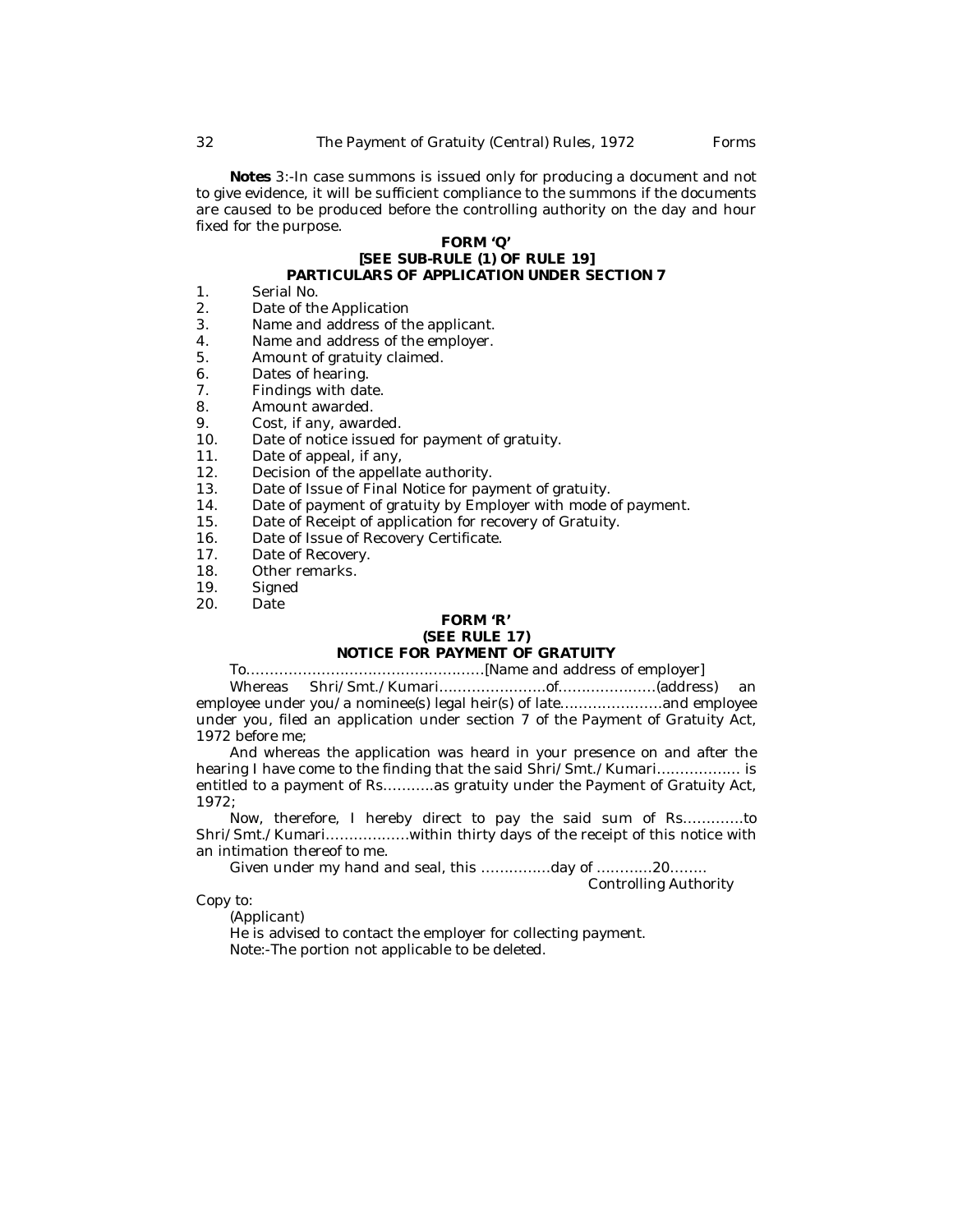#### **FORM 'S (SEE SUB-RULE (5) OF RULE 18) NOTICE FOR PAYMENT OF GRATUITY AS DETERMINED BY APPELLATE AUTHORITY**

To

……………………………………………………[Name and address of employer]

Whereas a notice was given to you on ……………………………..Form 'R' requiring you to make a payment of Rs………….…………………to Shri/ Smt./ Kumari …………………..…………… as gratuity due under the Payment of Gratuity Act, 1972;

Whereas you/the applicant went in appeal before the appellate authority, who has decided that an amount of Rs. ……………. is due to be paid to Shri/Smt./Kumari ………………… as gratuity due under the Payment of Gratuity Act, 1972;

Now, therefore, I hereby direct to pay the said sum of Rs………….to Shri/Smt./Kumari……………… <sup>1</sup>[within 15 days] of the receipt of this notice with an intimation thereof to me.

Given under my hand and seal, this……………day of …………20……..

Controlling Authority

Copy to:

1. The Applicant

He is advised to contact the employer for collecting payment.

2. The Appellate Authority

Note:-The portion not applicable to be deleted.

#### **FORM 'T' [SEE RULE 19]**

## **APPLICATION FOR RECOVERY OF GRATUITY**

Before the Controlling Authority under the Payment of Gratuity Act, 1972.<br>Application No ... ... ....... Application No………….

Between…………………………………

[Name in full of the applicant with address]

and

[Name in full of the employer with full address]

The applicant is an employee of the above-mentioned employer/a nominee of late………………..an employee of the above mentioned employer/a legal heir of late…………….an employee of the above mentioned employer, and you were pleased to direct the said employer in your notice dated the……………under rule………….of the Payment of Gratuity (Central) Rules, 1972 for payment of a sum of Rs. …………..as gratuity payable under the Payment of Gratuity Act, 1972.

2. The applicant submits that the said employer failed to pay the said amount of gratuity to me as directed by you although I approached him for payment.

3. The applicant therefore prays that a certificate may be issued under section………………of the said Act for the recovery of the said sum of Rs……………due to me as gratuity in terms of your direction.

………………………………………… Place Signature/Thumb impression

<sup>1</sup> Substituted by G.S.R. 947, dated 10-7-1978 (w.e.f. 22-7-1978).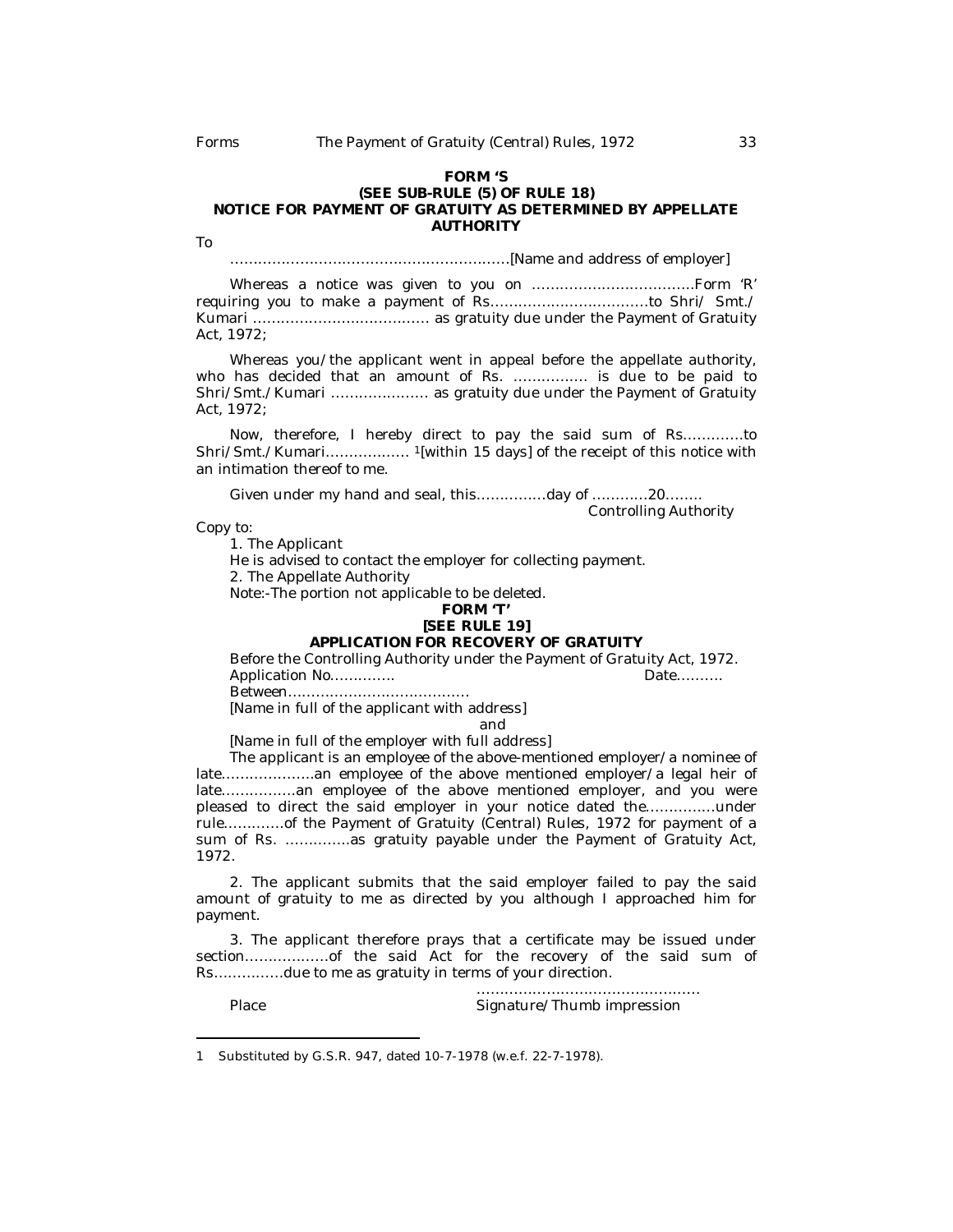Date **Date** of the applicant.

Note:-Strike out the words not applicable.

## **<sup>1</sup>[FORM 'U'**

## **ABSTRACT OF THE ACT AND RULES**

**1. Extent of the Act:-**The Act extends to the whole of India;

Provided that insofar as it relates to plantations or ports, it shall not extend to the State of Jammu and Kashmir. [Section 1(2)]

**2. To whom the Act applies:-**The Act applies to (a) every factory, mine, oilfield, plantation, port and railway company; (b) every shop or establishment within the meaning of any law for the time being in force in relation to shops and establishments in State, in which ten or more persons are employed, or were employed, on any day of the preceding twelve months; and (c) such other establishment, or class of establishments, in which ten or more employees are employed, or were employed, on any day of the preceding twelve months, as the Central Government may, by notification, specify in this behalf. [Section 1(3)].

**3. Definitions:-**(a) "Appropriate Government" means-

- $(i)$  in relation to an establishment;
	- (a) belonging to, or under the control of, the Central Government,
	- (b) having branches in more than one State,  $(c)$  of a factory belonging to, or under the
	- of a factory belonging to, or under the control of, the Central Government,
	- (d) of a major port, mine, oilfield or railway company, the Central Government.
- (ii) in any other case, the State Government. [Section 2(a)].

(b) "Completed year of service" means continuous service for one year; [Section 2(b)].

(c) "Continuous Service" means uninterrupted service and includes service which is interrupted by sickness, accident, leave, lay-off, strike or a lock-out or cessation of work not due to any fault of the employees concerned, whether such uninterrupted or interrupted service was rendered before or after the commencement of this Act.

*Explanation* I:-In the case of an employee who is not in uninterrupted service for one year, he shall be deemed to be in continuous service if he has been actually employed by an employer, during the twelve months immediately preceding the year for not less than-

- $(i)$  190 days, if employed below the ground in a mine, or  $(ii)$  240 days, in any other case, except when he is em
- 240 days, in any other case, except when he is employed in a seasonal establishment.

*Explanation* II:-An employee of a seasonal establishment shall be deemed to be in continuous service if he has actually worked for not less than seventy-five per cent of the number of days on which the establishment was in operation during the year. [Section 2(d)].

(d) "Controlling authority" means an authority appointed by an appropriate Government under section 3. [Section 2(d)].

(e) "family", in relation to an employee, shall be deemed to consist of-

(i) in the case of a male employee, himself, his wife, his children, whether married or unmarried, his dependent parents and the widow and children, of his predeceased son, if any,

<sup>1</sup> Ins. G.S.R. 2868, dated 22nd November, 1975.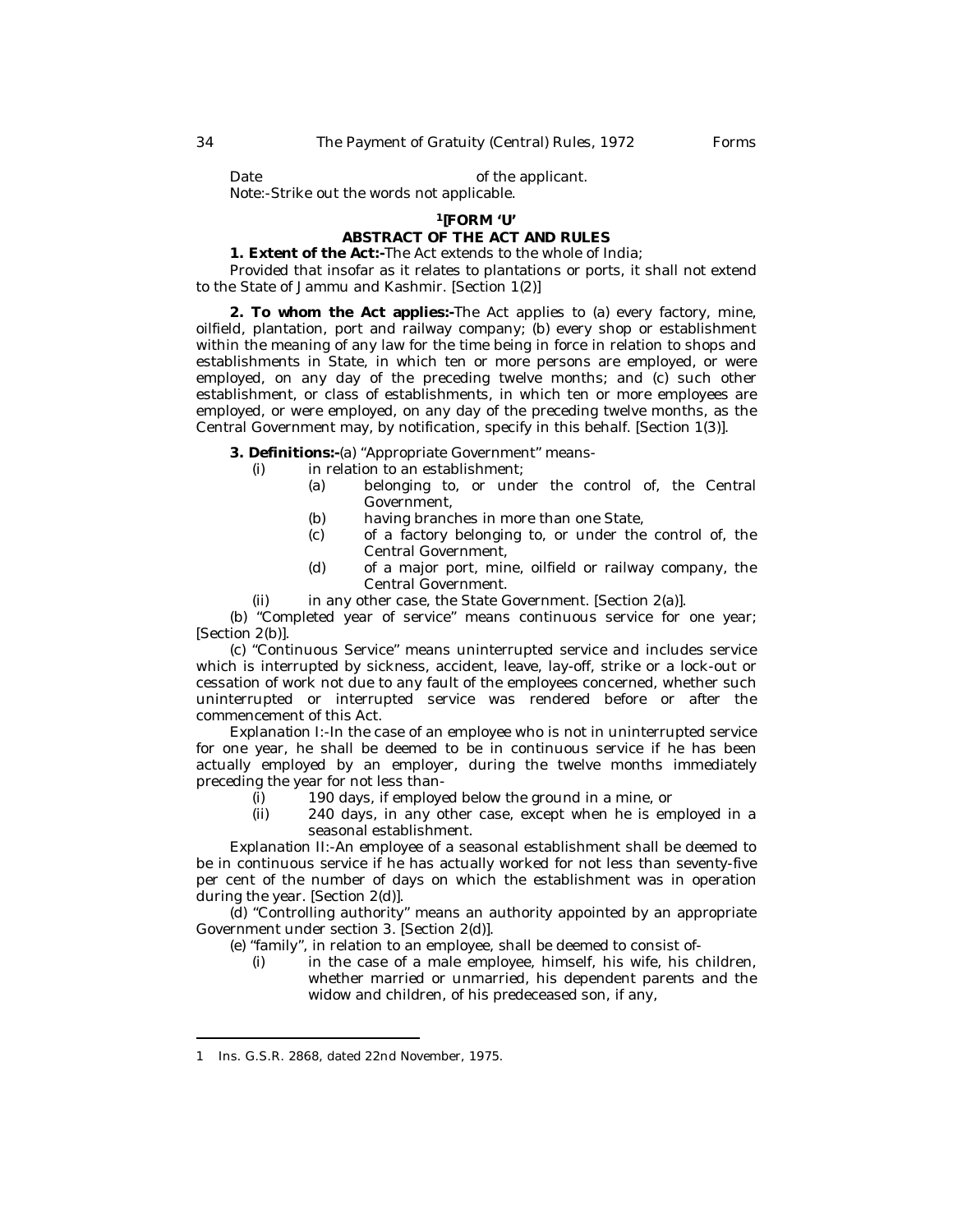(ii) in the case of a female employee, herself, her husband, her children,

whether married or unmarried, her dependant parents and the dependent parents of her husband and the widow and children of her predeceased son, if any;

Provided that if a female employee, by a notice in writing to the controlling authority, expresses her desire to exclude her husband from her family, the husband and his dependent parents shall no longer be deemed for the purposes of this Act, to be included in the family of such female employee unless the said notice is subsequently withdrawn by such female employee.

*Explanation*:-Where the personal law of an employee permits the adoption by him of a child, any child lawfully adopted by him shall be deemed to be included in his family, and where a child of an employee has been adopted by another person and such adoption is, under the personal law of the person making such adoption lawful, such child shall be deemed to be excluded from the family of the employee, [Section 2(h)].

**4. Nomination:-**(1) Each employee, who has completed one year of service, after the commencement of the Payment of Gratuity (Central) Rules, 1972, shall make within thirty days of completion of one year of service, a nomination [Section  $6(1)$  read with Rule 8,  $6(1)$ ].

(2) If an employee has a family at the time of making a nomination, the nomination shall be made in favour of one or more members of his family and any nomination made by such employee in favour of a person who is not member of his family shall be void. [Section 6(3)].

(3) If at the time of making a nomination, the employee has no family, the nomination can be made in favour of any person or persons, but if the employee subsequently acquires a family, such nomination shall forthwith become invalid and the employee shall make within 90 days a fresh nomination in favour of one or more members of his family. [Section 6 (4) read with rule 6(3)].

(4) A nomination or a fresh nomination or a notice of modification of nomination shall be signed by the employee or, if illiterate, shall bear his thumb impression in the presence of two witnesses, who shall also sign declaration to that effect in that nomination, fresh nomination or notice of modification of nomination as the case may be. [Rule 6(5)].

(5) A nomination may, subject to the provisions of sub-sections (3) and (4) of section 6 be modified by an employee any time after giving to his employer a written notice of his intention to do so. [Section 6(5)].

(6) A nomination or fresh nomination or notice of modification of nomination shall take effect from the date of receipt of the same by the employer. [Rule 6(6)].

**5. Application for gratuity:-**(1) An employee who is eligible for payment of gratuity under the Act, or any person authorised, in writing, to act on his behalf, shall apply ordinarily within thirty days from the date of gratuity became payable.

Provided that where the date of superannuation or retirement of an employee is known, the employee may apply to the employer before thirty days of the date of superannuation or retirement. [Rule 7(1)].

(2) A nominee of an employee who is eligible for payment of gratuity shall apply, ordinarily within thirty days from the date the gratuity became payable to him, to the employer. [Rule 7(2)].

(3) A legal heir of an employee who is eligible for payment of gratuity shall apply, ordinarily within one year from the date of gratuity became payable to him, to the employer. [Rule 7(3)].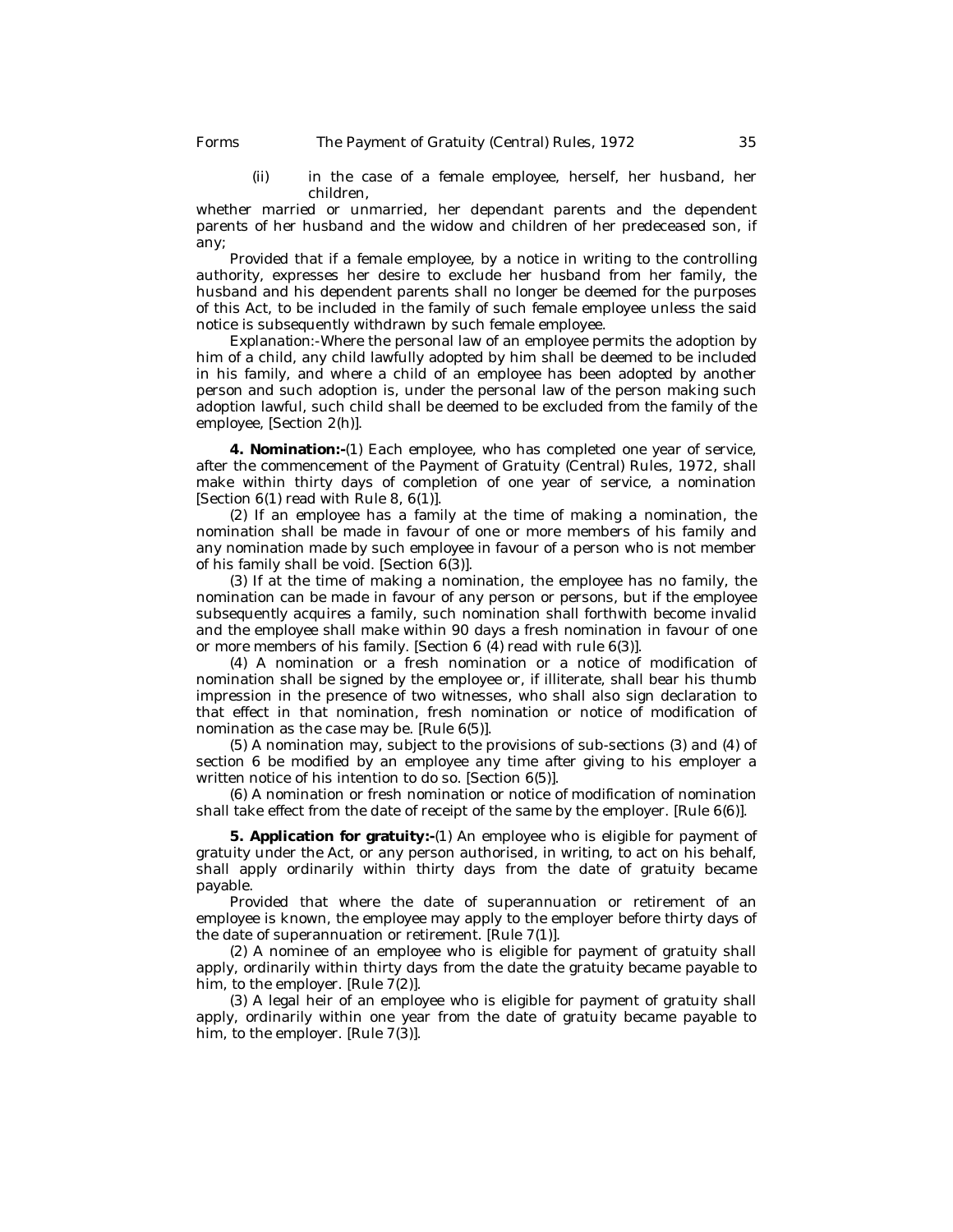(4) An application for payment of gratuity filed after the expiry of the periods specified above shall also be entertained by the employer if the applicant adduces a sufficient cause for the delay. [Rule 7(5)].

**6. Payment of gratuity:-**(1) Gratuity shall be payable to an employee on the termination of his employment after he has rendered continuous service for not less than five years-

- (a) on his superannuation, or
- (b) on his retirement or registration, or
- (c) on his death or disablement due to accident or disease;

Provided that the completion of continuous service of five years shall not be necessary where the termination of the employment of any employee is due to death or disablement;

Provided further that in case of death of the employee, gratuity payable to him shall be paid to his nominee or, if no nomination has been made, to his heirs, and where any such nominees or heirs is a minor the shares of such minor, shall be deposited with the controlling authority who shall invest the same for the benefit of such minor in such bank or other financial institution as may be prescribed, until such minor attains majority.

Disablement means such disablement which incapacitates an employee for the work which he was capable of performing before the accident or disease resulting in such disablement. [Section 4(1)].

(2) For every completed year of service or part thereof in excess of six months, the employer shall pay gratuity to an employee at the rate of fifteen day's wages based on the rate of wages last drawn by the employee concerned:

Provided that in the case of a piece-rated employee, daily wages shall be computed on the average of the total wages received by him for a period of three months immediately preceding the termination of his employment, and, for this purpose, the wages paid for any overtime work shall not be taken into account.

Provided further that in the case of an employee employed in seasonal establishment, the employer shall pay the gratuity at the rate of seven days' wages for each season [Section 4(2)].

*Explanation*:-In case of a monthly rated employee, the fifteen days' wages shall be calculated by dividing the monthly rate of wages last drawn by him by twenty-six and multiplying quotient by fifteen.

(3) The amount of gratuity payable to an employee shall not exceed twenty months wages. [Section 4(3)].

**7. Forfeiture of gratuity:-**(1) The gratuity of an employee, whose services have been terminated for any act, wilful omission or negligence causing any damage or loss to, or destruction of, property belonging to the employer, shall be forfeited to the extent of the damage or loss so caused;

(2) The gratuity payable to an employee shall be wholly forfeited-

- (a) If the services of such employee have been terminated for his riotous or disorderly conduct or any other act of violence on his part, or
- (b) If the services of such employee have been terminated for any act which constitutes an offence involving moral turpitude, provided that such offence is committed by him in the course of his employment. [Section 4(6)].

**8. Notice of opening, change or closure of the establishment:-**(1) A notice shall be submitted by the employer to the controlling authority of the area within thirty days of any change in the name, address, employer or nature of business. [Rule 3 (2)].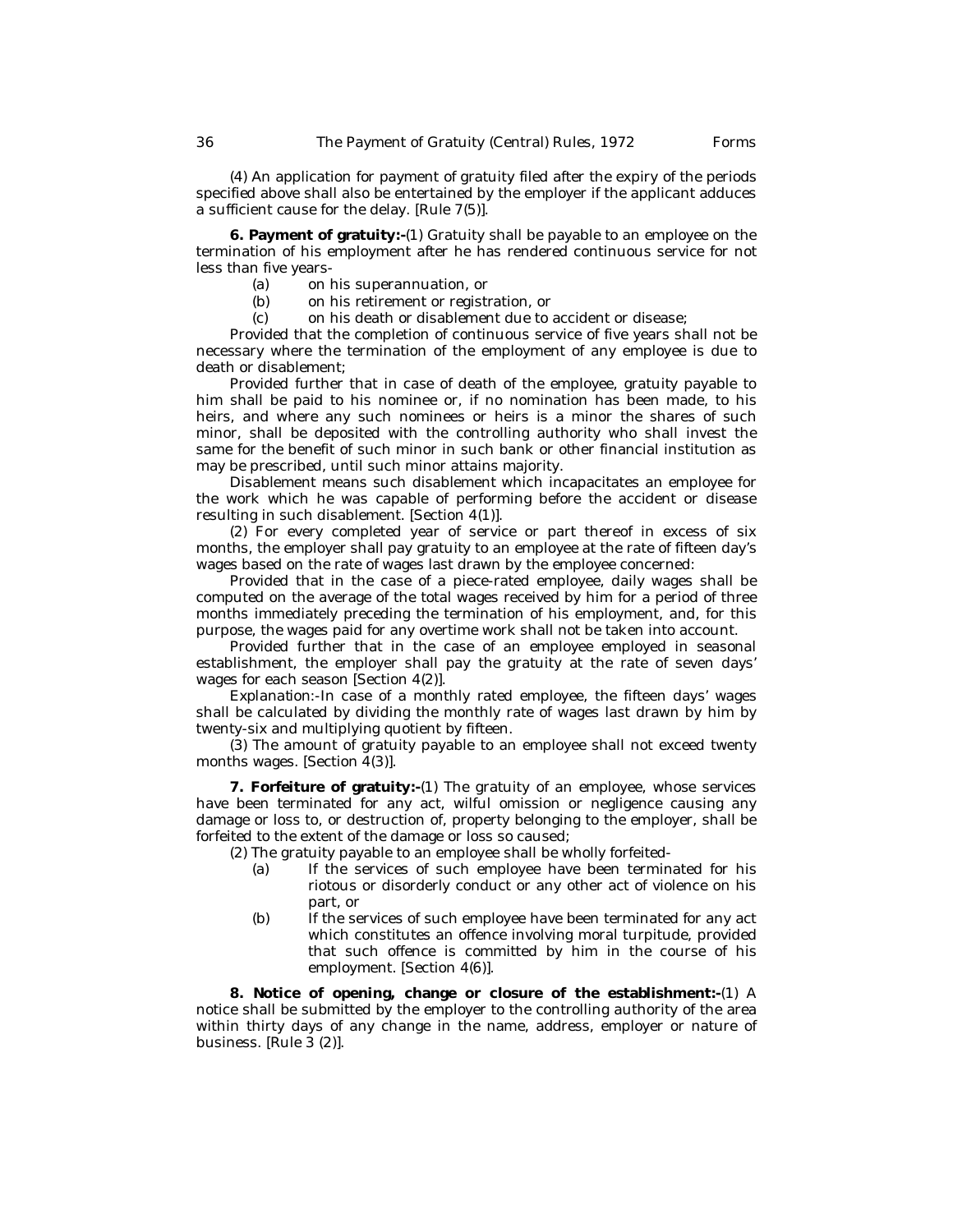(2) Where an employer intends to close down the business he shall submit a notice to the controlling authority of the area at least sixty days before the intended closure. [Rule 3(3)].

## **9. Application to Controlling Authority for direction:-**If an employer-

- (i) refuses to accept a nomination or to entertain an application for payment of gratuity, or
- (ii) issues a notice either specifying an amount of gratuity which is considered by the applicant less than what is payable or rejecting eligibility to payment of gratuity, or
- (iii) having received an application for payment of gratuity, fails to issue notice within fifteen days; the claimant employee, nominee, or legal heir, as the case may be, may within ninety days of the occurrence of the cause for the application, apply to the controlling authority for issuing a direction under sub-section (4) of section 7 with as many extra copies as are the opposite party:

Provided that Controlling Authority may accept any application on sufficient cause being shown by the applicant after the expiry of the period of ninety days. [Rule 10.]

**10. Appeal:-**Any person aggrieved by an order of the controlling authority may, within sixty days from the date of the receipt of the order, prefer an appeal to the Regional Labour Commissioner (Central) of the area, who has been appointed as the appellate authority by the Central Government:

Provided that the appellate authority may, if it is satisfied that the appellant was prevented by sufficient cause from preferring the appeal within the said period of sixty days, extend the said period by a further period of sixty days. [Section 7(7)].

**11. Machinery for enforcement of the Act or Rules in Central spheres:-** All Assistant Labour Commissioners (Central) have been appointed as Controlling Authorities and all the Regional Labour Commissioners (Central) as Appellate Authorities.

**12. Powers of the Controlling Authority:-**The Controlling Authority for the purpose of conducting an inquiry as to the amount of gratuity payable to an employee or as to the admissibility of any claim of, or in relation to, an employee for payment of gratuity, or as to the person entitled to receive the gratuity, shall have the same powers as are vested in court, under the Code of Civil Procedure, 1908 in respect of the following matters, namely:-

- (a) enforcing the attendance of any person or examining him on oath;
- (b) requiring the discovery and production of documents;
- (c) receiving evidence on affidavits; and
- (d) issuing commissions for the examination of witnesses. [Section 7(5)].

**13. Recovery of gratuity:-**If the amount of gratuity payable is not paid by the employer, within the prescribed time, to the person entitled thereto, the controlling authority shall, on an application made to it in this behalf by the aggrieved person, issue a certificate for that amount to the Collector, who shall recover the same, together with compound interest thereon at the rate of nine per cent per annum, from the date of expiry of the prescribed time, as arrears of land revenue and pay the same to the person entitled thereto. [Section 8].

**14. Protection of gratuity:-**No gratuity payable under the Payment of Gratuity Act and rules made thereunder shall be liable to attachment in